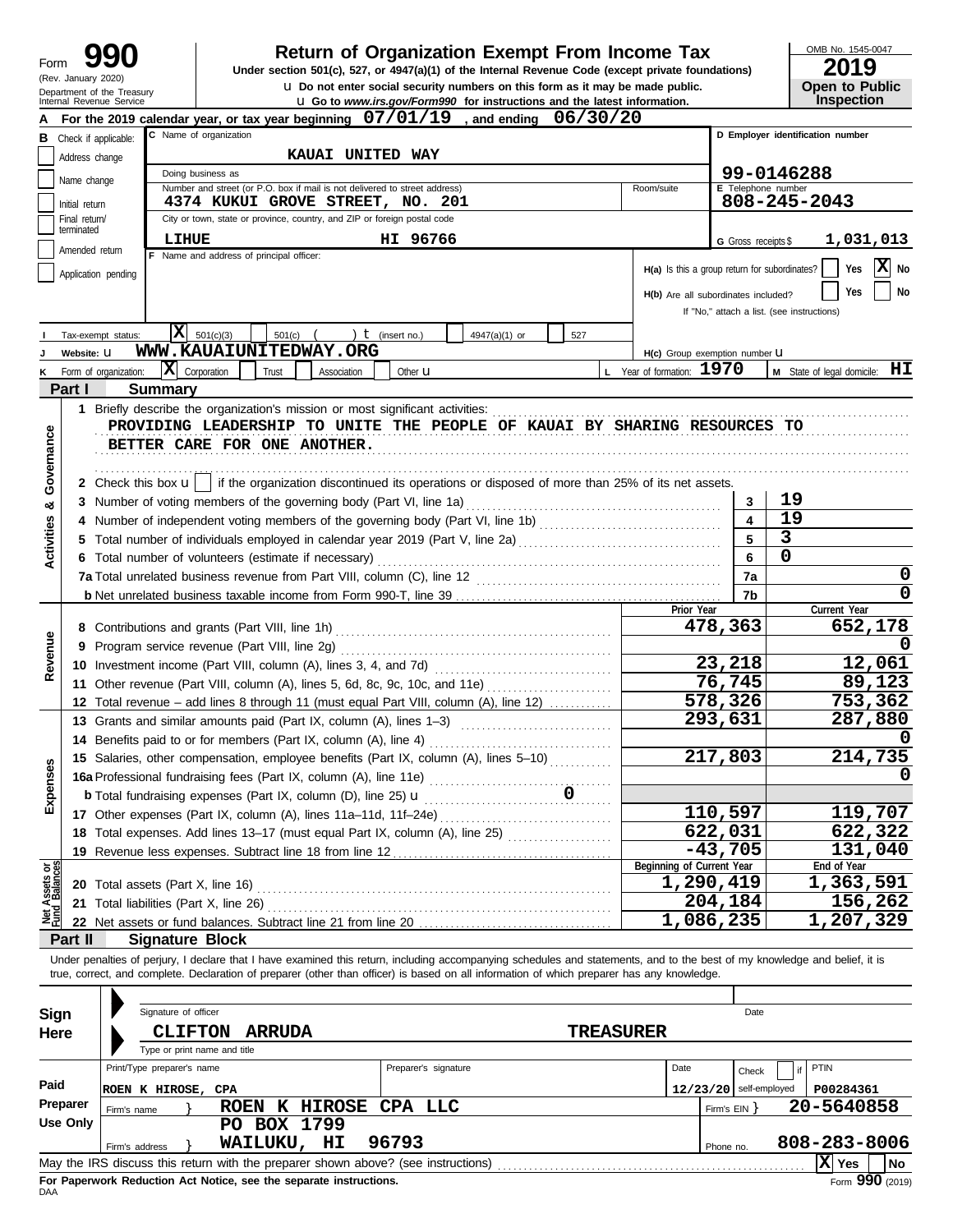|   | 99-0146288<br>Form 990 (2019) KAUAI UNITED WAY                                                                                                                                                                                                                                                                                              | Page 2                               |
|---|---------------------------------------------------------------------------------------------------------------------------------------------------------------------------------------------------------------------------------------------------------------------------------------------------------------------------------------------|--------------------------------------|
|   | <b>Statement of Program Service Accomplishments</b><br>Part III<br>Check if Schedule O contains a response or note to any line in this Part III                                                                                                                                                                                             |                                      |
|   | 1 Briefly describe the organization's mission:<br>PROVIDING LEADERSHIP TO UNITE THE PEOPLE OF KAUAI BY SHARING RESOURCES TO<br>BETTER CARE FOR ONE ANOTHER.                                                                                                                                                                                 |                                      |
|   |                                                                                                                                                                                                                                                                                                                                             |                                      |
| 2 | Did the organization undertake any significant program services during the year which were not listed on the<br>If "Yes," describe these new services on Schedule O.                                                                                                                                                                        | Yes $ \mathbf{X} $ No                |
| 3 | Did the organization cease conducting, or make significant changes in how it conducts, any program<br>services?<br>If "Yes," describe these changes on Schedule O.                                                                                                                                                                          | $\sqrt{}$ Yes $\sqrt{\mathrm{X}}$ No |
| 4 | Describe the organization's program service accomplishments for each of its three largest program services, as measured by<br>expenses. Section 501(c)(3) and 501(c)(4) organizations are required to report the amount of grants and allocations to others,<br>the total expenses, and revenue, if any, for each program service reported. |                                      |
|   | 498,535 including grants of \$ 258,511 ) (Revenue \$<br>4a (Code:<br>) (Expenses \$<br>CONTRIBUTIONS TO OTHER EXEMPT ORGANIZATIONS, COMMUNITY EDUCATION OUTREACH,<br>AND CLIENT REFERRALS TO OTHER EXEMPT ORGANIZATIONS.                                                                                                                    |                                      |
|   |                                                                                                                                                                                                                                                                                                                                             |                                      |
|   |                                                                                                                                                                                                                                                                                                                                             |                                      |
|   |                                                                                                                                                                                                                                                                                                                                             |                                      |
|   | 4b (Code:<br>) (Expenses \$                                                                                                                                                                                                                                                                                                                 |                                      |
|   | COVID-19 RENT AND UTILITY ASSISTANCE PAYMENTS FOR INDIVIDUALS.                                                                                                                                                                                                                                                                              |                                      |
|   |                                                                                                                                                                                                                                                                                                                                             |                                      |
|   |                                                                                                                                                                                                                                                                                                                                             |                                      |
|   |                                                                                                                                                                                                                                                                                                                                             |                                      |
|   |                                                                                                                                                                                                                                                                                                                                             |                                      |
|   |                                                                                                                                                                                                                                                                                                                                             |                                      |
|   | $\frac{1}{2}$ including grants of \$<br>4c (Code: (Code: ) (Expenses \$<br>) (Revenue \$                                                                                                                                                                                                                                                    |                                      |
|   | N/A                                                                                                                                                                                                                                                                                                                                         |                                      |
|   |                                                                                                                                                                                                                                                                                                                                             |                                      |
|   |                                                                                                                                                                                                                                                                                                                                             |                                      |
|   |                                                                                                                                                                                                                                                                                                                                             |                                      |
|   |                                                                                                                                                                                                                                                                                                                                             |                                      |
|   |                                                                                                                                                                                                                                                                                                                                             |                                      |
|   |                                                                                                                                                                                                                                                                                                                                             |                                      |
|   |                                                                                                                                                                                                                                                                                                                                             |                                      |
|   | 4d Other program services (Describe on Schedule O.)                                                                                                                                                                                                                                                                                         |                                      |
|   | (Expenses \$<br>including grants of \$<br>(Revenue \$<br>527,904<br>4e Total program service expenses u                                                                                                                                                                                                                                     |                                      |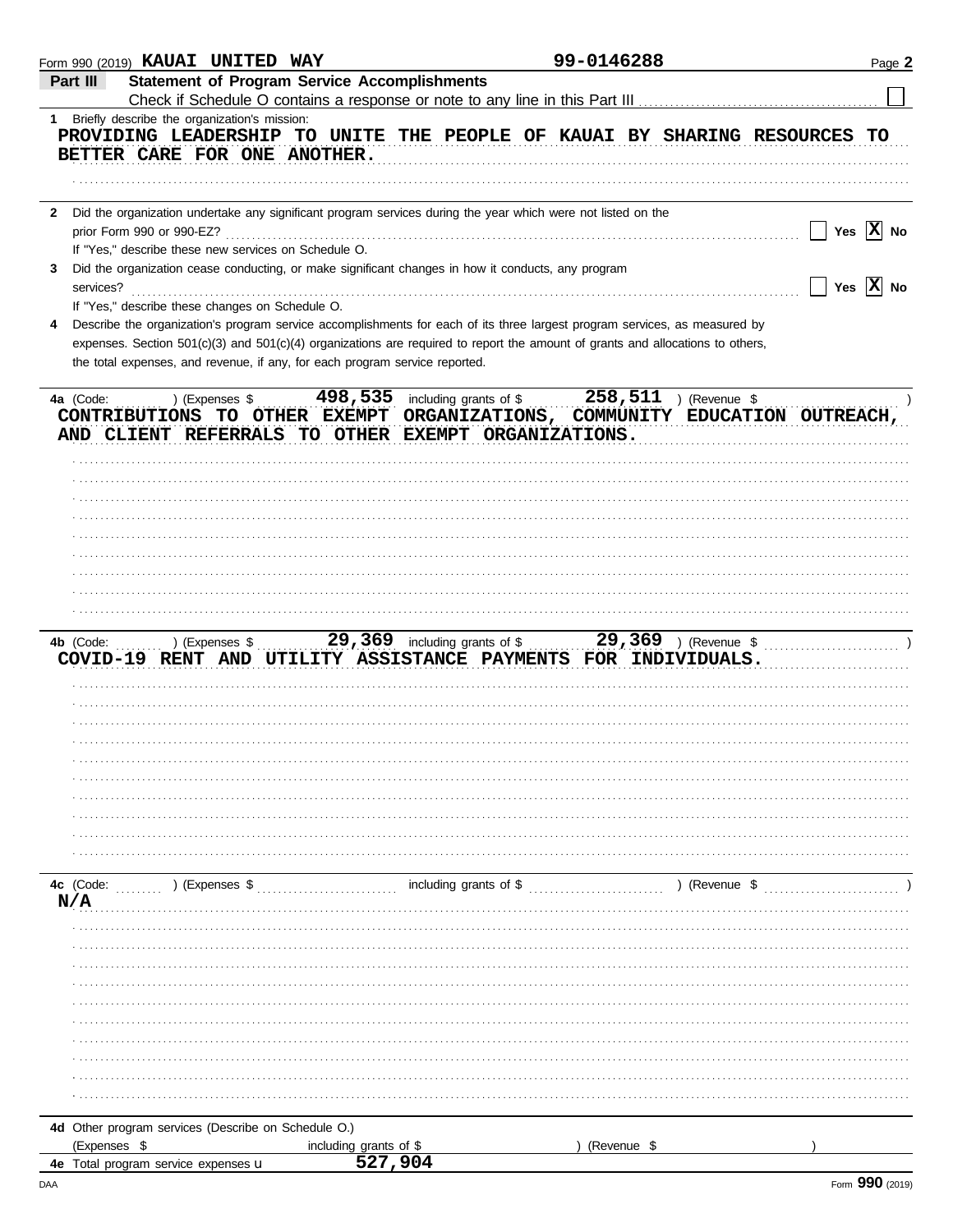Form 990 (2019) Page **3 KAUAI UNITED WAY 99-0146288**

**Part IV Checklist of Required Schedules**

|     |                                                                                                                         |                 | <b>Yes</b>  | No          |
|-----|-------------------------------------------------------------------------------------------------------------------------|-----------------|-------------|-------------|
| 1   | Is the organization described in section $501(c)(3)$ or $4947(a)(1)$ (other than a private foundation)? If "Yes,"       |                 |             |             |
|     | complete Schedule A                                                                                                     | 1               | x           |             |
| 2   | Is the organization required to complete Schedule B, Schedule of Contributors (see instructions)?                       | $\mathbf{2}$    | $\mathbf x$ |             |
| 3   | Did the organization engage in direct or indirect political campaign activities on behalf of or in opposition to        |                 |             |             |
|     | candidates for public office? If "Yes," complete Schedule C, Part I                                                     | 3               |             | X,          |
| 4   | Section 501(c)(3) organizations. Did the organization engage in lobbying activities, or have a section 501(h)           |                 |             |             |
|     | election in effect during the tax year? If "Yes," complete Schedule C, Part II                                          | 4               |             | x           |
| 5   | Is the organization a section $501(c)(4)$ , $501(c)(5)$ , or $501(c)(6)$ organization that receives membership dues,    |                 |             |             |
|     | assessments, or similar amounts as defined in Revenue Procedure 98-19? If "Yes," complete Schedule C, Part III          | 5               |             | x           |
| 6   | Did the organization maintain any donor advised funds or any similar funds or accounts for which donors                 |                 |             |             |
|     | have the right to provide advice on the distribution or investment of amounts in such funds or accounts? If             |                 |             |             |
|     | "Yes," complete Schedule D, Part I                                                                                      | 6               |             | x           |
| 7   | Did the organization receive or hold a conservation easement, including easements to preserve open space,               |                 |             |             |
|     | the environment, historic land areas, or historic structures? If "Yes," complete Schedule D, Part II                    | 7               |             | x           |
| 8   | Did the organization maintain collections of works of art, historical treasures, or other similar assets? If "Yes,"     |                 |             |             |
|     | complete Schedule D, Part III                                                                                           | 8               |             | X           |
| 9   | Did the organization report an amount in Part X, line 21, for escrow or custodial account liability, serve as a         |                 |             |             |
|     | custodian for amounts not listed in Part X; or provide credit counseling, debt management, credit repair, or            |                 |             |             |
|     | debt negotiation services? If "Yes," complete Schedule D, Part IV                                                       | 9               |             | x           |
| 10  | Did the organization, directly or through a related organization, hold assets in donor-restricted endowments            |                 |             |             |
|     | or in quasi endowments? If "Yes," complete Schedule D, Part V                                                           | 10              |             | x           |
| 11  | If the organization's answer to any of the following questions is "Yes," then complete Schedule D, Parts VI,            |                 |             |             |
|     | VII, VIII, IX, or X as applicable.                                                                                      |                 |             |             |
| a   | Did the organization report an amount for land, buildings, and equipment in Part X, line 10? If "Yes,"                  |                 |             |             |
|     | complete Schedule D, Part VI                                                                                            | 11a             | x           |             |
| b   | Did the organization report an amount for investments-other securities in Part X, line 12, that is 5% or more           |                 |             |             |
|     | of its total assets reported in Part X, line 16? If "Yes," complete Schedule D, Part VII                                | 11 <sub>b</sub> |             | x           |
| c   | Did the organization report an amount for investments—program related in Part X, line 13, that is 5% or more            |                 |             |             |
|     | of its total assets reported in Part X, line 16? If "Yes," complete Schedule D, Part VIII                               | 11c             |             | x           |
| d   | Did the organization report an amount for other assets in Part X, line 15, that is 5% or more of its total assets       |                 |             |             |
|     | reported in Part X, line 16? If "Yes," complete Schedule D, Part IX                                                     | 11d             |             | x<br>X      |
| е   | Did the organization report an amount for other liabilities in Part X, line 25? If "Yes," complete Schedule D, Part X   | 11e             |             |             |
| f   | Did the organization's separate or consolidated financial statements for the tax year include a footnote that addresses |                 |             | X           |
|     | the organization's liability for uncertain tax positions under FIN 48 (ASC 740)? If "Yes," complete Schedule D, Part X  | 11f             |             |             |
| 12a | Did the organization obtain separate, independent audited financial statements for the tax year? If "Yes," complete     | 12a             | X           |             |
| b   | Was the organization included in consolidated, independent audited financial statements for the tax year? If            |                 |             |             |
|     | "Yes," and if the organization answered "No" to line 12a, then completing Schedule D, Parts XI and XII is optional      | 12 <sub>b</sub> |             | X           |
| 13  |                                                                                                                         | 13              |             | $\mathbf x$ |
| 14a |                                                                                                                         | 14a             |             | X           |
| b   | Did the organization have aggregate revenues or expenses of more than \$10,000 from grantmaking,                        |                 |             |             |
|     | fundraising, business, investment, and program service activities outside the United States, or aggregate               |                 |             |             |
|     |                                                                                                                         | 14 <sub>b</sub> |             | x           |
| 15  | Did the organization report on Part IX, column (A), line 3, more than \$5,000 of grants or other assistance to or       |                 |             |             |
|     | for any foreign organization? If "Yes," complete Schedule F, Parts II and IV                                            | 15              |             | X,          |
| 16  | Did the organization report on Part IX, column (A), line 3, more than \$5,000 of aggregate grants or other              |                 |             |             |
|     | assistance to or for foreign individuals? If "Yes," complete Schedule F, Parts III and IV                               | 16              |             | X.          |
| 17  | Did the organization report a total of more than \$15,000 of expenses for professional fundraising services on          |                 |             |             |
|     |                                                                                                                         | 17              |             | X.          |
| 18  | Did the organization report more than \$15,000 total of fundraising event gross income and contributions on             |                 |             |             |
|     | Part VIII, lines 1c and 8a? If "Yes," complete Schedule G, Part II                                                      | 18              | X           |             |
| 19  | Did the organization report more than \$15,000 of gross income from gaming activities on Part VIII, line 9a?            |                 |             |             |
|     |                                                                                                                         | 19              |             | x           |
| 20a |                                                                                                                         | 20a             |             | X           |
| b   |                                                                                                                         | 20 <sub>b</sub> |             |             |
| 21  | Did the organization report more than \$5,000 of grants or other assistance to any domestic organization or             |                 |             |             |
|     |                                                                                                                         | 21              | X           |             |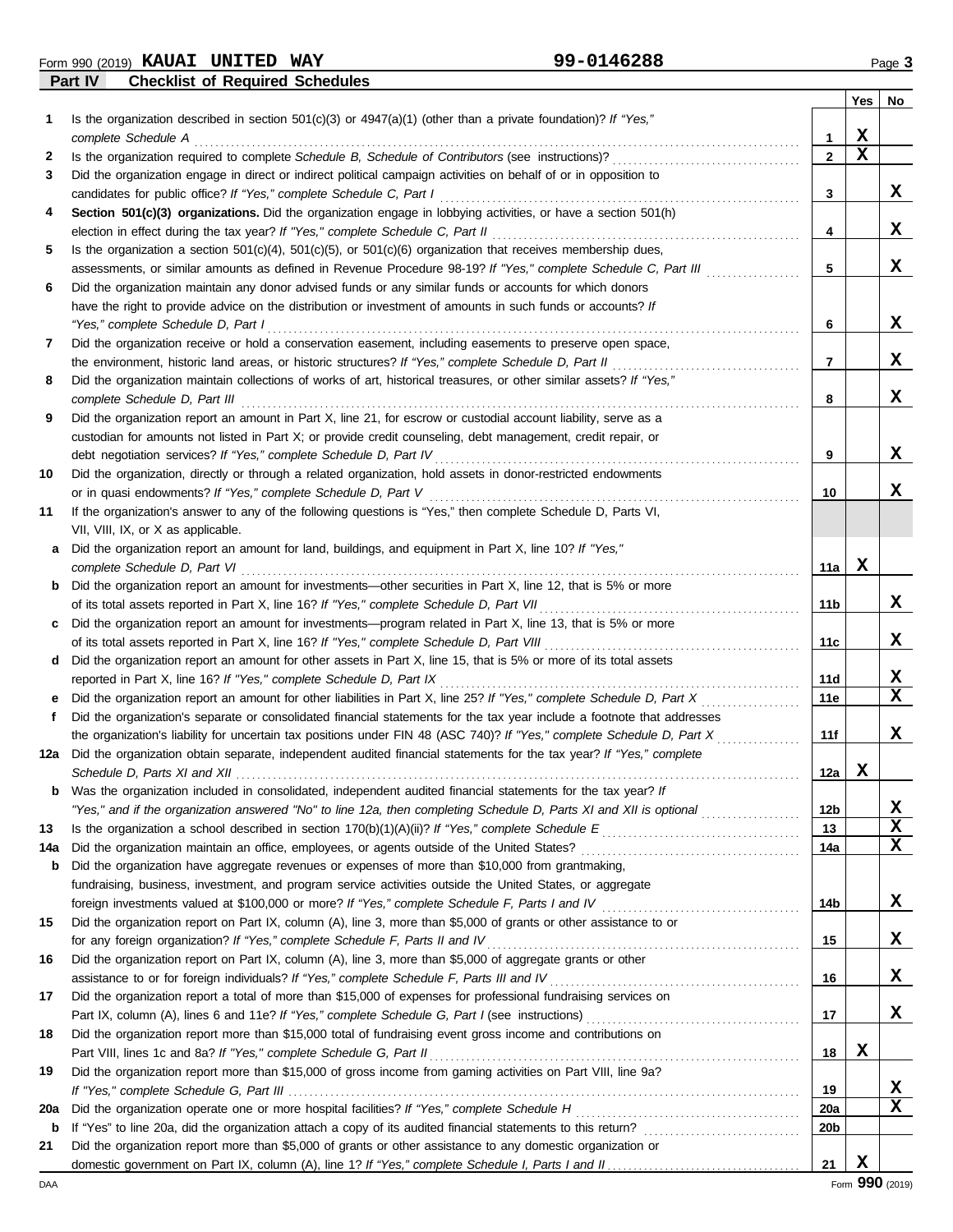Form 990 (2019) Page **4 KAUAI UNITED WAY 99-0146288 Part IV Checklist of Required Schedules** *(continued)*

|             |                                                                                                                                                                                                     |                 | Yes | No                      |
|-------------|-----------------------------------------------------------------------------------------------------------------------------------------------------------------------------------------------------|-----------------|-----|-------------------------|
| 22          | Did the organization report more than \$5,000 of grants or other assistance to or for domestic individuals on                                                                                       |                 |     |                         |
|             | Part IX, column (A), line 2? If "Yes," complete Schedule I, Parts I and III                                                                                                                         | 22              | X   |                         |
| 23          | Did the organization answer "Yes" to Part VII, Section A, line 3, 4, or 5 about compensation of the                                                                                                 |                 |     |                         |
|             | organization's current and former officers, directors, trustees, key employees, and highest compensated                                                                                             |                 |     |                         |
|             | employees? If "Yes," complete Schedule J                                                                                                                                                            | 23              |     | x                       |
| 24a         | Did the organization have a tax-exempt bond issue with an outstanding principal amount of more than                                                                                                 |                 |     |                         |
|             | \$100,000 as of the last day of the year, that was issued after December 31, 2002? If "Yes," answer lines 24b                                                                                       |                 |     |                         |
|             | through 24d and complete Schedule K. If "No," go to line 25a                                                                                                                                        | 24a             |     | x                       |
| b           | Did the organization invest any proceeds of tax-exempt bonds beyond a temporary period exception?                                                                                                   | 24b             |     |                         |
| c           | Did the organization maintain an escrow account other than a refunding escrow at any time during the year                                                                                           |                 |     |                         |
|             | to defease any tax-exempt bonds?                                                                                                                                                                    | 24c             |     |                         |
| d           | Did the organization act as an "on behalf of" issuer for bonds outstanding at any time during the year?                                                                                             | 24d             |     |                         |
| 25a         | Section 501(c)(3), 501(c)(4), and 501(c)(29) organizations. Did the organization engage in an excess benefit                                                                                        |                 |     |                         |
|             | transaction with a disqualified person during the year? If "Yes," complete Schedule L, Part I                                                                                                       | 25a             |     | x                       |
| b           | Is the organization aware that it engaged in an excess benefit transaction with a disqualified person in a prior                                                                                    |                 |     |                         |
|             | year, and that the transaction has not been reported on any of the organization's prior Forms 990 or 990-EZ?                                                                                        |                 |     |                         |
|             | If "Yes," complete Schedule L, Part I                                                                                                                                                               | 25 <sub>b</sub> |     | x                       |
| 26          | Did the organization report any amount on Part X, line 5 or 22, for receivables from or payables to any current                                                                                     |                 |     |                         |
|             | or former officer, director, trustee, key employee, creator or founder, substantial contributor, or 35%                                                                                             |                 |     |                         |
|             | controlled entity or family member of any of these persons? If "Yes," complete Schedule L, Part II                                                                                                  | 26              |     | x                       |
| 27          | Did the organization provide a grant or other assistance to any current or former officer, director, trustee, key                                                                                   |                 |     |                         |
|             | employee, creator or founder, substantial contributor or employee thereof, a grant selection committee                                                                                              |                 |     |                         |
|             | member, or to a 35% controlled entity (including an employee thereof) or family member of any of these                                                                                              |                 |     |                         |
|             | persons? If "Yes," complete Schedule L, Part III                                                                                                                                                    | 27              |     | x                       |
| 28          | Was the organization a party to a business transaction with one of the following parties (see Schedule L, Part                                                                                      |                 |     |                         |
|             | IV instructions, for applicable filing thresholds, conditions, and exceptions):<br>A current or former officer, director, trustee, key employee, creator or founder, or substantial contributor? If |                 |     |                         |
| a           | "Yes," complete Schedule L, Part IV                                                                                                                                                                 | 28a             |     | X                       |
| b           |                                                                                                                                                                                                     | 28b             |     | X                       |
| c           | A 35% controlled entity of one or more individuals and/or organizations described in lines 28a or 28b? If                                                                                           |                 |     |                         |
|             | "Yes," complete Schedule L, Part IV                                                                                                                                                                 | 28c             |     | X                       |
| 29          | Did the organization receive more than \$25,000 in non-cash contributions? If "Yes," complete Schedule M                                                                                            | 29              |     | $\overline{\mathbf{x}}$ |
| 30          | Did the organization receive contributions of art, historical treasures, or other similar assets, or qualified                                                                                      |                 |     |                         |
|             | conservation contributions? If "Yes," complete Schedule M                                                                                                                                           | 30              |     | X                       |
| 31          | Did the organization liquidate, terminate, or dissolve and cease operations? If "Yes," complete Schedule N, Part I                                                                                  | 31              |     | X                       |
| 32          | Did the organization sell, exchange, dispose of, or transfer more than 25% of its net assets? If "Yes,"                                                                                             |                 |     |                         |
|             | complete Schedule N, Part II                                                                                                                                                                        | 32              |     | X                       |
| 33          | Did the organization own 100% of an entity disregarded as separate from the organization under Regulations                                                                                          |                 |     |                         |
|             | sections 301.7701-2 and 301.7701-3? If "Yes," complete Schedule R, Part I                                                                                                                           | 33              |     | x                       |
| 34          | Was the organization related to any tax-exempt or taxable entity? If "Yes," complete Schedule R, Part II, III,                                                                                      |                 |     |                         |
|             | or IV, and Part V, line 1                                                                                                                                                                           | 34              |     | х                       |
| 35a         | Did the organization have a controlled entity within the meaning of section 512(b)(13)?                                                                                                             | 35a             |     | X                       |
| b           | If "Yes" to line 35a, did the organization receive any payment from or engage in any transaction with a                                                                                             |                 |     |                         |
|             | controlled entity within the meaning of section 512(b)(13)? If "Yes," complete Schedule R, Part V, line 2                                                                                           | 35 <sub>b</sub> |     |                         |
| 36          | Section 501(c)(3) organizations. Did the organization make any transfers to an exempt non-charitable                                                                                                |                 |     |                         |
|             | related organization? If "Yes," complete Schedule R, Part V, line 2                                                                                                                                 | 36              |     | x                       |
| 37          | Did the organization conduct more than 5% of its activities through an entity that is not a related organization                                                                                    |                 |     |                         |
|             | and that is treated as a partnership for federal income tax purposes? If "Yes," complete Schedule R, Part VI<br><u> 1999 - Johann Stoff, Amerikaansk kanton en </u>                                 | 37              |     | x                       |
| 38          | Did the organization complete Schedule O and provide explanations in Schedule O for Part VI, lines 11b and                                                                                          |                 |     |                         |
|             | 19? Note: All Form 990 filers are required to complete Schedule O.                                                                                                                                  | 38              | X   |                         |
|             | Statements Regarding Other IRS Filings and Tax Compliance<br>Part V                                                                                                                                 |                 |     |                         |
|             |                                                                                                                                                                                                     |                 |     |                         |
|             |                                                                                                                                                                                                     |                 | Yes | No                      |
| 1a          | 0<br>Enter the number reported in Box 3 of Form 1096. Enter -0- if not applicable<br>1a                                                                                                             |                 |     |                         |
| $\mathbf b$ | $\overline{0}$<br>1 <sub>b</sub><br>Enter the number of Forms W-2G included in line 1a. Enter -0- if not applicable                                                                                 |                 |     |                         |
| c           | Did the organization comply with backup withholding rules for reportable payments to vendors and                                                                                                    |                 |     |                         |
|             |                                                                                                                                                                                                     | 1c              | X   |                         |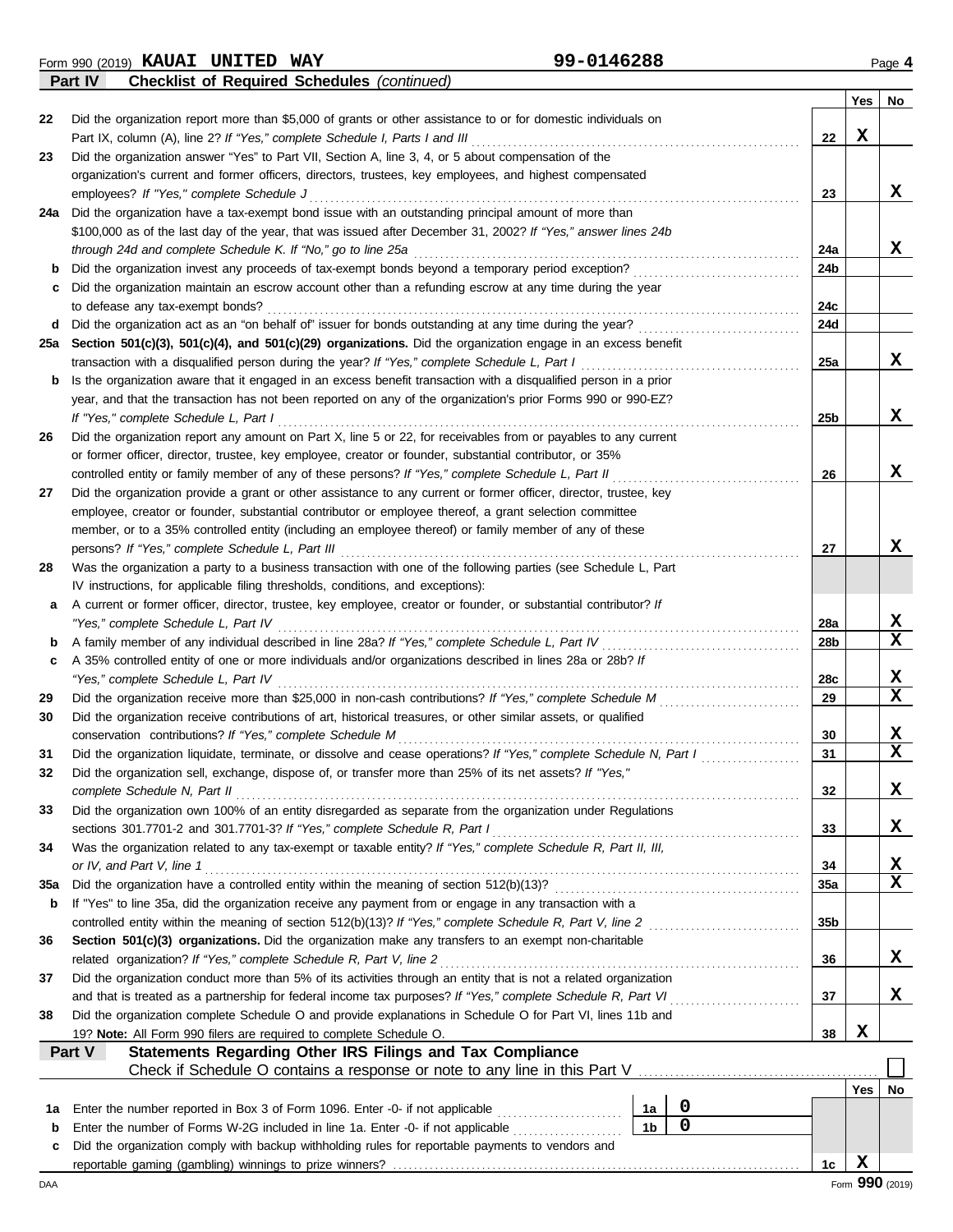|     | 99-0146288<br>Form 990 (2019) KAUAI UNITED WAY                                                                                                                                                                                                                              |                 |              |                      |     | Page 5           |  |  |  |  |  |  |
|-----|-----------------------------------------------------------------------------------------------------------------------------------------------------------------------------------------------------------------------------------------------------------------------------|-----------------|--------------|----------------------|-----|------------------|--|--|--|--|--|--|
|     | Statements Regarding Other IRS Filings and Tax Compliance (continued)<br>Part V                                                                                                                                                                                             |                 |              |                      |     |                  |  |  |  |  |  |  |
|     |                                                                                                                                                                                                                                                                             |                 |              |                      | Yes | No               |  |  |  |  |  |  |
|     | 2a Enter the number of employees reported on Form W-3, Transmittal of Wage and Tax                                                                                                                                                                                          |                 |              |                      |     |                  |  |  |  |  |  |  |
|     | Statements, filed for the calendar year ending with or within the year covered by this return                                                                                                                                                                               | 2a              | $\mathbf{3}$ |                      |     |                  |  |  |  |  |  |  |
| b   | If at least one is reported on line 2a, did the organization file all required federal employment tax returns?                                                                                                                                                              |                 |              | 2b                   | X   |                  |  |  |  |  |  |  |
|     | <b>Note:</b> If the sum of lines 1a and 2a is greater than 250, you may be required to e-file (see instructions)                                                                                                                                                            |                 |              |                      |     |                  |  |  |  |  |  |  |
| За  | Did the organization have unrelated business gross income of \$1,000 or more during the year?                                                                                                                                                                               |                 |              | За                   |     | X                |  |  |  |  |  |  |
| b   | If "Yes," has it filed a Form 990-T for this year? If "No" to line 3b, provide an explanation on Schedule O                                                                                                                                                                 |                 |              |                      |     |                  |  |  |  |  |  |  |
| 4a  | At any time during the calendar year, did the organization have an interest in, or a signature or other authority over,                                                                                                                                                     |                 |              |                      |     |                  |  |  |  |  |  |  |
|     | a financial account in a foreign country (such as a bank account, securities account, or other financial account)?                                                                                                                                                          |                 |              | 4a                   |     | x                |  |  |  |  |  |  |
| b   | If "Yes," enter the name of the foreign country u                                                                                                                                                                                                                           |                 |              |                      |     |                  |  |  |  |  |  |  |
|     | See instructions for filing requirements for FinCEN Form 114, Report of Foreign Bank and Financial Accounts (FBAR).                                                                                                                                                         |                 |              |                      |     |                  |  |  |  |  |  |  |
| 5a  | Was the organization a party to a prohibited tax shelter transaction at any time during the tax year?                                                                                                                                                                       |                 |              | 5a<br>5 <sub>b</sub> |     | X<br>$\mathbf x$ |  |  |  |  |  |  |
| b   | Did any taxable party notify the organization that it was or is a party to a prohibited tax shelter transaction?                                                                                                                                                            |                 |              |                      |     |                  |  |  |  |  |  |  |
| с   | If "Yes" to line 5a or 5b, did the organization file Form 8886-T?                                                                                                                                                                                                           |                 |              |                      |     |                  |  |  |  |  |  |  |
| 6a  | Does the organization have annual gross receipts that are normally greater than \$100,000, and did the                                                                                                                                                                      |                 |              |                      |     |                  |  |  |  |  |  |  |
|     | organization solicit any contributions that were not tax deductible as charitable contributions?                                                                                                                                                                            |                 |              | 6a                   |     | X                |  |  |  |  |  |  |
| b   | If "Yes," did the organization include with every solicitation an express statement that such contributions or                                                                                                                                                              |                 |              |                      |     |                  |  |  |  |  |  |  |
|     | gifts were not tax deductible?                                                                                                                                                                                                                                              |                 |              | 6b                   |     |                  |  |  |  |  |  |  |
| 7   | Organizations that may receive deductible contributions under section 170(c).                                                                                                                                                                                               |                 |              |                      |     |                  |  |  |  |  |  |  |
| а   | Did the organization receive a payment in excess of \$75 made partly as a contribution and partly for goods                                                                                                                                                                 |                 |              |                      |     |                  |  |  |  |  |  |  |
|     | and services provided to the payor?                                                                                                                                                                                                                                         |                 |              | 7a                   |     |                  |  |  |  |  |  |  |
| b   | If "Yes," did the organization notify the donor of the value of the goods or services provided?<br>If "Yes," did the organization notify the donor of the value of the goods or services provided?                                                                          |                 |              | 7b                   |     |                  |  |  |  |  |  |  |
| с   | Did the organization sell, exchange, or otherwise dispose of tangible personal property for which it was                                                                                                                                                                    |                 |              |                      |     |                  |  |  |  |  |  |  |
|     |                                                                                                                                                                                                                                                                             | 7d              |              | 7c                   |     |                  |  |  |  |  |  |  |
| d   | Did the organization receive any funds, directly or indirectly, to pay premiums on a personal benefit contract?                                                                                                                                                             |                 |              | 7e                   |     |                  |  |  |  |  |  |  |
| е   |                                                                                                                                                                                                                                                                             |                 |              | 7f                   |     |                  |  |  |  |  |  |  |
|     | Did the organization, during the year, pay premiums, directly or indirectly, on a personal benefit contract?<br>f                                                                                                                                                           |                 |              |                      |     |                  |  |  |  |  |  |  |
| h   | If the organization received a contribution of qualified intellectual property, did the organization file Form 8899 as required?<br>g<br>If the organization received a contribution of cars, boats, airplanes, or other vehicles, did the organization file a Form 1098-C? |                 |              |                      |     |                  |  |  |  |  |  |  |
| 8   | Sponsoring organizations maintaining donor advised funds. Did a donor advised fund maintained by the                                                                                                                                                                        |                 |              | 7h                   |     |                  |  |  |  |  |  |  |
|     |                                                                                                                                                                                                                                                                             |                 |              | 8                    |     |                  |  |  |  |  |  |  |
| 9   | Sponsoring organizations maintaining donor advised funds.                                                                                                                                                                                                                   |                 |              |                      |     |                  |  |  |  |  |  |  |
| а   | Did the sponsoring organization make any taxable distributions under section 4966?                                                                                                                                                                                          |                 |              | 9а                   |     |                  |  |  |  |  |  |  |
| b   |                                                                                                                                                                                                                                                                             |                 |              | 9b                   |     |                  |  |  |  |  |  |  |
| 10  | Section 501(c)(7) organizations. Enter:                                                                                                                                                                                                                                     |                 |              |                      |     |                  |  |  |  |  |  |  |
|     | Initiation fees and capital contributions included on Part VIII, line 12 [11] [11] [12] [11] [12] [11] [12] [1                                                                                                                                                              | $\sqrt{10a}$    |              |                      |     |                  |  |  |  |  |  |  |
| b   | Gross receipts, included on Form 990, Part VIII, line 12, for public use of club facilities                                                                                                                                                                                 | 10b             |              |                      |     |                  |  |  |  |  |  |  |
| 11  | Section 501(c)(12) organizations. Enter:                                                                                                                                                                                                                                    |                 |              |                      |     |                  |  |  |  |  |  |  |
| а   | Gross income from members or shareholders                                                                                                                                                                                                                                   | 11a             |              |                      |     |                  |  |  |  |  |  |  |
| b   | Gross income from other sources (Do not net amounts due or paid to other sources                                                                                                                                                                                            |                 |              |                      |     |                  |  |  |  |  |  |  |
|     | against amounts due or received from them.)                                                                                                                                                                                                                                 | 11 <sub>b</sub> |              |                      |     |                  |  |  |  |  |  |  |
| 12a | Section 4947(a)(1) non-exempt charitable trusts. Is the organization filing Form 990 in lieu of Form 1041?                                                                                                                                                                  |                 |              | 12a                  |     |                  |  |  |  |  |  |  |
| b   | If "Yes," enter the amount of tax-exempt interest received or accrued during the year <i>minimizion</i>                                                                                                                                                                     | 12b             |              |                      |     |                  |  |  |  |  |  |  |
| 13  | Section 501(c)(29) qualified nonprofit health insurance issuers.                                                                                                                                                                                                            |                 |              |                      |     |                  |  |  |  |  |  |  |
| a   | Is the organization licensed to issue qualified health plans in more than one state?                                                                                                                                                                                        |                 |              | 13а                  |     |                  |  |  |  |  |  |  |
|     | Note: See the instructions for additional information the organization must report on Schedule O.                                                                                                                                                                           |                 |              |                      |     |                  |  |  |  |  |  |  |
| b   | Enter the amount of reserves the organization is required to maintain by the states in which                                                                                                                                                                                |                 |              |                      |     |                  |  |  |  |  |  |  |
|     | the organization is licensed to issue qualified health plans [11] contains the organization is licensed to issue qualified health plans                                                                                                                                     | 13b             |              |                      |     |                  |  |  |  |  |  |  |
| c   | Enter the amount of reserves on hand                                                                                                                                                                                                                                        | 13c             |              |                      |     |                  |  |  |  |  |  |  |
| 14a | Did the organization receive any payments for indoor tanning services during the tax year?                                                                                                                                                                                  |                 |              | 14a                  |     | x                |  |  |  |  |  |  |
| b   | If "Yes," has it filed a Form 720 to report these payments? If "No," provide an explanation on Schedule O                                                                                                                                                                   |                 |              | 14b                  |     |                  |  |  |  |  |  |  |
| 15  | Is the organization subject to the section 4960 tax on payment(s) of more than \$1,000,000 in remuneration or                                                                                                                                                               |                 |              |                      |     |                  |  |  |  |  |  |  |
|     | excess parachute payment(s) during the year?                                                                                                                                                                                                                                |                 |              | 15                   |     | X                |  |  |  |  |  |  |
|     | If "Yes," see instructions and file Form 4720, Schedule N.                                                                                                                                                                                                                  |                 |              |                      |     | X                |  |  |  |  |  |  |
| 16  | Is the organization an educational institution subject to the section 4968 excise tax on net investment income?                                                                                                                                                             |                 |              | 16                   |     |                  |  |  |  |  |  |  |
|     | If "Yes," complete Form 4720, Schedule O.                                                                                                                                                                                                                                   |                 |              |                      |     |                  |  |  |  |  |  |  |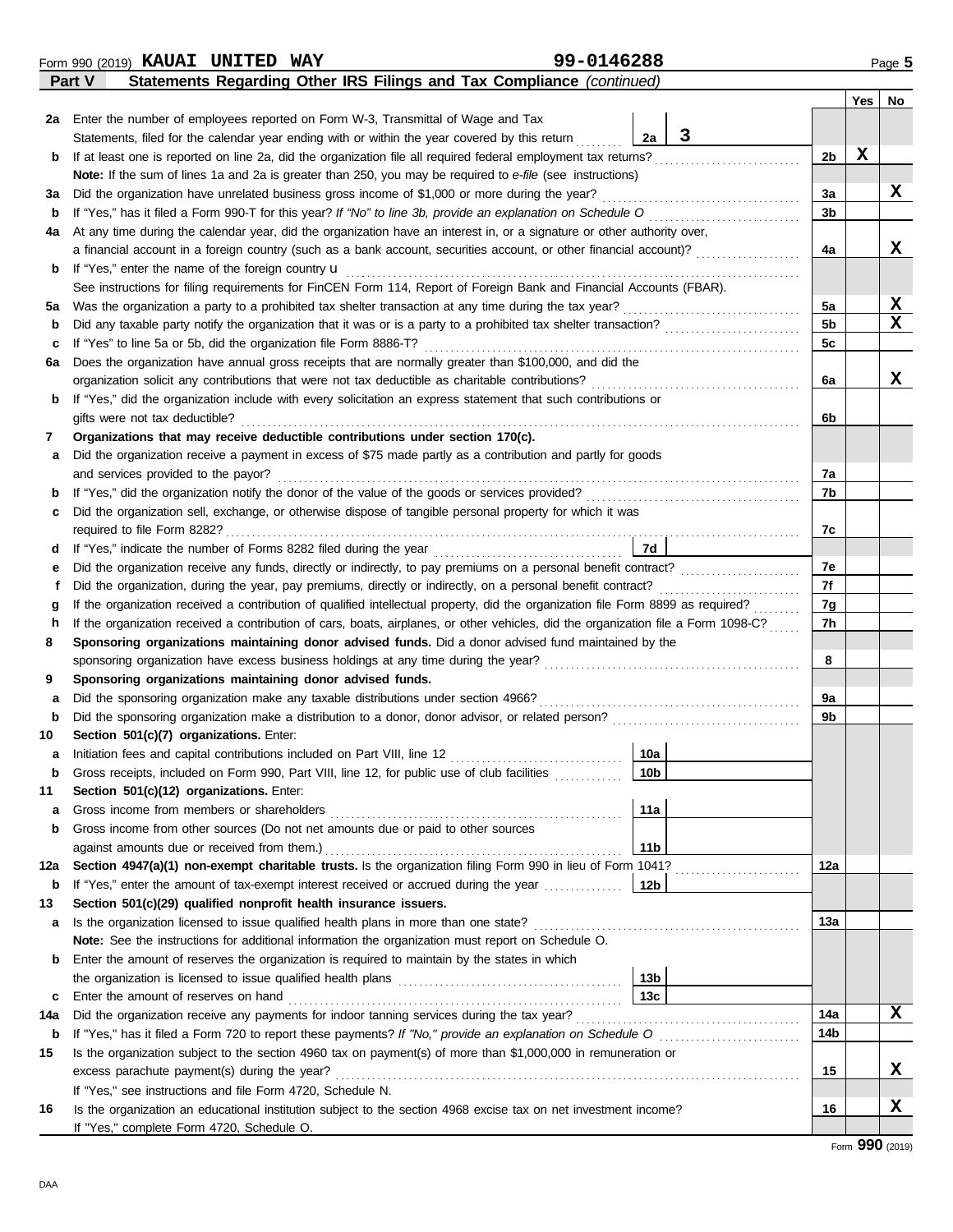|              | 99-0146288<br>Form 990 (2019) KAUAI UNITED WAY                                                                                      |                 |                 | Page 6      |
|--------------|-------------------------------------------------------------------------------------------------------------------------------------|-----------------|-----------------|-------------|
|              | Part VI<br>Governance, Management, and Disclosure For each "Yes" response to lines 2 through 7b below, and for a "No"               |                 |                 |             |
|              | response to line 8a, 8b, or 10b below, describe the circumstances, processes, or changes on Schedule O. See instructions.           |                 |                 |             |
|              |                                                                                                                                     |                 |                 | x           |
|              | Section A. Governing Body and Management                                                                                            |                 |                 |             |
|              |                                                                                                                                     |                 | Yes             | No          |
| 1а           | 19<br>1a<br>Enter the number of voting members of the governing body at the end of the tax year                                     |                 |                 |             |
|              | If there are material differences in voting rights among members of the governing body, or                                          |                 |                 |             |
|              | if the governing body delegated broad authority to an executive committee or similar                                                |                 |                 |             |
|              | committee, explain on Schedule O.                                                                                                   |                 |                 |             |
| b            | 19<br>1b<br>Enter the number of voting members included on line 1a, above, who are independent                                      |                 |                 |             |
| $\mathbf{2}$ | Did any officer, director, trustee, or key employee have a family relationship or a business relationship with                      |                 |                 |             |
|              | any other officer, director, trustee, or key employee?                                                                              | $\mathbf{2}$    |                 | X           |
| 3            | Did the organization delegate control over management duties customarily performed by or under the direct                           |                 |                 |             |
|              | supervision of officers, directors, trustees, or key employees to a management company or other person?                             | 3               |                 | X           |
| 4            | Did the organization make any significant changes to its governing documents since the prior Form 990 was filed?                    | 4               |                 | $\mathbf x$ |
| 5            | Did the organization become aware during the year of a significant diversion of the organization's assets?                          | 5               |                 | X           |
| 6            | Did the organization have members or stockholders?<br>.                                                                             | 6               |                 | X           |
| 7а           | Did the organization have members, stockholders, or other persons who had the power to elect or appoint                             |                 |                 |             |
|              | one or more members of the governing body?                                                                                          | 7a              |                 | X           |
| b            | Are any governance decisions of the organization reserved to (or subject to approval by) members,                                   |                 |                 |             |
|              | stockholders, or persons other than the governing body?                                                                             | 7b              |                 | x           |
| 8            | Did the organization contemporaneously document the meetings held or written actions undertaken during the year by the following:   |                 |                 |             |
| а            | The governing body?                                                                                                                 | 8a              | X               |             |
| $\mathbf b$  | Each committee with authority to act on behalf of the governing body?                                                               | 8b              | X               |             |
| 9            | Is there any officer, director, trustee, or key employee listed in Part VII, Section A, who cannot be reached at                    |                 |                 |             |
|              |                                                                                                                                     | 9               |                 | X           |
|              | <b>Section B. Policies</b> (This Section B requests information about policies not required by the Internal Revenue Code.)          |                 |                 |             |
|              |                                                                                                                                     |                 | Yes             | No          |
| 10a          | Did the organization have local chapters, branches, or affiliates?                                                                  | 10a             |                 | x           |
| b            | If "Yes," did the organization have written policies and procedures governing the activities of such chapters,                      |                 |                 |             |
|              | affiliates, and branches to ensure their operations are consistent with the organization's exempt purposes?                         | 10b             |                 |             |
| 11a          | Has the organization provided a complete copy of this Form 990 to all members of its governing body before filing the form?         | 11a             | х               |             |
| b            | Describe in Schedule O the process, if any, used by the organization to review this Form 990.                                       |                 |                 |             |
| 12a          | Did the organization have a written conflict of interest policy? If "No," go to line 13                                             | 12a             | X               |             |
| b            | Were officers, directors, or trustees, and key employees required to disclose annually interests that could give rise to conflicts? | 12 <sub>b</sub> | X               |             |
| c            | Did the organization regularly and consistently monitor and enforce compliance with the policy? If "Yes,"                           |                 |                 |             |
|              | describe in Schedule O how this was done                                                                                            | 12c             | X               |             |
| 13           | Did the organization have a written whistleblower policy?                                                                           | 13              | X               |             |
| 14           | Did the organization have a written document retention and destruction policy?                                                      | 14              | х               |             |
| 15           | Did the process for determining compensation of the following persons include a review and approval by                              |                 |                 |             |
|              | independent persons, comparability data, and contemporaneous substantiation of the deliberation and decision?                       |                 |                 |             |
| a            |                                                                                                                                     | 15a             | X               |             |
| b            | Other officers or key employees of the organization                                                                                 | 15 <sub>b</sub> | х               |             |
|              | If "Yes" to line 15a or 15b, describe the process in Schedule O (see instructions).                                                 |                 |                 |             |
| 16a          | Did the organization invest in, contribute assets to, or participate in a joint venture or similar arrangement                      |                 |                 |             |
|              | with a taxable entity during the year?                                                                                              | 16a             |                 | х           |
|              | <b>b</b> If "Yes," did the organization follow a written policy or procedure requiring the organization to evaluate its             |                 |                 |             |
|              | participation in joint venture arrangements under applicable federal tax law, and take steps to safeguard the                       |                 |                 |             |
|              |                                                                                                                                     | 16b             |                 |             |
|              | <b>Section C. Disclosure</b>                                                                                                        |                 |                 |             |
| 17           | List the states with which a copy of this Form 990 is required to be filed $\mathbf{u}$ NONE                                        |                 |                 |             |
| 18           | Section 6104 requires an organization to make its Forms 1023 (1024 or 1024-A, if applicable), 990, and 990-T (Section 501(c)        |                 |                 |             |
|              | (3)s only) available for public inspection. Indicate how you made these available. Check all that apply.                            |                 |                 |             |
|              | Another's website $ \mathbf{X} $ Upon request                                                                                       |                 |                 |             |
|              | Other (explain on Schedule O)<br>Own website                                                                                        |                 |                 |             |
| 19           | Describe on Schedule O whether (and if so, how) the organization made its governing documents, conflict of interest policy, and     |                 |                 |             |
|              | financial statements available to the public during the tax year.                                                                   |                 |                 |             |
| 20           | State the name, address, and telephone number of the person who possesses the organization's books and records u                    |                 |                 |             |
|              | 4374 KUKUI GROVE STREET, STE. 201<br>LORI ALMARZA<br>HI 96766<br>LIHUE                                                              | 808-245-2043    |                 |             |
|              |                                                                                                                                     |                 | Form 990 (2019) |             |
| DAA          |                                                                                                                                     |                 |                 |             |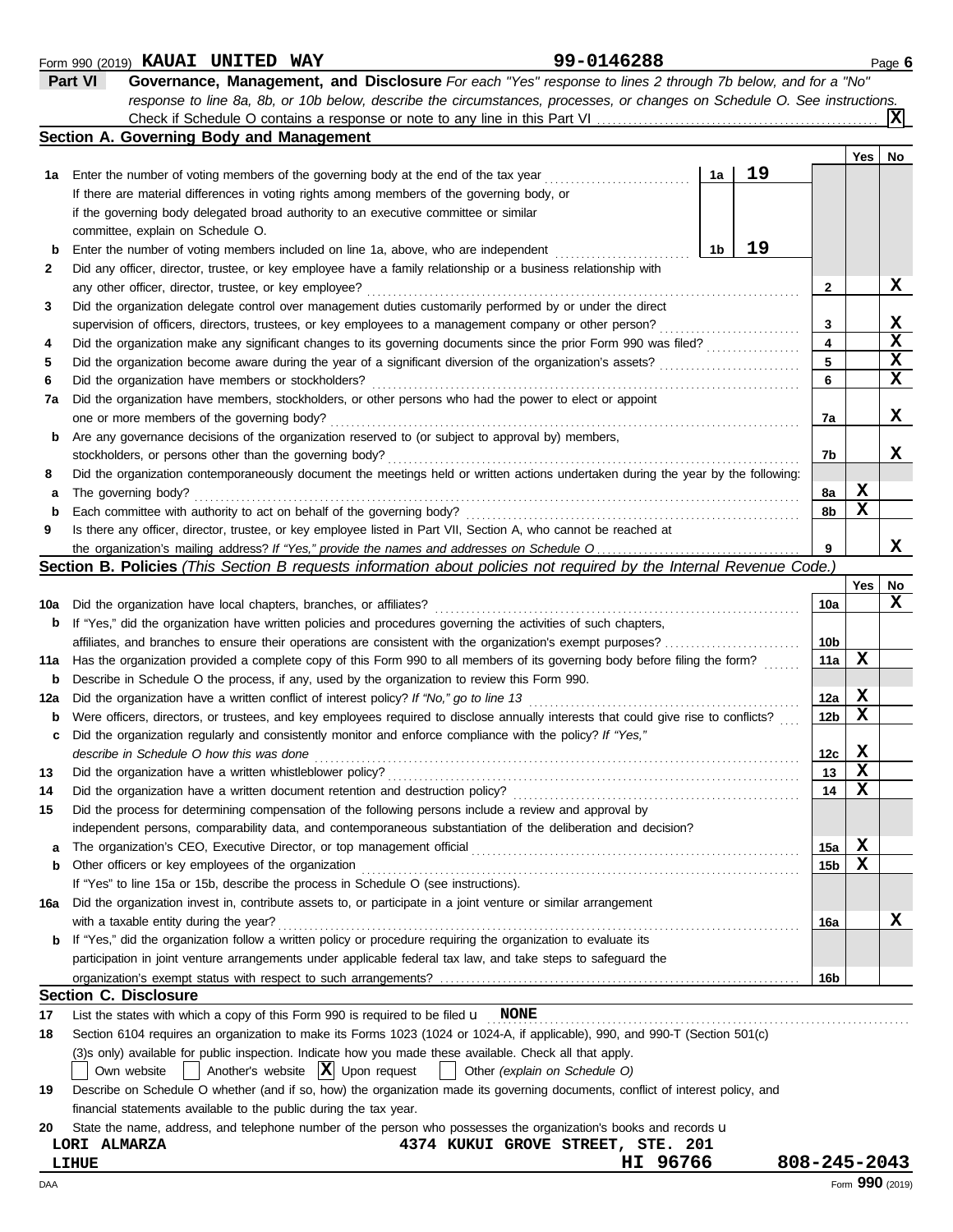| Form 990 (2019) | <b>KAUAI</b> | UNITED | <b>WAY</b> | 99-0146288 | Page |
|-----------------|--------------|--------|------------|------------|------|
|                 |              |        |            |            |      |

| <b>Part VII</b>          | Compensation of Officers, Directors, Trustees, Key Employees, Highest Compensated Employees, and                                                                                                                                                            |
|--------------------------|-------------------------------------------------------------------------------------------------------------------------------------------------------------------------------------------------------------------------------------------------------------|
|                          | <b>Independent Contractors</b>                                                                                                                                                                                                                              |
|                          | Check if Schedule O contains a response or note to any line in this Part VII                                                                                                                                                                                |
| Section A.               | Officers, Directors, Trustees, Key Employees, and Highest Compensated Employees                                                                                                                                                                             |
| organization's tax year. | 1a Complete this table for all persons required to be listed. Report compensation for the calendar year ending with or within the                                                                                                                           |
|                          | • List all of the organization's <b>current</b> officers, directors, trustees (whether individuals or organizations), regardless of amount of<br>compensation. Enter -0- in columns $(D)$ , $(E)$ , and $(F)$ if no compensation was paid.                  |
|                          | • List all of the organization's current key employees, if any. See instructions for definition of "key employee."                                                                                                                                          |
|                          | • List the organization's five current highest compensated employees (other than an officer, director, trustee, or key employee)<br>who received reportable compensation (Rey 5 of Ferm W 2 and/or Rey 7 of Ferm 1000 MISC) of more than \$100,000 from the |

who received reportable compensation (Box 5 of Form W-2 and/or Box 7 of Form 1099-MISC) of more than \$100,000 from the organization and any related organizations.

■ List all of the organization's **former** officers, key employees, and highest compensated employees who received more than<br> **•** 00,000 of reportable compensation from the ergonization and any related ergonizations \$100,000 of reportable compensation from the organization and any related organizations.

List all of the organization's **former directors or trustees** that received, in the capacity as a former director or trustee of the organization, more than \$10,000 of reportable compensation from the organization and any related organizations. See instructions for the order in which to list the persons above. **•**

Check this box if neither the organization nor any related organization compensated any current officer, director, or trustee.

| (A)<br>Name and title           | (B)<br>Average<br>hours<br>per week<br>(list any | hours for<br>related                 |                          |             | (C)<br>Position | (do not check more than one<br>box, unless person is both an<br>officer and a director/trustee) |        | (D)<br>Reportable<br>compensation<br>from the<br>organization<br>(W-2/1099-MISC) | (E)<br>Reportable<br>compensation<br>from related<br>organizations<br>(W-2/1099-MISC) | (F)<br>Estimated amount<br>of other<br>compensation<br>from the<br>organization and |
|---------------------------------|--------------------------------------------------|--------------------------------------|--------------------------|-------------|-----------------|-------------------------------------------------------------------------------------------------|--------|----------------------------------------------------------------------------------|---------------------------------------------------------------------------------------|-------------------------------------------------------------------------------------|
|                                 | organizations<br>below<br>dotted line)           | Individual<br>or director<br>trustee | Institutional<br>trustee | Officer     | Key employee    | Highest compensated<br>employee                                                                 | Former |                                                                                  |                                                                                       | related organizations                                                               |
| (1) BETH TOKIOKA                | 0.00                                             |                                      |                          |             |                 |                                                                                                 |        |                                                                                  |                                                                                       |                                                                                     |
| PRESIDENT                       | 0.00                                             | $\mathbf x$                          |                          | $\mathbf x$ |                 |                                                                                                 |        | 0                                                                                | 0                                                                                     | 0                                                                                   |
| (2) RON WILEY                   |                                                  |                                      |                          |             |                 |                                                                                                 |        |                                                                                  |                                                                                       |                                                                                     |
|                                 | 0.00                                             |                                      |                          |             |                 |                                                                                                 |        |                                                                                  |                                                                                       |                                                                                     |
| <b>VICE PRESIDENT</b>           | 0.00                                             | $\mathbf x$                          |                          | $\mathbf x$ |                 |                                                                                                 |        | 0                                                                                | 0                                                                                     | $\mathbf 0$                                                                         |
| (3) CLIFTON ARRUDA              |                                                  |                                      |                          |             |                 |                                                                                                 |        |                                                                                  |                                                                                       |                                                                                     |
|                                 | 0.00                                             |                                      |                          |             |                 |                                                                                                 |        |                                                                                  |                                                                                       |                                                                                     |
| TREASURER                       | 0.00                                             | $\mathbf x$                          |                          | $\mathbf x$ |                 |                                                                                                 |        | 0                                                                                | 0                                                                                     | 0                                                                                   |
| (4) CAROL FURTADO               |                                                  |                                      |                          |             |                 |                                                                                                 |        |                                                                                  |                                                                                       |                                                                                     |
|                                 | 0.00                                             |                                      |                          |             |                 |                                                                                                 |        |                                                                                  |                                                                                       |                                                                                     |
| <b>SECRETARY</b>                | 0.00                                             | $\mathbf x$                          |                          | $\mathbf x$ |                 |                                                                                                 |        | 0                                                                                | 0                                                                                     | $\mathbf 0$                                                                         |
| (5) TIMOTHY<br><b>TAKESHITA</b> |                                                  |                                      |                          |             |                 |                                                                                                 |        |                                                                                  |                                                                                       |                                                                                     |
|                                 | 0.00                                             |                                      |                          |             |                 |                                                                                                 |        |                                                                                  |                                                                                       |                                                                                     |
| <b>DIRECTOR</b>                 | 0.00                                             | $\mathbf x$                          |                          |             |                 |                                                                                                 |        | 0                                                                                | 0                                                                                     | 0                                                                                   |
| (6) JIMMY SONE                  |                                                  |                                      |                          |             |                 |                                                                                                 |        |                                                                                  |                                                                                       |                                                                                     |
|                                 | 0.00                                             |                                      |                          |             |                 |                                                                                                 |        |                                                                                  |                                                                                       |                                                                                     |
| <b>DIRECTOR</b>                 | 0.00                                             | $\mathbf x$                          |                          |             |                 |                                                                                                 |        | 0                                                                                | 0                                                                                     | $\mathbf 0$                                                                         |
| (7) MICHAEL<br><b>CONTRADES</b> |                                                  |                                      |                          |             |                 |                                                                                                 |        |                                                                                  |                                                                                       |                                                                                     |
|                                 | 0.00                                             |                                      |                          |             |                 |                                                                                                 |        |                                                                                  |                                                                                       |                                                                                     |
| <b>DIRECTOR</b>                 | 0.00                                             | $\mathbf x$                          |                          |             |                 |                                                                                                 |        | 0                                                                                | 0                                                                                     | $\mathbf 0$                                                                         |
| (8) GERALD AKO                  |                                                  |                                      |                          |             |                 |                                                                                                 |        |                                                                                  |                                                                                       |                                                                                     |
|                                 | 0.00                                             |                                      |                          |             |                 |                                                                                                 |        |                                                                                  |                                                                                       |                                                                                     |
| <b>DIRECTOR</b>                 | 0.00                                             | $\mathbf x$                          |                          |             |                 |                                                                                                 |        | 0                                                                                | 0                                                                                     | 0                                                                                   |
| (9) S. LANI ARAO                |                                                  |                                      |                          |             |                 |                                                                                                 |        |                                                                                  |                                                                                       |                                                                                     |
|                                 | 0.00                                             |                                      |                          |             |                 |                                                                                                 |        |                                                                                  |                                                                                       |                                                                                     |
| <b>DIRECTOR</b>                 | 0.00                                             | $\mathbf x$                          |                          |             |                 |                                                                                                 |        | 0                                                                                | 0                                                                                     | 0                                                                                   |
| (10) JORAE<br><b>BAPTISTE</b>   |                                                  |                                      |                          |             |                 |                                                                                                 |        |                                                                                  |                                                                                       |                                                                                     |
|                                 | 0.00                                             |                                      |                          |             |                 |                                                                                                 |        |                                                                                  |                                                                                       |                                                                                     |
| <b>DIRECTOR</b>                 | 0.00                                             | $\mathbf x$                          |                          |             |                 |                                                                                                 |        | 0                                                                                | 0                                                                                     | 0                                                                                   |
| BRYAN-CONANT<br>$(11)$ $LILI$   |                                                  |                                      |                          |             |                 |                                                                                                 |        |                                                                                  |                                                                                       |                                                                                     |
|                                 | 0.00                                             |                                      |                          |             |                 |                                                                                                 |        |                                                                                  |                                                                                       |                                                                                     |
| <b>DIRECTOR</b>                 | 0.00                                             | $\mathbf x$                          |                          |             |                 |                                                                                                 |        | 0                                                                                | 0                                                                                     | 0                                                                                   |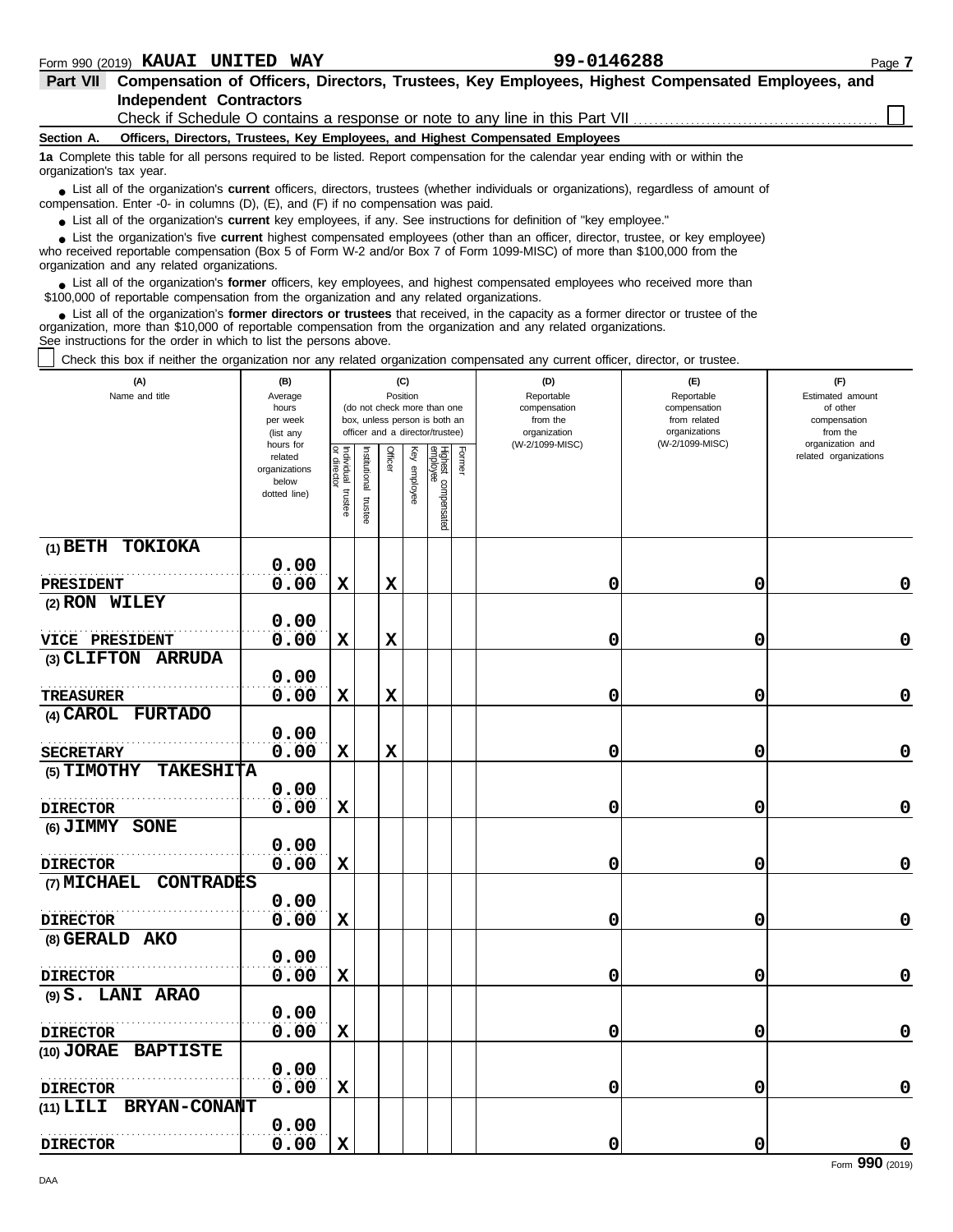| Form 990 (2019) KAUAI UNITED                                                                                                                                                                                                                                | <b>WAY</b>                                                     |                                                                                                                    |                         |             |          |                                 |        | 99-0146288                                                                                             |                                                                    |                                 |                                           | Page 8      |
|-------------------------------------------------------------------------------------------------------------------------------------------------------------------------------------------------------------------------------------------------------------|----------------------------------------------------------------|--------------------------------------------------------------------------------------------------------------------|-------------------------|-------------|----------|---------------------------------|--------|--------------------------------------------------------------------------------------------------------|--------------------------------------------------------------------|---------------------------------|-------------------------------------------|-------------|
| Part VII                                                                                                                                                                                                                                                    |                                                                |                                                                                                                    |                         |             |          |                                 |        | Section A. Officers, Directors, Trustees, Key Employees, and Highest Compensated Employees (continued) |                                                                    |                                 |                                           |             |
| (A)<br>Name and title                                                                                                                                                                                                                                       | (B)<br>Average<br>hours<br>per week<br>(list any               | (C)<br>Position<br>(do not check more than one<br>box, unless person is both an<br>officer and a director/trustee) |                         |             |          |                                 |        | (D)<br>Reportable<br>compensation<br>from the<br>organization                                          | (E)<br>Reportable<br>compensation<br>from related<br>organizations | (F)<br>compensation<br>from the | Estimated amount<br>of other              |             |
|                                                                                                                                                                                                                                                             | hours for<br>related<br>organizations<br>below<br>dotted line) | Individual<br>or director<br>trustee                                                                               | nstitutional<br>trustee | Officer     | employee | Highest compensated<br>employee | Former | (W-2/1099-MISC)                                                                                        | (W-2/1099-MISC)                                                    |                                 | organization and<br>related organizations |             |
| <b>STACIE</b><br>(12)                                                                                                                                                                                                                                       | CHIBA+MIGUEL<br>0.00                                           |                                                                                                                    |                         |             |          |                                 |        |                                                                                                        |                                                                    |                                 |                                           |             |
| <b>DIRECTOR</b>                                                                                                                                                                                                                                             | 0.00                                                           | $\mathbf x$                                                                                                        |                         |             |          |                                 |        | 0                                                                                                      | 0                                                                  |                                 |                                           | 0           |
| <b>NICHOLAS</b><br><b>COURSON</b><br>(13)                                                                                                                                                                                                                   |                                                                |                                                                                                                    |                         |             |          |                                 |        |                                                                                                        |                                                                    |                                 |                                           |             |
|                                                                                                                                                                                                                                                             | 0.00                                                           |                                                                                                                    |                         |             |          |                                 |        |                                                                                                        |                                                                    |                                 |                                           |             |
| <b>DIRECTOR</b><br>SHELLY<br><b>GERARDO</b><br>(14)                                                                                                                                                                                                         | 0.00                                                           | X                                                                                                                  |                         |             |          |                                 |        | 0                                                                                                      | 0                                                                  |                                 |                                           | $\mathbf 0$ |
|                                                                                                                                                                                                                                                             | 0.00                                                           |                                                                                                                    |                         |             |          |                                 |        |                                                                                                        |                                                                    |                                 |                                           |             |
| <b>DIRECTOR</b>                                                                                                                                                                                                                                             | 0.00                                                           | X                                                                                                                  |                         |             |          |                                 |        | 0                                                                                                      | 0                                                                  |                                 |                                           | $\mathbf 0$ |
| DAN KING<br>(15)                                                                                                                                                                                                                                            |                                                                |                                                                                                                    |                         |             |          |                                 |        |                                                                                                        |                                                                    |                                 |                                           |             |
|                                                                                                                                                                                                                                                             | 0.00                                                           |                                                                                                                    |                         |             |          |                                 |        |                                                                                                        |                                                                    |                                 |                                           |             |
| <b>DIRECTOR</b><br><b>MACHOREK</b><br><b>CHRIS</b><br>(16)                                                                                                                                                                                                  | 0.00                                                           | $\mathbf x$                                                                                                        |                         |             |          |                                 |        | 0                                                                                                      | 0                                                                  |                                 |                                           | $\mathbf 0$ |
|                                                                                                                                                                                                                                                             | 0.00                                                           |                                                                                                                    |                         |             |          |                                 |        |                                                                                                        |                                                                    |                                 |                                           |             |
| <b>DIRECTOR</b>                                                                                                                                                                                                                                             | 0.00                                                           | X                                                                                                                  |                         |             |          |                                 |        | 0                                                                                                      | 0                                                                  |                                 |                                           | $\mathbf 0$ |
| <b>TABURA</b><br><b>MAUREEN</b><br>(17)                                                                                                                                                                                                                     |                                                                |                                                                                                                    |                         |             |          |                                 |        |                                                                                                        |                                                                    |                                 |                                           |             |
|                                                                                                                                                                                                                                                             | 0.00                                                           |                                                                                                                    |                         |             |          |                                 |        |                                                                                                        |                                                                    |                                 |                                           |             |
| <b>DIRECTOR</b><br><b>COTY</b><br>"BUFFY"                                                                                                                                                                                                                   | 0.00<br>TRUJILLO                                               | X                                                                                                                  |                         |             |          |                                 |        | 0                                                                                                      | 0                                                                  |                                 |                                           | $\mathbf 0$ |
| (18)                                                                                                                                                                                                                                                        | 0.00                                                           |                                                                                                                    |                         |             |          |                                 |        |                                                                                                        |                                                                    |                                 |                                           |             |
| <b>DIRECTOR</b>                                                                                                                                                                                                                                             | 0.00                                                           | X                                                                                                                  |                         |             |          |                                 |        | 0                                                                                                      | 0                                                                  |                                 |                                           | 0           |
| <b>SCOTT</b><br>GIARMAN<br>(19)                                                                                                                                                                                                                             | 0.00                                                           |                                                                                                                    |                         |             |          |                                 |        |                                                                                                        |                                                                    |                                 |                                           |             |
| EXECUTIVE DIRECTOR                                                                                                                                                                                                                                          | 0.00                                                           |                                                                                                                    |                         | $\mathbf x$ |          |                                 |        | 58,826                                                                                                 | 0                                                                  |                                 | 10,854                                    |             |
| 1b Subtotal                                                                                                                                                                                                                                                 |                                                                |                                                                                                                    |                         |             |          |                                 | u      | 58,826                                                                                                 |                                                                    |                                 | 10,854                                    |             |
| c Total from continuation sheets to Part VII, Section A                                                                                                                                                                                                     |                                                                |                                                                                                                    |                         |             |          |                                 | u      | 58,826                                                                                                 |                                                                    |                                 | 10,854                                    |             |
| Total number of individuals (including but not limited to those listed above) who received more than \$100,000 of<br>2<br>reportable compensation from the organization $\bf{u}$ 0                                                                          |                                                                |                                                                                                                    |                         |             |          |                                 |        |                                                                                                        |                                                                    |                                 |                                           |             |
|                                                                                                                                                                                                                                                             |                                                                |                                                                                                                    |                         |             |          |                                 |        |                                                                                                        |                                                                    |                                 | Yes                                       | No          |
| Did the organization list any former officer, director, trustee, key employee, or highest compensated<br>3                                                                                                                                                  |                                                                |                                                                                                                    |                         |             |          |                                 |        |                                                                                                        |                                                                    |                                 |                                           | X           |
| For any individual listed on line 1a, is the sum of reportable compensation and other compensation from the<br>4                                                                                                                                            |                                                                |                                                                                                                    |                         |             |          |                                 |        |                                                                                                        |                                                                    | 3                               |                                           |             |
| organization and related organizations greater than \$150,000? If "Yes," complete Schedule J for such                                                                                                                                                       |                                                                |                                                                                                                    |                         |             |          |                                 |        |                                                                                                        |                                                                    |                                 |                                           |             |
| Did any person listed on line 1a receive or accrue compensation from any unrelated organization or individual<br>5                                                                                                                                          |                                                                |                                                                                                                    |                         |             |          |                                 |        |                                                                                                        |                                                                    | 4                               |                                           | X           |
|                                                                                                                                                                                                                                                             |                                                                |                                                                                                                    |                         |             |          |                                 |        |                                                                                                        |                                                                    | 5                               |                                           | X           |
| Section B. Independent Contractors                                                                                                                                                                                                                          |                                                                |                                                                                                                    |                         |             |          |                                 |        |                                                                                                        |                                                                    |                                 |                                           |             |
| Complete this table for your five highest compensated independent contractors that received more than \$100,000 of<br>1<br>compensation from the organization. Report compensation for the calendar year ending with or within the organization's tax year. |                                                                |                                                                                                                    |                         |             |          |                                 |        |                                                                                                        |                                                                    |                                 |                                           |             |
|                                                                                                                                                                                                                                                             | (A)<br>Name and business address                               |                                                                                                                    |                         |             |          |                                 |        |                                                                                                        | (B)<br>Description of services                                     |                                 | (C)<br>Compensation                       |             |
|                                                                                                                                                                                                                                                             |                                                                |                                                                                                                    |                         |             |          |                                 |        |                                                                                                        |                                                                    |                                 |                                           |             |
|                                                                                                                                                                                                                                                             |                                                                |                                                                                                                    |                         |             |          |                                 |        |                                                                                                        |                                                                    |                                 |                                           |             |
|                                                                                                                                                                                                                                                             |                                                                |                                                                                                                    |                         |             |          |                                 |        |                                                                                                        |                                                                    |                                 |                                           |             |
|                                                                                                                                                                                                                                                             |                                                                |                                                                                                                    |                         |             |          |                                 |        |                                                                                                        |                                                                    |                                 |                                           |             |
|                                                                                                                                                                                                                                                             |                                                                |                                                                                                                    |                         |             |          |                                 |        |                                                                                                        |                                                                    |                                 |                                           |             |
|                                                                                                                                                                                                                                                             |                                                                |                                                                                                                    |                         |             |          |                                 |        |                                                                                                        |                                                                    |                                 |                                           |             |
|                                                                                                                                                                                                                                                             |                                                                |                                                                                                                    |                         |             |          |                                 |        |                                                                                                        |                                                                    |                                 |                                           |             |

**2** Total number of independent contractors (including but not limited to those listed above) who received more than \$100,000 of compensation from the organization u

**0**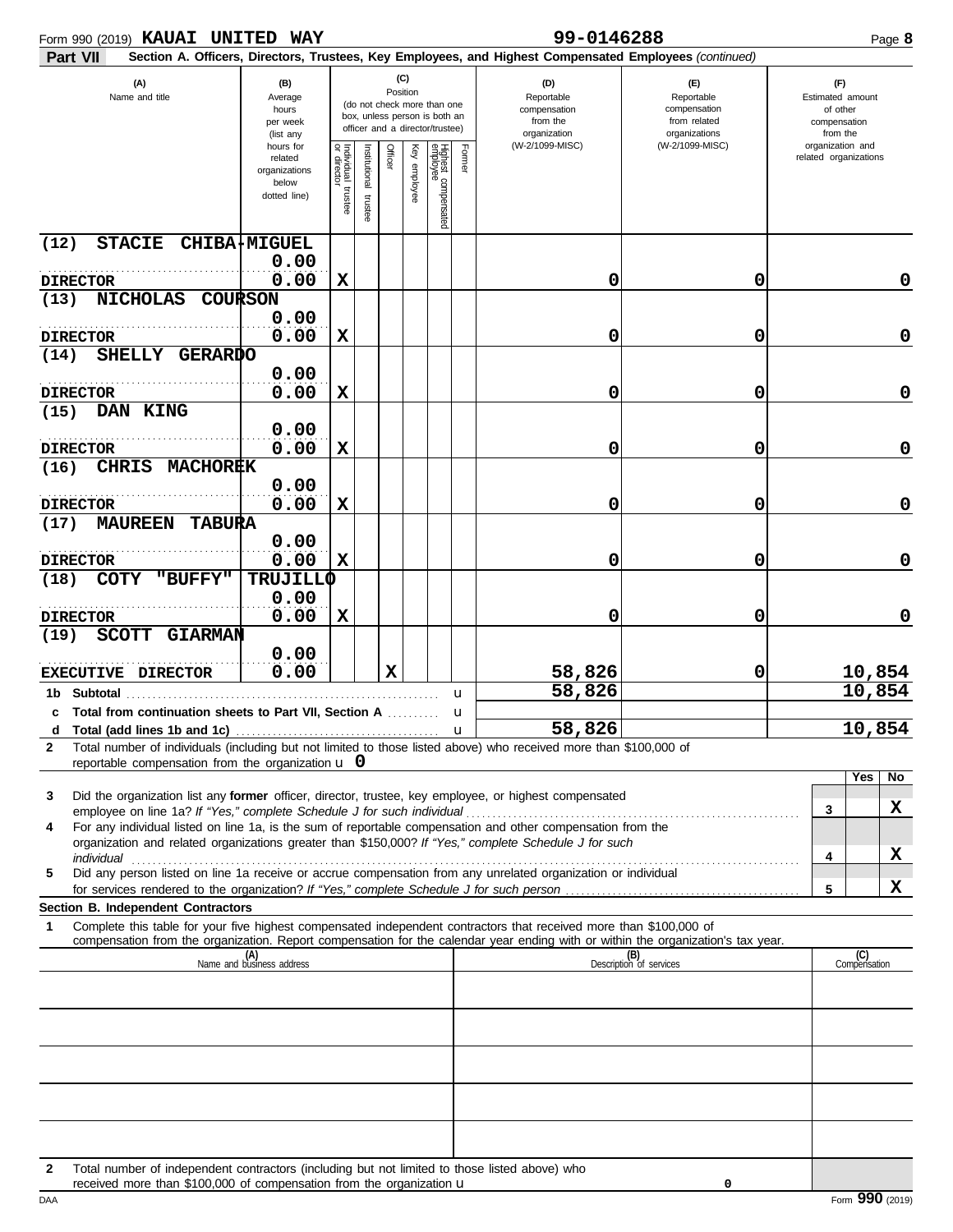## Form 990 (2019) Page **9 KAUAI UNITED WAY 99-0146288 Part VIII Statement of Revenue**

|                                 |     |                                                                                           |                |          |                 |                      |              | (A)<br>Total revenue | (B)<br>Related or exempt<br>function revenue | (C)<br>Unrelated<br>business revenue | (D)<br>Revenue excluded<br>from tax under<br>sections 512-514 |
|---------------------------------|-----|-------------------------------------------------------------------------------------------|----------------|----------|-----------------|----------------------|--------------|----------------------|----------------------------------------------|--------------------------------------|---------------------------------------------------------------|
|                                 |     | 1a Federated campaigns                                                                    |                |          | 1a              |                      |              |                      |                                              |                                      |                                                               |
| Grants<br>mounts                |     | <b>b</b> Membership dues <i>minimum</i>                                                   |                |          | 1 <sub>b</sub>  |                      |              |                      |                                              |                                      |                                                               |
|                                 |     | c Fundraising events                                                                      |                |          | 1 <sub>c</sub>  |                      |              |                      |                                              |                                      |                                                               |
| Gifts,<br>ilar Ar               |     | d Related organizations                                                                   |                |          | 1 <sub>d</sub>  | 50,000               |              |                      |                                              |                                      |                                                               |
|                                 |     | e Government grants (contributions)                                                       |                | .        | 1e              | 22,600               |              |                      |                                              |                                      |                                                               |
| Contributions,<br>and Other Sim |     | f All other contributions, gifts, grants,                                                 |                |          |                 |                      |              |                      |                                              |                                      |                                                               |
|                                 |     | and similar amounts not included above                                                    |                |          | 1f              | 579,578              |              |                      |                                              |                                      |                                                               |
|                                 |     | <b>g</b> Noncash contributions included in lines 1a-1f                                    |                |          | 1g $\vert$ \$   |                      |              |                      |                                              |                                      |                                                               |
|                                 |     |                                                                                           |                |          |                 |                      |              | 652,178              |                                              |                                      |                                                               |
|                                 |     |                                                                                           |                |          |                 | <b>Business Code</b> |              |                      |                                              |                                      |                                                               |
|                                 | 2a  |                                                                                           |                |          |                 |                      |              |                      |                                              |                                      |                                                               |
| Program Service                 | b   |                                                                                           |                |          |                 |                      |              |                      |                                              |                                      |                                                               |
|                                 | c   |                                                                                           |                |          |                 |                      |              |                      |                                              |                                      |                                                               |
|                                 |     |                                                                                           |                |          |                 |                      |              |                      |                                              |                                      |                                                               |
|                                 |     |                                                                                           |                |          |                 |                      |              |                      |                                              |                                      |                                                               |
|                                 |     | f All other program service revenue                                                       |                |          |                 |                      |              |                      |                                              |                                      |                                                               |
|                                 |     |                                                                                           |                |          |                 |                      | $\mathbf u$  |                      |                                              |                                      |                                                               |
|                                 | 3   | Investment income (including dividends, interest, and                                     |                |          |                 |                      |              |                      |                                              |                                      |                                                               |
|                                 |     |                                                                                           |                |          |                 |                      | u            | 18,835               |                                              |                                      | 18,835                                                        |
|                                 | 4   | Income from investment of tax-exempt bond proceeds                                        |                |          |                 | u                    |              |                      |                                              |                                      |                                                               |
|                                 | 5   |                                                                                           |                |          |                 |                      | u            |                      |                                              |                                      |                                                               |
|                                 |     |                                                                                           |                | (i) Real |                 | (ii) Personal        |              |                      |                                              |                                      |                                                               |
|                                 |     | 6a Gross rents                                                                            | 6a             |          |                 |                      |              |                      |                                              |                                      |                                                               |
|                                 |     | <b>b</b> Less: rental expenses                                                            | 6b             |          |                 |                      |              |                      |                                              |                                      |                                                               |
|                                 |     | <b>c</b> Rental inc. or (loss)                                                            | 6с             |          |                 |                      |              |                      |                                              |                                      |                                                               |
|                                 |     |                                                                                           |                |          |                 |                      | u            |                      |                                              |                                      |                                                               |
|                                 |     | <b>7a</b> Gross amount from                                                               | (i) Securities |          |                 | (ii) Other           |              |                      |                                              |                                      |                                                               |
|                                 |     | sales of assets                                                                           | 7a             | 231,902  |                 |                      |              |                      |                                              |                                      |                                                               |
|                                 |     | other than inventory<br><b>b</b> Less: cost or other                                      |                |          |                 |                      |              |                      |                                              |                                      |                                                               |
|                                 |     | basis and sales exps.                                                                     | 7b             | 238,676  |                 |                      |              |                      |                                              |                                      |                                                               |
| Revenue                         |     | c Gain or (loss)                                                                          | 7c             | $-6,774$ |                 |                      |              |                      |                                              |                                      |                                                               |
|                                 |     |                                                                                           |                |          |                 |                      | u            | $-6,774$             | $-6,774$                                     |                                      |                                                               |
| Other                           |     | 8a Gross income from fundraising events                                                   |                |          |                 |                      |              |                      |                                              |                                      |                                                               |
|                                 |     | (not including \$                                                                         |                |          |                 |                      |              |                      |                                              |                                      |                                                               |
|                                 |     | of contributions reported on line 1c).                                                    |                |          |                 |                      |              |                      |                                              |                                      |                                                               |
|                                 |     | See Part IV, line 18                                                                      |                | .        | 8а              | 128,098              |              |                      |                                              |                                      |                                                               |
|                                 |     | <b>b</b> Less: direct expenses                                                            |                |          | 8b              | 38,975               |              |                      |                                              |                                      |                                                               |
|                                 |     | c Net income or (loss) from fundraising events                                            |                |          |                 |                      | u            | 89,123               |                                              |                                      |                                                               |
|                                 |     | 9a Gross income from gaming activities.                                                   |                |          |                 |                      |              |                      |                                              |                                      |                                                               |
|                                 |     | See Part IV, line 19 $\ldots$                                                             |                |          | 9а              |                      |              |                      |                                              |                                      |                                                               |
|                                 |     | <b>b</b> Less: direct expenses                                                            |                |          | 9 <sub>b</sub>  |                      |              |                      |                                              |                                      |                                                               |
|                                 |     | c Net income or (loss) from gaming activities                                             |                |          |                 |                      | u            |                      |                                              |                                      |                                                               |
|                                 |     | 10a Gross sales of inventory, less                                                        |                |          |                 |                      |              |                      |                                              |                                      |                                                               |
|                                 |     | returns and allowances                                                                    |                |          | 10a             |                      |              |                      |                                              |                                      |                                                               |
|                                 |     | <b>b</b> Less: cost of goods sold                                                         |                |          | 10 <sub>b</sub> |                      |              |                      |                                              |                                      |                                                               |
|                                 |     |                                                                                           |                |          |                 |                      | u            |                      |                                              |                                      |                                                               |
|                                 |     |                                                                                           |                |          |                 | <b>Business Code</b> |              |                      |                                              |                                      |                                                               |
| Miscellaneous<br>Revenue        | 11a |                                                                                           |                |          |                 |                      |              |                      |                                              |                                      |                                                               |
|                                 | b   |                                                                                           |                |          |                 |                      |              |                      |                                              |                                      |                                                               |
|                                 | c   |                                                                                           |                |          |                 |                      |              |                      |                                              |                                      |                                                               |
|                                 |     | <b>d</b> All other revenue $\ldots$ $\ldots$ $\ldots$ $\ldots$ $\ldots$ $\ldots$ $\ldots$ |                |          |                 |                      |              |                      |                                              |                                      |                                                               |
|                                 |     |                                                                                           |                |          |                 |                      | u            |                      |                                              |                                      |                                                               |
|                                 | 12  |                                                                                           |                |          |                 |                      | $\mathbf{u}$ | 753,362              | $-6,774$                                     | 0                                    | 18,835                                                        |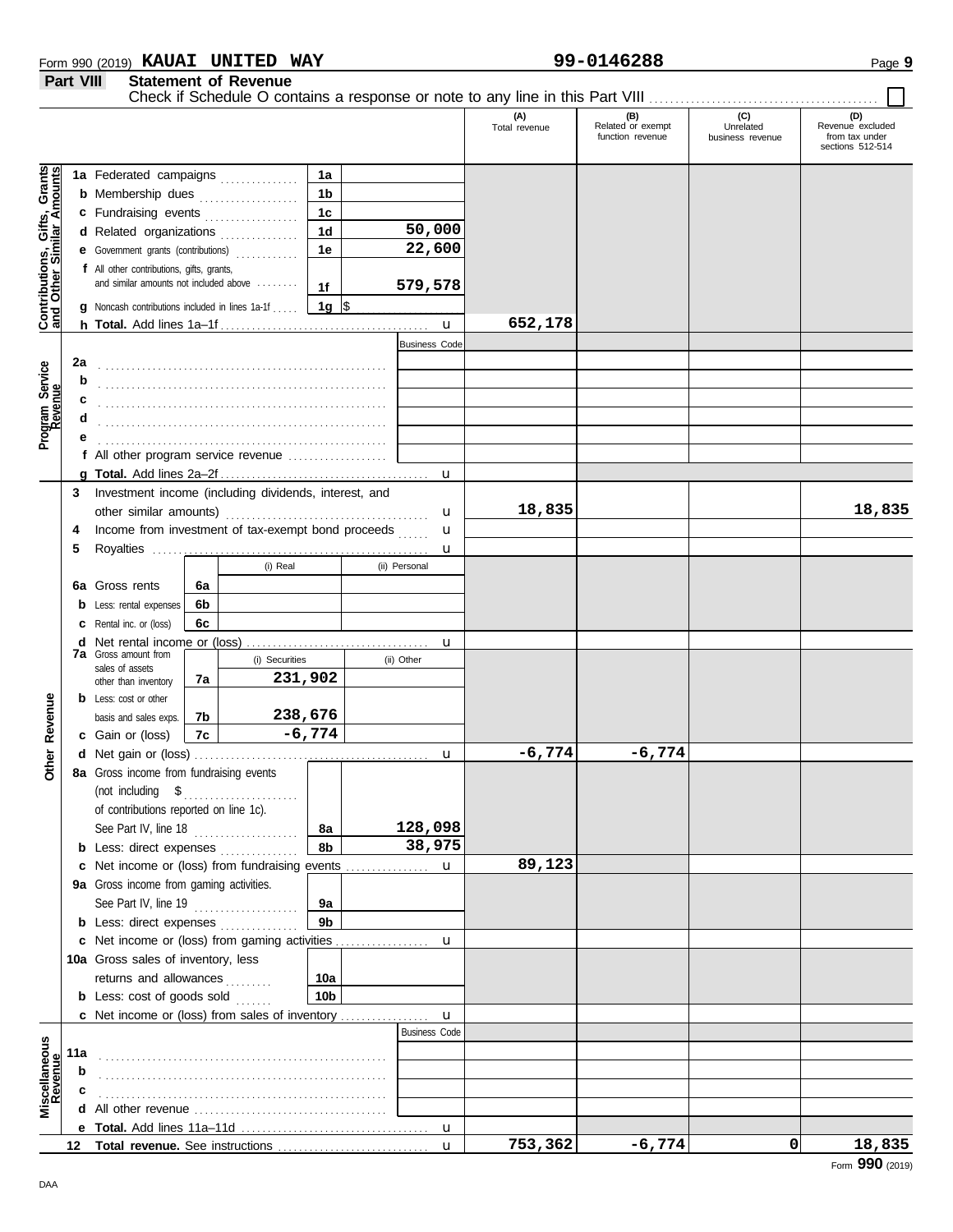**Part IX Statement of Functional Expenses**

### *Section 501(c)(3) and 501(c)(4) organizations must complete all columns. All other organizations must complete column (A). Do not include amounts reported on lines 6b, 7b, 8b, 9b, and 10b of Part VIII.* **1 2 3** Grants and other assistance to foreign **4 5 6 7 8 9 10 11 a** Management ................................. **b** Legal . . . . . . . . . . . . . . . . . . . . . . . . . . . . . . . . . . . . . . . . . **c** Accounting . . . . . . . . . . . . . . . . . . . . . . . . . . . . . . . . . . . **d** Lobbying . . . . . . . . . . . . . . . . . . . . . . . . . . . . . . . . . . . . . **e** Professional fundraising services. See Part IV, line 17 **f g** Other. (If line 11g amount exceeds 10% of line 25, column **12** Advertising and promotion . . . . . . . . . . . . . . . . . . **13 14 15 16 17 18 19 20 21 22 23 24 a b c d e** All other expenses . . . . . . . . . . . . . . . . . . . . . . . . . . . **25 Total functional expenses.** Add lines 1 through 24e . . . . . **26** Grants and other assistance to domestic organizations and domestic governments. See Part IV, line 21 . . . . . . . . . . Grants and other assistance to domestic individuals. See Part IV, line 22 .............. organizations, foreign governments, and foreign individuals. See Part IV, lines 15 and 16 Benefits paid to or for members ............. Compensation of current officers, directors, trustees, and key employees . . . . . . . . . . . . . . . . Compensation not included above to disqualified persons (as defined under section 4958(f)(1)) and persons described in section 4958(c)(3)(B) . . . . . . . . Other salaries and wages ................... Pension plan accruals and contributions (include section 401(k) and 403(b) employer contributions) Other employee benefits .................... Payroll taxes . . . . . . . . . . . . . . . . . . . . . . . . . . . . . . . . . Fees for services (nonemployees): Investment management fees ................ Office expenses ................................ Information technology ...................... Royalties . . . . . . . . . . . . . . . . . . . . . . . . . . . . . . . . . . . . . Occupancy . . . . . . . . . . . . . . . . . . . . . . . . . . . . . . . . . . Travel . . . . . . . . . . . . . . . . . . . . . . . . . . . . . . . . . . . . . . . . Payments of travel or entertainment expenses for any federal, state, or local public officials Conferences, conventions, and meetings Interest . . . . . . . . . . . . . . . . . . . . . . . . . . . . . . . . . . . . . . Payments to affiliates . . . . . . . . . . . . . . . . . . . . . . . . Depreciation, depletion, and amortization Insurance . . . . . . . . . . . . . . . . . . . . . . . . . . . . . . . . . . . . Other expenses. Itemize expenses not covered above (List miscellaneous expenses on line 24e. If line 24e amount exceeds 10% of line 25, column (A) amount, list line 24e expenses on Schedule O.) fundraising solicitation. Check here  $\mathbf{u}$  | if organization reported in column (B) joint costs from a combined educational campaign and **(A) (B) (C) (D)** Total expenses Program service Management and expenses expenses general expenses (D)<br>Fundraising expenses **UNCOLLECTIBLE PLEDGES** 28,273 38,273 TELEPHONE **BANK SERVICE CHARGE 2,299 1,540** 1,540 759 **STRATEGIC PLANNING 1,500 1,500** Check if Schedule O contains a response or note to any line in this Part IX **Joint costs.** Complete this line only if the (A) amount, list line 11g expenses on Schedule O.) ....... **258,511 258,511 29,369 29,369 58,826 41,766 17,060 106,222 75,418 30,804 2,904 2,062 842 34,156 24,251 9,905 12,627 8,965 3,662 10,733 2,683 8,050 3,670 3,670 17,658 15,424 2,234 17,002 12,071 4,931 557 373 184 1,279 857 422 5,446 5,446 6,691 6,691** 2,395 2,395<br>1,977 974 **2,951 1,977 974 TELEPHONE 3,270 2,191 1,079** 1,587 2,001<br>**622,322** 527,904 94,418 **622,322 527,904 94,418 0**

following SOP 98-2 (ASC 958-720)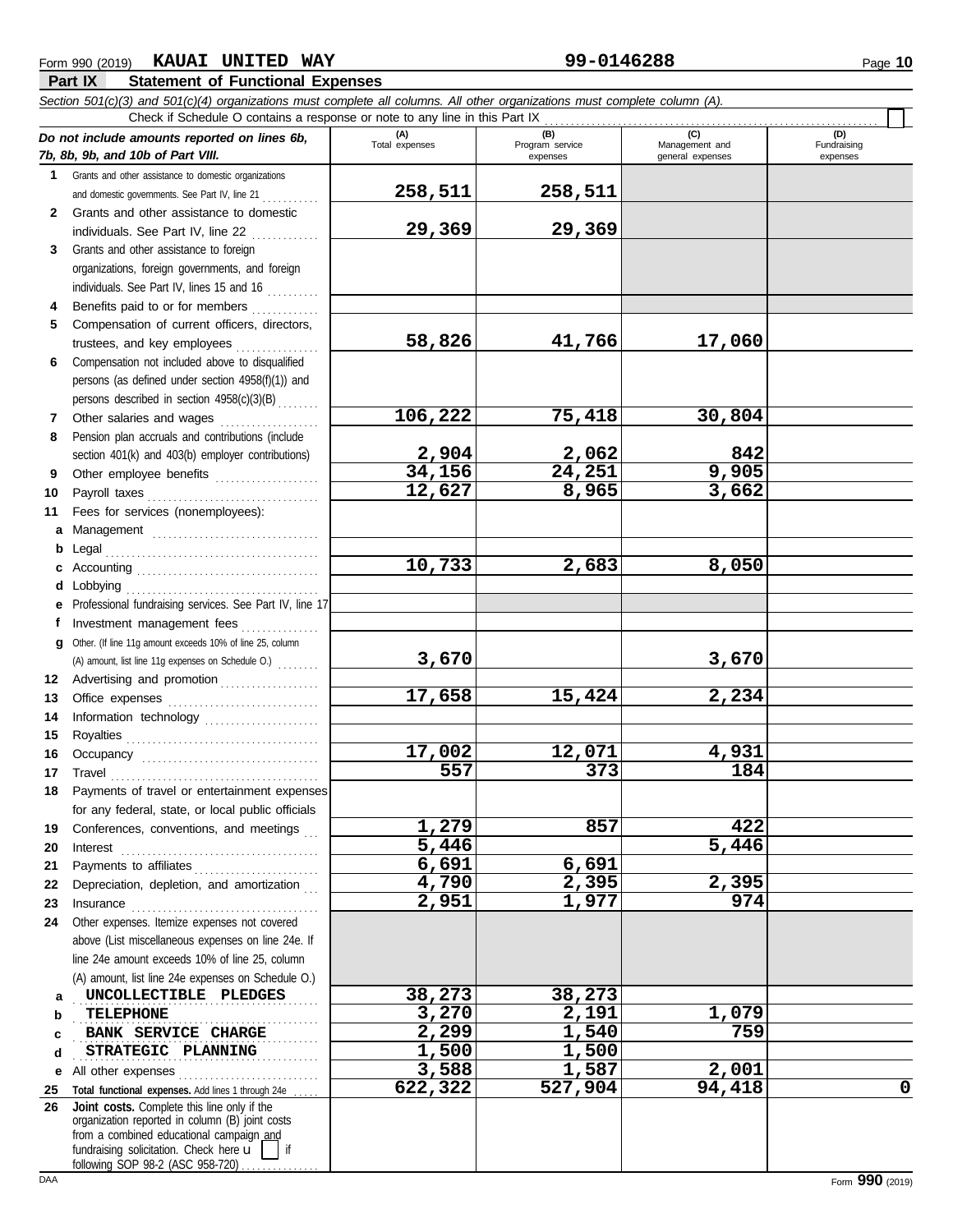## Form 990 (2019) Page **11 KAUAI UNITED WAY 99-0146288**

**Part X Balance Sheet**

### Check if Schedule O contains a response or note to any line in this Part X. **(A) (B)** Beginning of year  $\parallel$  End of year **177,464 245,254** Cash—non-interest-bearing . . . . . . . . . . . . . . . . . . . . . . . . . . . . . . . . . . . . . . . . . . . . . . . . . . . . . . . . . . . . . . **1 1 174,714 176,732 2** 2 Savings and temporary cash investments **contain the container and the set of the set of the set of the set of the set of the set of the set of the set of the set of the set of the set of the set of the set of the set of 88,502 97,510 3 3** Pledges and grants receivable, net . . . . . . . . . . . . . . . . . . . . . . . . . . . . . . . . . . . . . . . . . . . . . . . . . . . . . . **4 4** Accounts receivable, net . . . . . . . . . . . . . . . . . . . . . . . . . . . . . . . . . . . . . . . . . . . . . . . . . . . . . . . . . . . . . . . . . **5** Loans and other receivables from any current or former officer, director, trustee, key employee, creator or founder, substantial contributor, or 35% controlled entity or family member of any of these persons **5 6** Loans and other receivables from other disqualified persons (as defined **6** under section  $4958(f)(1)$ , and persons described in section  $4958(c)(3)(B)$  ............. **Assets 7 7** Notes and loans receivable, net . . . . . . . . . . . . . . . . . . . . . . . . . . . . . . . . . . . . . . . . . . . . . . . . . . . . . . . . . . **8 8** Inventories for sale or use . . . . . . . . . . . . . . . . . . . . . . . . . . . . . . . . . . . . . . . . . . . . . . . . . . . . . . . . . . . . . . . . Prepaid expenses and deferred charges . . . . . . . . . . . . . . . . . . . . . . . . . . . . . . . . . . . . . . . . . . . . . . . . . **3,393 2,551 9 9 10a** Land, buildings, and equipment: cost or other **334,597** basis. Complete Part VI of Schedule D . . . . . . . . . . . . 10a **74,497 264,890 260,100 10c b** Less: accumulated depreciation . . . . . . . . . . . . . . . . . . . . . . . **10b** Investments—publicly traded securities . . . . . . . . . . . . . . . . . . . . . . . . . . . . . . . . . . . . . . . . . . . . . . . . . . **581,456 581,444 11 11 12 12** Investments—other securities. See Part IV, line 11 . . . . . . . . . . . . . . . . . . . . . . . . . . . . . . . . . . . . . **13 13** Investments—program-related. See Part IV, line 11 . . . . . . . . . . . . . . . . . . . . . . . . . . . . . . . . . . . . . 14 Intangible assets Intangible assets . . . . . . . . . . . . . . . . . . . . . . . . . . . . . . . . . . . . . . . . . . . . . . . . . . . . . . . . . . . . . . . . . . . . . . . . . **14 15 15** Other assets. See Part IV, line 11 . . . . . . . . . . . . . . . . . . . . . . . . . . . . . . . . . . . . . . . . . . . . . . . . . . . . . . . **1,290,419 1,363,591 Total assets.** Add lines 1 through 15 (must equal line 33) . . . . . . . . . . . . . . . . . . . . . . . . . . . . . . **16 16 1,808 17** Accounts payable and accrued expenses . . . . . . . . . . . . . . . . . . . . . . . . . . . . . . . . . . . . . . . . . . . . . . . . **17 18** Grants payable . . . . . . . . . . . . . . . . . . . . . . . . . . . . . . . . . . . . . . . . . . . . . . . . . . . . . . . . . . . . . . . . . . . . . . . . . . . **18 44,872 3,500 19 19** Deferred revenue . . . . . . . . . . . . . . . . . . . . . . . . . . . . . . . . . . . . . . . . . . . . . . . . . . . . . . . . . . . . . . . . . . . . . . . . . Tax-exempt bond liabilities . . . . . . . . . . . . . . . . . . . . . . . . . . . . . . . . . . . . . . . . . . . . . . . . . . . . . . . . . . . . . . . **20 20 21** Escrow or custodial account liability. Complete Part IV of Schedule D . . . . . . . . . . . . . . . . . . **21 22** Loans and other payables to any current or former officer, director, **Liabilities** trustee, key employee, creator or founder, substantial contributor, or 35% **22** controlled entity or family member of any of these persons **157,504 152,762** Secured mortgages and notes payable to unrelated third parties . . . . . . . . . . . . . . . . . . . . . . . . **23 23 24** Unsecured notes and loans payable to unrelated third parties ........................... **24 25** Other liabilities (including federal income tax, payables to related third parties, and other liabilities not included on lines 17-24). Complete Part X of Schedule D . . . . . . . . . . . . . . . . . . . . . . . . . . . . . . . . . . . . . . . . . . . . . . . . . . . . . . . . . . . . . . . . . . . . . . . . . . . . **25 204,184 156,262 26** Total liabilities. Add lines 17 through 25 **26 Organizations that follow FASB ASC 958, check here** u **X** Net Assets or Fund Balances **Net Assets or Fund Balances and complete lines 27, 28, 32, and 33. 27** Net assets without donor restrictions . . . . . . . . . . . . . . . . . . . . . . . . . . . . . . . . . . . . . . . . . . . . . . . . . . . . **710,379 823,126 27** Net assets with donor restrictions . . . . . . . . . . . . . . . . . . . . . . . . . . . . . . . . . . . . . . . . . . . . . . . . . . . . . . . . **375,856 384,203 28 28 Organizations that do not follow FASB ASC 958, check here** u **and complete lines 29 through 33.** Capital stock or trust principal, or current funds . . . . . . . . . . . . . . . . . . . . . . . . . . . . . . . . . . . . . . . . . . **29 29** Paid-in or capital surplus, or land, building, or equipment fund ........................... **30 30 31** Retained earnings, endowment, accumulated income, or other funds . . . . . . . . . . . . . . . . . . . **31 1,086,235** 32 **1,207,329**<br>**1,290,419** 33 **1,363,591** Total net assets or fund balances . . . . . . . . . . . . . . . . . . . . . . . . . . . . . . . . . . . . . . . . . . . . . . . . . . . . . . . . **32 32 33** Total liabilities and net assets/fund balances ... **1,290,419 1,363,59133**

Form **990** (2019)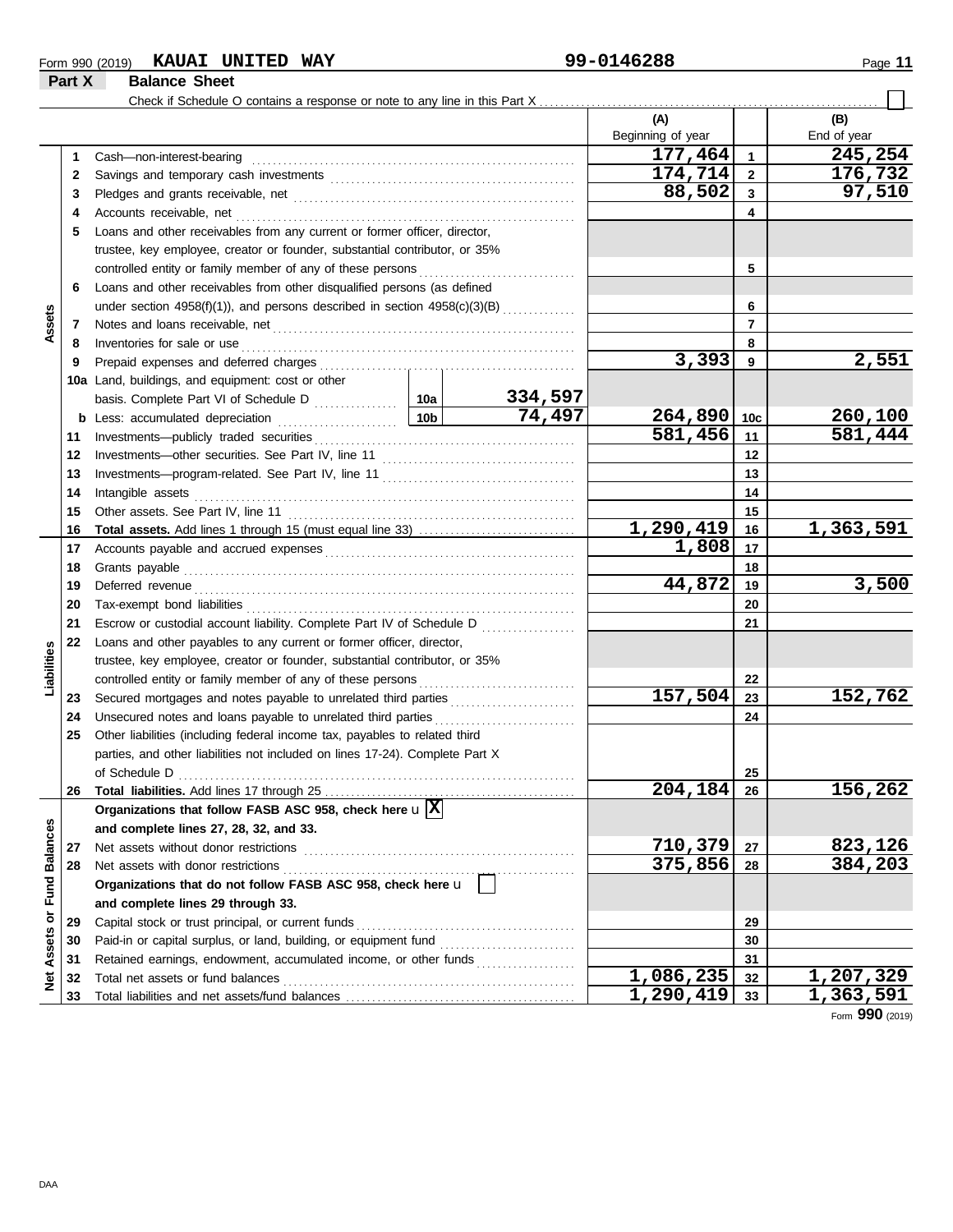|    | Form 990 (2019) KAUAI UNITED WAY                                                                                      | 99-0146288                           |                         |                | Page 12    |    |
|----|-----------------------------------------------------------------------------------------------------------------------|--------------------------------------|-------------------------|----------------|------------|----|
|    | Part XI<br><b>Reconciliation of Net Assets</b>                                                                        |                                      |                         |                |            |    |
|    |                                                                                                                       |                                      |                         |                |            |    |
| 1  |                                                                                                                       |                                      | $\overline{1}$          |                | 753, 362   |    |
| 2  |                                                                                                                       |                                      | $\overline{2}$          |                | 622,322    |    |
| 3  |                                                                                                                       |                                      | $\overline{3}$          |                | 131,040    |    |
| 4  | Net assets or fund balances at beginning of year (must equal Part X, line 32, column (A)) [[[[[[[[[[[[[[[[[[[         |                                      | $\overline{\mathbf{4}}$ |                | 1,086,235  |    |
| 5  |                                                                                                                       |                                      | 5                       |                | $-9,946$   |    |
| 6  |                                                                                                                       |                                      | 6                       |                |            |    |
| 7  | Investment expenses <b>contract and the expenses</b>                                                                  |                                      | $\overline{7}$          |                |            |    |
| 8  | Prior period adjustments                                                                                              |                                      | 8                       |                |            |    |
| 9  | Other changes in net assets or fund balances (explain on Schedule O)                                                  |                                      | 9                       |                |            |    |
| 10 | Net assets or fund balances at end of year. Combine lines 3 through 9 (must equal Part X, line                        |                                      |                         |                |            |    |
|    | 32, column (B))                                                                                                       |                                      | 10                      |                | 1,207,329  |    |
|    | <b>Financial Statements and Reporting</b><br>Part XII                                                                 |                                      |                         |                |            |    |
|    |                                                                                                                       |                                      |                         |                |            |    |
|    |                                                                                                                       |                                      |                         |                | <b>Yes</b> | No |
|    | X Accrual<br>Cash<br>Accounting method used to prepare the Form 990:                                                  | Other                                |                         |                |            |    |
|    | If the organization changed its method of accounting from a prior year or checked "Other," explain in                 |                                      |                         |                |            |    |
|    | Schedule O.                                                                                                           |                                      |                         |                |            |    |
|    | 2a Were the organization's financial statements compiled or reviewed by an independent accountant?                    |                                      |                         | 2a             |            | x  |
|    | If "Yes," check a box below to indicate whether the financial statements for the year were compiled or                |                                      |                         |                |            |    |
|    | reviewed on a separate basis, consolidated basis, or both:                                                            |                                      |                         |                |            |    |
|    | Separate basis<br>Consolidated basis<br>$\Box$                                                                        | Both consolidated and separate basis |                         |                |            |    |
|    | <b>b</b> Were the organization's financial statements audited by an independent accountant?                           |                                      |                         | 2b             |            | X  |
|    | If "Yes," check a box below to indicate whether the financial statements for the year were audited on a               |                                      |                         |                |            |    |
|    | separate basis, consolidated basis, or both:                                                                          |                                      |                         |                |            |    |
|    | Consolidated basis<br>Separate basis                                                                                  | Both consolidated and separate basis |                         |                |            |    |
|    | c If "Yes" to line 2a or 2b, does the organization have a committee that assumes responsibility for oversight of      |                                      |                         |                |            |    |
|    | the audit, review, or compilation of its financial statements and selection of an independent accountant?             |                                      |                         | 2 <sub>c</sub> |            |    |
|    | If the organization changed either its oversight process or selection process during the tax year, explain on         |                                      |                         |                |            |    |
|    | Schedule O.                                                                                                           |                                      |                         |                |            |    |
|    | 3a As a result of a federal award, was the organization required to undergo an audit or audits as set forth in the    |                                      |                         |                |            |    |
|    | Single Audit Act and OMB Circular A-133?                                                                              |                                      |                         | За             |            |    |
|    | <b>b</b> If "Yes," did the organization undergo the required audit or audits? If the organization did not undergo the |                                      |                         |                |            |    |
|    | required audit or audits, explain why on Schedule O and describe any steps taken to undergo such audits               |                                      |                         | 3 <sub>b</sub> |            |    |

Form **990** (2019)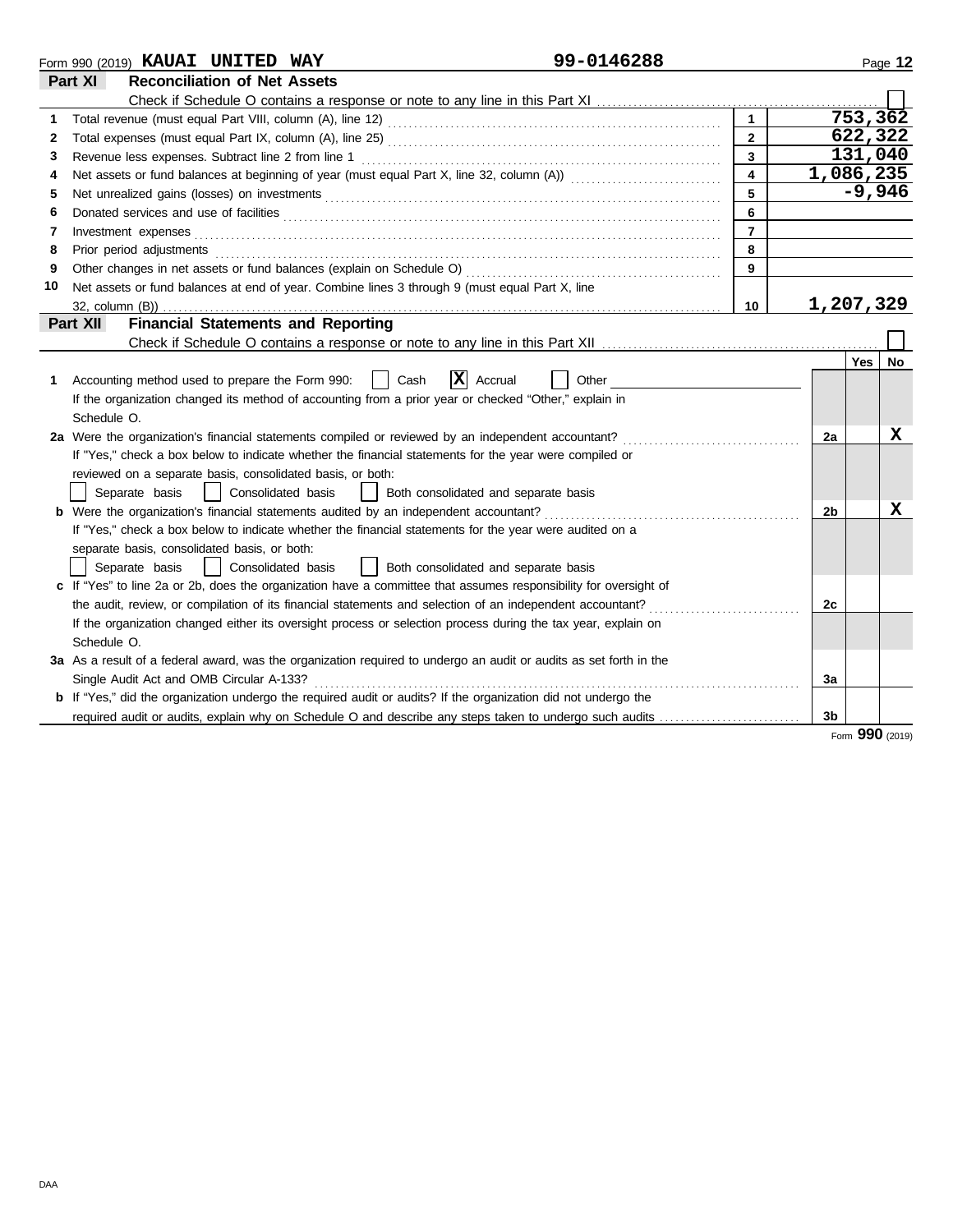| <b>SCHEDULE A</b> |                      |
|-------------------|----------------------|
|                   | (Form 990 or 990-EZ) |

Internal Revenue Service Department of the Treasury

# **Public Charity Status and Public Support**

**Complete if the organization is a section 501(c)(3) organization or a section 4947(a)(1) nonexempt charitable trust.**

u **Attach to Form 990 or Form 990-EZ.**

OMB No. 1545-0047

|  | Open to Public    |  |
|--|-------------------|--|
|  | <b>Inspection</b> |  |

| Internal Revenue Service<br><b>u</b> Go to www.irs.gov/Form990 for instructions and the latest information. |        |                                       |                                                            |                                                                                                                                                                                                                                                                                                                                                                                                                                                                                  |     |                                                                   |                                                         | <b>Inspection</b>                                     |
|-------------------------------------------------------------------------------------------------------------|--------|---------------------------------------|------------------------------------------------------------|----------------------------------------------------------------------------------------------------------------------------------------------------------------------------------------------------------------------------------------------------------------------------------------------------------------------------------------------------------------------------------------------------------------------------------------------------------------------------------|-----|-------------------------------------------------------------------|---------------------------------------------------------|-------------------------------------------------------|
|                                                                                                             |        | Name of the organization              | KAUAI UNITED WAY                                           |                                                                                                                                                                                                                                                                                                                                                                                                                                                                                  |     |                                                                   | 99-0146288                                              | Employer identification number                        |
|                                                                                                             | Part I |                                       |                                                            | <b>Reason for Public Charity Status</b> (All organizations must complete this part.) See instructions.                                                                                                                                                                                                                                                                                                                                                                           |     |                                                                   |                                                         |                                                       |
|                                                                                                             |        |                                       |                                                            | The organization is not a private foundation because it is: (For lines 1 through 12, check only one box.)                                                                                                                                                                                                                                                                                                                                                                        |     |                                                                   |                                                         |                                                       |
| 1                                                                                                           |        |                                       |                                                            | A church, convention of churches, or association of churches described in section 170(b)(1)(A)(i).                                                                                                                                                                                                                                                                                                                                                                               |     |                                                                   |                                                         |                                                       |
| 2                                                                                                           |        |                                       |                                                            | A school described in <b>section 170(b)(1)(A)(ii).</b> (Attach Schedule E (Form 990 or 990-EZ).)                                                                                                                                                                                                                                                                                                                                                                                 |     |                                                                   |                                                         |                                                       |
| 3                                                                                                           |        |                                       |                                                            | A hospital or a cooperative hospital service organization described in section 170(b)(1)(A)(iii).                                                                                                                                                                                                                                                                                                                                                                                |     |                                                                   |                                                         |                                                       |
|                                                                                                             |        |                                       |                                                            | A medical research organization operated in conjunction with a hospital described in section 170(b)(1)(A)(iii). Enter the hospital's name,                                                                                                                                                                                                                                                                                                                                       |     |                                                                   |                                                         |                                                       |
|                                                                                                             |        | city, and state:                      |                                                            |                                                                                                                                                                                                                                                                                                                                                                                                                                                                                  |     |                                                                   |                                                         |                                                       |
| 5                                                                                                           |        |                                       | section 170(b)(1)(A)(iv). (Complete Part II.)              | An organization operated for the benefit of a college or university owned or operated by a governmental unit described in                                                                                                                                                                                                                                                                                                                                                        |     |                                                                   |                                                         |                                                       |
| 6                                                                                                           |        |                                       |                                                            | A federal, state, or local government or governmental unit described in section 170(b)(1)(A)(v).                                                                                                                                                                                                                                                                                                                                                                                 |     |                                                                   |                                                         |                                                       |
| 7                                                                                                           | X      |                                       | described in section 170(b)(1)(A)(vi). (Complete Part II.) | An organization that normally receives a substantial part of its support from a governmental unit or from the general public                                                                                                                                                                                                                                                                                                                                                     |     |                                                                   |                                                         |                                                       |
| 8                                                                                                           |        |                                       |                                                            | A community trust described in section 170(b)(1)(A)(vi). (Complete Part II.)                                                                                                                                                                                                                                                                                                                                                                                                     |     |                                                                   |                                                         |                                                       |
| 9                                                                                                           |        | university:                           |                                                            | An agricultural research organization described in section 170(b)(1)(A)(ix) operated in conjunction with a land-grant college<br>or university or a non-land-grant college of agriculture (see instructions). Enter the name, city, and state of the college or                                                                                                                                                                                                                  |     |                                                                   |                                                         |                                                       |
| 10                                                                                                          |        |                                       |                                                            | An organization that normally receives: (1) more than 33 1/3% of its support from contributions, membership fees, and gross<br>receipts from activities related to its exempt functions—subject to certain exceptions, and (2) no more than 33 1/3% of its<br>support from gross investment income and unrelated business taxable income (less section 511 tax) from businesses<br>acquired by the organization after June 30, 1975. See section 509(a)(2). (Complete Part III.) |     |                                                                   |                                                         |                                                       |
| 11                                                                                                          |        |                                       |                                                            | An organization organized and operated exclusively to test for public safety. See section 509(a)(4).                                                                                                                                                                                                                                                                                                                                                                             |     |                                                                   |                                                         |                                                       |
| 12                                                                                                          |        |                                       |                                                            | An organization organized and operated exclusively for the benefit of, to perform the functions of, or to carry out the purposes<br>of one or more publicly supported organizations described in section 509(a)(1) or section 509(a)(2). See section 509(a)(3).                                                                                                                                                                                                                  |     |                                                                   |                                                         |                                                       |
|                                                                                                             |        |                                       |                                                            | Check the box in lines 12a through 12d that describes the type of supporting organization and complete lines 12e, 12f, and 12g.                                                                                                                                                                                                                                                                                                                                                  |     |                                                                   |                                                         |                                                       |
|                                                                                                             | а      |                                       |                                                            | Type I. A supporting organization operated, supervised, or controlled by its supported organization(s), typically by giving<br>the supported organization(s) the power to regularly appoint or elect a majority of the directors or trustees of the<br>supporting organization. You must complete Part IV, Sections A and B.                                                                                                                                                     |     |                                                                   |                                                         |                                                       |
|                                                                                                             | b      |                                       |                                                            | Type II. A supporting organization supervised or controlled in connection with its supported organization(s), by having                                                                                                                                                                                                                                                                                                                                                          |     |                                                                   |                                                         |                                                       |
|                                                                                                             |        |                                       |                                                            | control or management of the supporting organization vested in the same persons that control or manage the supported<br>organization(s). You must complete Part IV, Sections A and C.                                                                                                                                                                                                                                                                                            |     |                                                                   |                                                         |                                                       |
|                                                                                                             | c      |                                       |                                                            | Type III functionally integrated. A supporting organization operated in connection with, and functionally integrated with,<br>its supported organization(s) (see instructions). You must complete Part IV, Sections A, D, and E.                                                                                                                                                                                                                                                 |     |                                                                   |                                                         |                                                       |
|                                                                                                             | d      |                                       |                                                            | Type III non-functionally integrated. A supporting organization operated in connection with its supported organization(s)<br>that is not functionally integrated. The organization generally must satisfy a distribution requirement and an attentiveness                                                                                                                                                                                                                        |     |                                                                   |                                                         |                                                       |
|                                                                                                             |        |                                       |                                                            | requirement (see instructions). You must complete Part IV, Sections A and D, and Part V.<br>Check this box if the organization received a written determination from the IRS that it is a Type I, Type II, Type III                                                                                                                                                                                                                                                              |     |                                                                   |                                                         |                                                       |
|                                                                                                             | е      |                                       |                                                            | functionally integrated, or Type III non-functionally integrated supporting organization.                                                                                                                                                                                                                                                                                                                                                                                        |     |                                                                   |                                                         |                                                       |
|                                                                                                             | f      |                                       | Enter the number of supported organizations                |                                                                                                                                                                                                                                                                                                                                                                                                                                                                                  |     |                                                                   |                                                         |                                                       |
|                                                                                                             | g      |                                       |                                                            | Provide the following information about the supported organization(s).                                                                                                                                                                                                                                                                                                                                                                                                           |     |                                                                   |                                                         |                                                       |
|                                                                                                             |        | (i) Name of supported<br>organization | (ii) EIN                                                   | (iii) Type of organization<br>(described on lines 1-10<br>above (see instructions))                                                                                                                                                                                                                                                                                                                                                                                              |     | (iv) Is the organization<br>listed in your governing<br>document? | (v) Amount of monetary<br>support (see<br>instructions) | (vi) Amount of<br>other support (see<br>instructions) |
|                                                                                                             |        |                                       |                                                            |                                                                                                                                                                                                                                                                                                                                                                                                                                                                                  | Yes | No                                                                |                                                         |                                                       |
| (A)                                                                                                         |        |                                       |                                                            |                                                                                                                                                                                                                                                                                                                                                                                                                                                                                  |     |                                                                   |                                                         |                                                       |
| (B)                                                                                                         |        |                                       |                                                            |                                                                                                                                                                                                                                                                                                                                                                                                                                                                                  |     |                                                                   |                                                         |                                                       |
| (C)                                                                                                         |        |                                       |                                                            |                                                                                                                                                                                                                                                                                                                                                                                                                                                                                  |     |                                                                   |                                                         |                                                       |
| (D)                                                                                                         |        |                                       |                                                            |                                                                                                                                                                                                                                                                                                                                                                                                                                                                                  |     |                                                                   |                                                         |                                                       |
| (E)                                                                                                         |        |                                       |                                                            |                                                                                                                                                                                                                                                                                                                                                                                                                                                                                  |     |                                                                   |                                                         |                                                       |
|                                                                                                             |        |                                       |                                                            |                                                                                                                                                                                                                                                                                                                                                                                                                                                                                  |     |                                                                   |                                                         |                                                       |
| Total                                                                                                       |        |                                       |                                                            |                                                                                                                                                                                                                                                                                                                                                                                                                                                                                  |     |                                                                   |                                                         |                                                       |

**For Paperwork Reduction Act Notice, see the Instructions for Form 990 or 990-EZ.**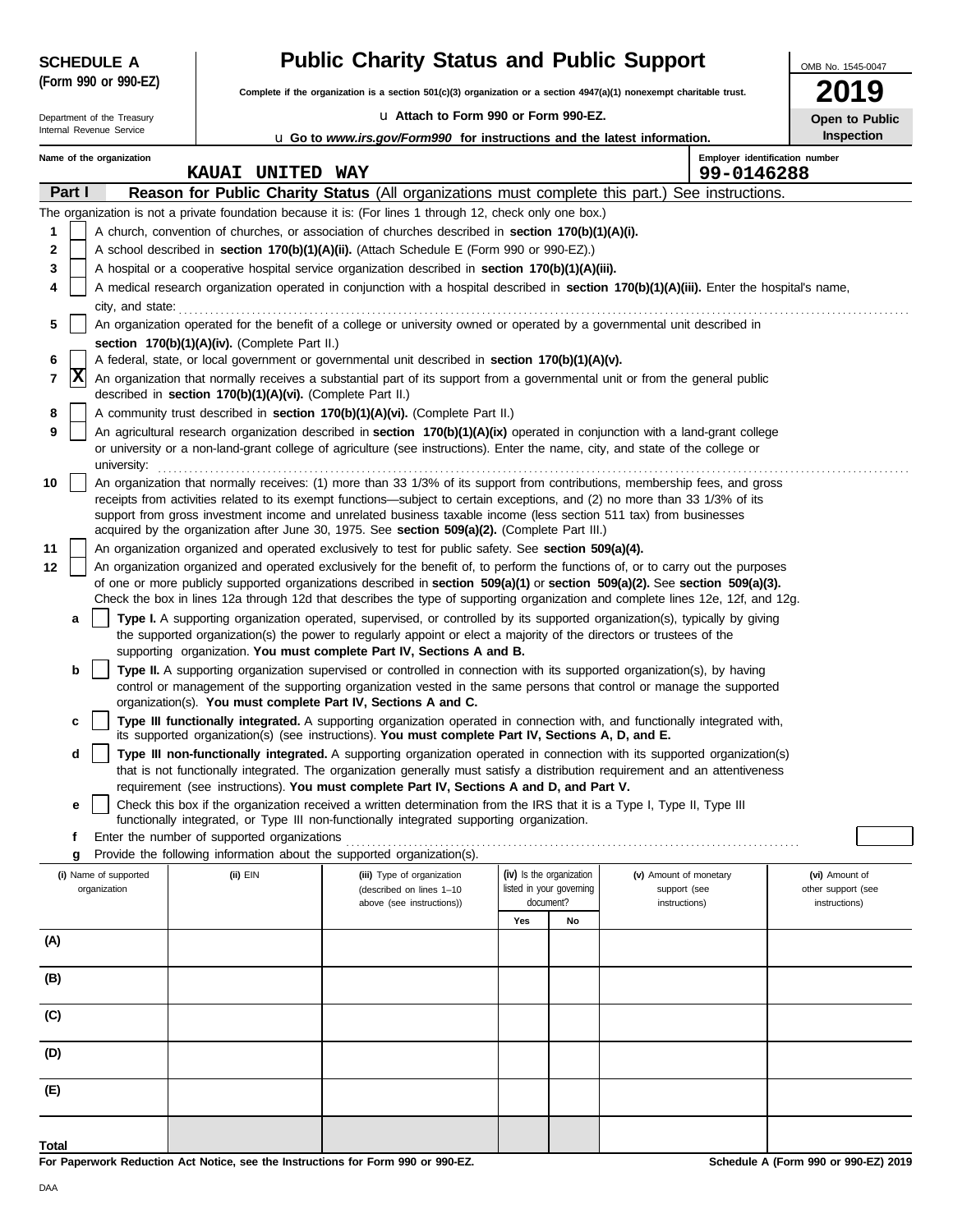|     | Schedule A (Form 990 or 990-EZ) 2019                                                                                                                                                                                           | KAUAI UNITED WAY |          |            |            | 99-0146288 | Page 2                          |  |
|-----|--------------------------------------------------------------------------------------------------------------------------------------------------------------------------------------------------------------------------------|------------------|----------|------------|------------|------------|---------------------------------|--|
|     | Support Schedule for Organizations Described in Sections 170(b)(1)(A)(iv) and 170(b)(1)(A)(vi)<br>Part II                                                                                                                      |                  |          |            |            |            |                                 |  |
|     | (Complete only if you checked the box on line 5, 7, or 8 of Part I or if the organization failed to qualify under                                                                                                              |                  |          |            |            |            |                                 |  |
|     | Part III. If the organization fails to qualify under the tests listed below, please complete Part III.)                                                                                                                        |                  |          |            |            |            |                                 |  |
|     | Section A. Public Support                                                                                                                                                                                                      |                  |          |            |            |            |                                 |  |
|     | Calendar year (or fiscal year beginning in)<br>$\mathbf{u}$                                                                                                                                                                    | (a) 2015         | (b) 2016 | $(c)$ 2017 | $(d)$ 2018 | (e) $2019$ | (f) Total                       |  |
| 1   | Gifts, grants, contributions, and                                                                                                                                                                                              |                  |          |            |            |            |                                 |  |
|     | membership fees received. (Do not                                                                                                                                                                                              |                  |          |            |            |            |                                 |  |
|     | include any "unusual grants.")                                                                                                                                                                                                 | 497,606          | 505,018  | 547,185    | 478,363    | 652,178    | 2,680,350                       |  |
| 2   | Tax revenues levied for the                                                                                                                                                                                                    |                  |          |            |            |            |                                 |  |
|     | organization's benefit and either paid                                                                                                                                                                                         |                  |          |            |            |            |                                 |  |
|     | to or expended on its behalf                                                                                                                                                                                                   |                  |          |            |            |            |                                 |  |
| 3   | The value of services or facilities                                                                                                                                                                                            |                  |          |            |            |            |                                 |  |
|     | furnished by a governmental unit to the                                                                                                                                                                                        |                  |          |            |            |            |                                 |  |
|     | organization without charge                                                                                                                                                                                                    |                  |          |            |            |            |                                 |  |
| 4   | Total. Add lines 1 through 3<br>.                                                                                                                                                                                              | 497,606          | 505,018  | 547,185    | 478,363    | 652,178    | 2,680,350                       |  |
| 5   | The portion of total contributions by                                                                                                                                                                                          |                  |          |            |            |            |                                 |  |
|     | each person (other than a<br>governmental unit or publicly                                                                                                                                                                     |                  |          |            |            |            |                                 |  |
|     | supported organization) included on                                                                                                                                                                                            |                  |          |            |            |            |                                 |  |
|     | line 1 that exceeds 2% of the amount                                                                                                                                                                                           |                  |          |            |            |            |                                 |  |
|     | shown on line 11, column (f)<br>.                                                                                                                                                                                              |                  |          |            |            |            |                                 |  |
| 6   | Public support. Subtract line 5 from line 4.                                                                                                                                                                                   |                  |          |            |            |            | 2,680,350                       |  |
|     | <b>Section B. Total Support</b>                                                                                                                                                                                                |                  |          |            |            |            |                                 |  |
|     | Calendar year (or fiscal year beginning in)<br>$\mathbf{u}$                                                                                                                                                                    | (a) 2015         | (b) 2016 | (c) 2017   | $(d)$ 2018 | (e) 2019   | (f) Total                       |  |
| 7   | Amounts from line 4<br>.                                                                                                                                                                                                       | 497,606          | 505,018  | 547,185    | 478,363    | 652,178    | 2,680,350                       |  |
| 8   | Gross income from interest, dividends,<br>payments received on securities loans,                                                                                                                                               |                  |          |            |            |            |                                 |  |
|     | rents, royalties, and income from                                                                                                                                                                                              |                  |          |            |            |            |                                 |  |
|     | similar sources                                                                                                                                                                                                                | 15,931           | 15,473   | 17,908     | 23,218     | 18,835     | 91,365                          |  |
| 9   | Net income from unrelated business                                                                                                                                                                                             |                  |          |            |            |            |                                 |  |
|     | activities, whether or not the business                                                                                                                                                                                        |                  |          |            |            |            |                                 |  |
|     | is regularly carried on                                                                                                                                                                                                        |                  |          |            |            |            |                                 |  |
| 10  | Other income. Do not include gain or                                                                                                                                                                                           |                  |          |            |            |            |                                 |  |
|     | loss from the sale of capital assets                                                                                                                                                                                           |                  |          |            |            |            |                                 |  |
| 11  | (Explain in Part VI.)<br>Total support. Add lines 7 through 10                                                                                                                                                                 |                  |          |            |            |            | 2,771,715                       |  |
| 12  |                                                                                                                                                                                                                                |                  |          |            |            | 12         | 613,268                         |  |
| 13  | First five years. If the Form 990 is for the organization's first, second, third, fourth, or fifth tax year as a section 501(c)(3)                                                                                             |                  |          |            |            |            |                                 |  |
|     | organization, check this box and stop here                                                                                                                                                                                     |                  |          |            |            |            | $\overline{\phantom{a}}$        |  |
|     | Section C. Computation of Public Support Percentage                                                                                                                                                                            |                  |          |            |            |            |                                 |  |
| 14  | Public support percentage for 2019 (line 6, column (f) divided by line 11, column (f)) [[[[[[[[[[[[[[[[[[[[[[                                                                                                                  |                  |          |            |            | 14         | 96.70%                          |  |
| 15  | Public support percentage from 2018 Schedule A, Part II, line 14                                                                                                                                                               |                  |          |            |            | 15         | 96.70%                          |  |
| 16a | 33 1/3% support test-2019. If the organization did not check the box on line 13, and line 14 is 33 1/3% or more, check this                                                                                                    |                  |          |            |            |            |                                 |  |
|     | box and stop here. The organization qualifies as a publicly supported organization [11] content content content and stop here. The organization content of the state of the state of the state of the state of the state of th |                  |          |            |            |            | $\blacktriangleright$ $\vert$ X |  |
| b   | 33 1/3% support test-2018. If the organization did not check a box on line 13 or 16a, and line 15 is 33 1/3% or more, check                                                                                                    |                  |          |            |            |            |                                 |  |
|     | this box and stop here. The organization qualifies as a publicly supported organization                                                                                                                                        |                  |          |            |            |            |                                 |  |
| 17a | 10%-facts-and-circumstances test-2019. If the organization did not check a box on line 13, 16a, or 16b, and line 14 is                                                                                                         |                  |          |            |            |            |                                 |  |
|     | 10% or more, and if the organization meets the "facts-and-circumstances" test, check this box and stop here. Explain in                                                                                                        |                  |          |            |            |            |                                 |  |
|     | Part VI how the organization meets the "facts-and-circumstances" test. The organization qualifies as a publicly supported                                                                                                      |                  |          |            |            |            |                                 |  |
|     | organization                                                                                                                                                                                                                   |                  |          |            |            |            |                                 |  |
| b   | 10%-facts-and-circumstances test-2018. If the organization did not check a box on line 13, 16a, 16b, or 17a, and line                                                                                                          |                  |          |            |            |            |                                 |  |
|     | 15 is 10% or more, and if the organization meets the "facts-and-circumstances" test, check this box and stop here.                                                                                                             |                  |          |            |            |            |                                 |  |
|     | Explain in Part VI how the organization meets the "facts-and-circumstances" test. The organization qualifies as a publicly                                                                                                     |                  |          |            |            |            |                                 |  |
|     | supported organization                                                                                                                                                                                                         |                  |          |            |            |            |                                 |  |
| 18  | Private foundation. If the organization did not check a box on line 13, 16a, 16b, 17a, or 17b, check this box and see                                                                                                          |                  |          |            |            |            |                                 |  |
|     | instructions                                                                                                                                                                                                                   |                  |          |            |            |            |                                 |  |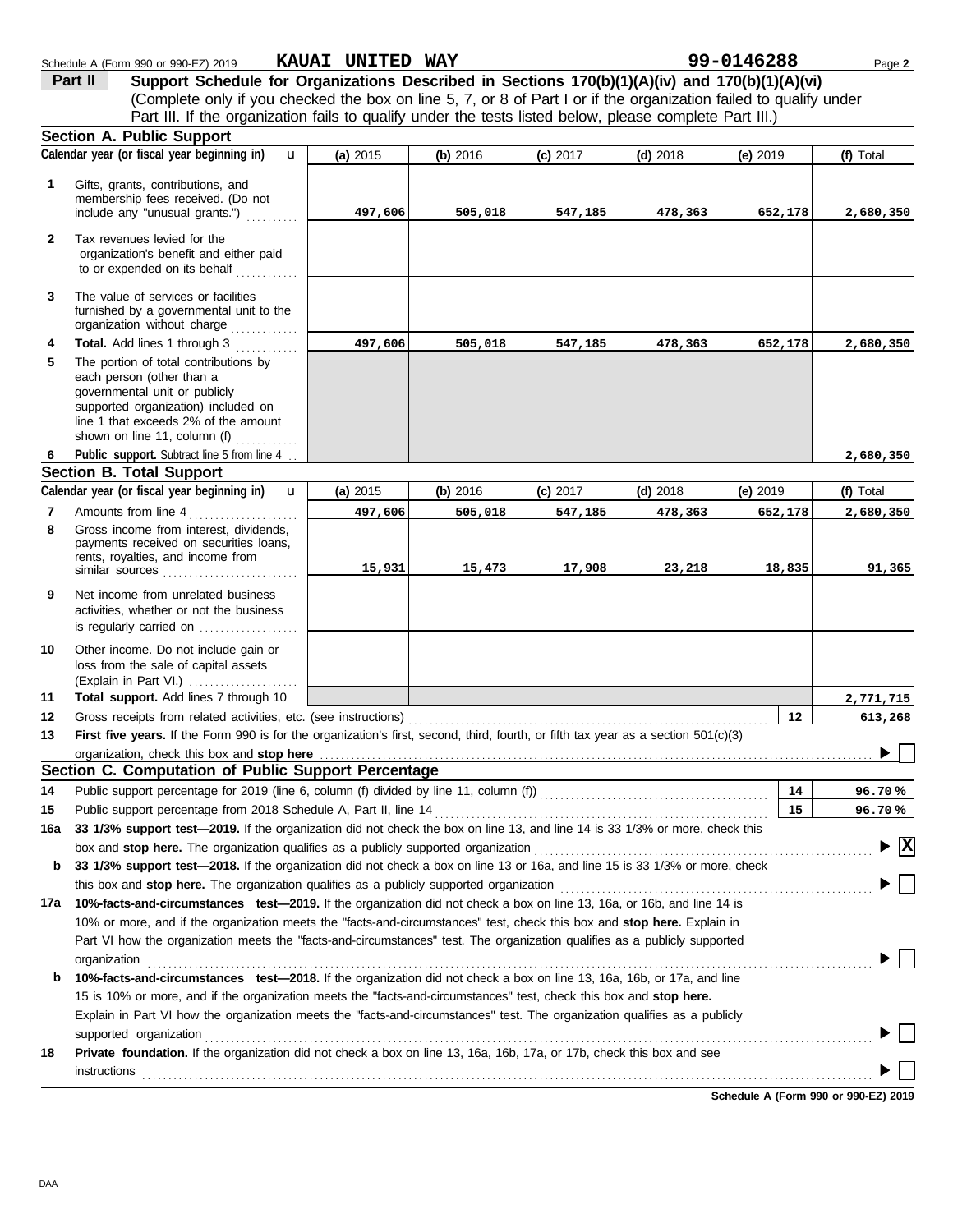| Schedule A (Form 990 or 990- |  |  |  |
|------------------------------|--|--|--|
|                              |  |  |  |

## **Schedule A (Form 990 or 990-EZ) 2019 KAUAI UNITED WAY 199-0146288** Page 3

**Part III** Support Schedule for Organizations Described in Section 509(a)(2) (Complete only if you checked the box on line 10 of Part I or if the organization failed to qualify under Part II. If the organization fails to qualify under the tests listed below, please complete Part II.)

|     | <b>Section A. Public Support</b>                                                                                                                                                                                                                                |          |          |            |            |            |    |           |
|-----|-----------------------------------------------------------------------------------------------------------------------------------------------------------------------------------------------------------------------------------------------------------------|----------|----------|------------|------------|------------|----|-----------|
|     | Calendar year (or fiscal year beginning in)<br>u                                                                                                                                                                                                                | (a) 2015 | (b) 2016 | $(c)$ 2017 | $(d)$ 2018 | (e) $2019$ |    | (f) Total |
| 1.  | Gifts, grants, contributions, and membership fees<br>received. (Do not include any "unusual grants.")<br>$\mathbf{1}$                                                                                                                                           |          |          |            |            |            |    |           |
| 2   | Gross receipts from admissions, merchandise<br>sold or services performed, or facilities<br>furnished in any activity that is related to the<br>organization's tax-exempt purpose                                                                               |          |          |            |            |            |    |           |
| 3   | Gross receipts from activities that are not an<br>unrelated trade or business under section 513                                                                                                                                                                 |          |          |            |            |            |    |           |
| 4   | Tax revenues levied for the<br>organization's benefit and either paid<br>to or expended on its behalf                                                                                                                                                           |          |          |            |            |            |    |           |
| 5   | The value of services or facilities<br>furnished by a governmental unit to the<br>organization without charge                                                                                                                                                   |          |          |            |            |            |    |           |
| 6   | Total. Add lines 1 through 5                                                                                                                                                                                                                                    |          |          |            |            |            |    |           |
| 7a  | Amounts included on lines 1, 2, and 3<br>received from disqualified persons                                                                                                                                                                                     |          |          |            |            |            |    |           |
| b   | Amounts included on lines 2 and 3<br>received from other than disqualified<br>persons that exceed the greater of \$5,000<br>or 1% of the amount on line 13 for the year $\ldots$                                                                                |          |          |            |            |            |    |           |
| c   | Add lines 7a and 7b                                                                                                                                                                                                                                             |          |          |            |            |            |    |           |
| 8   | Public support. (Subtract line 7c from                                                                                                                                                                                                                          |          |          |            |            |            |    |           |
|     | line $6.$ )<br>.<br><b>Section B. Total Support</b>                                                                                                                                                                                                             |          |          |            |            |            |    |           |
|     | Calendar year (or fiscal year beginning in)<br>$\mathbf{u}$                                                                                                                                                                                                     | (a) 2015 | (b) 2016 | $(c)$ 2017 | $(d)$ 2018 |            |    | (f) Total |
| 9   | Amounts from line 6                                                                                                                                                                                                                                             |          |          |            |            | (e) $2019$ |    |           |
|     |                                                                                                                                                                                                                                                                 |          |          |            |            |            |    |           |
| 10a | Gross income from interest, dividends,<br>payments received on securities loans, rents,<br>royalties, and income from similar sources                                                                                                                           |          |          |            |            |            |    |           |
| b   | Unrelated business taxable income (less<br>section 511 taxes) from businesses<br>acquired after June 30, 1975                                                                                                                                                   |          |          |            |            |            |    |           |
| c   | Add lines 10a and 10b                                                                                                                                                                                                                                           |          |          |            |            |            |    |           |
| 11  | Net income from unrelated business<br>activities not included in line 10b, whether<br>or not the business is regularly carried on                                                                                                                               |          |          |            |            |            |    |           |
| 12  | Other income. Do not include gain or<br>loss from the sale of capital assets<br>(Explain in Part VI.)                                                                                                                                                           |          |          |            |            |            |    |           |
| 13  | Total support. (Add lines 9, 10c, 11,<br>and $12.$ )                                                                                                                                                                                                            |          |          |            |            |            |    |           |
| 14  | First five years. If the Form 990 is for the organization's first, second, third, fourth, or fifth tax year as a section 501(c)(3)                                                                                                                              |          |          |            |            |            |    |           |
|     | organization, check this box and stop here                                                                                                                                                                                                                      |          |          |            |            |            |    |           |
|     | Section C. Computation of Public Support Percentage                                                                                                                                                                                                             |          |          |            |            |            |    |           |
| 15  |                                                                                                                                                                                                                                                                 |          |          |            |            |            | 15 | %         |
| 16  |                                                                                                                                                                                                                                                                 |          |          |            |            |            | 16 | %         |
|     | Section D. Computation of Investment Income Percentage                                                                                                                                                                                                          |          |          |            |            |            |    |           |
| 17  | Investment income percentage for 2019 (line 10c, column (f), divided by line 13, column (f)) [[[[[[[[[[[[[[[[[                                                                                                                                                  |          |          |            |            |            | 17 | %         |
| 18  |                                                                                                                                                                                                                                                                 |          |          |            |            |            | 18 | %         |
| 19a | 33 1/3% support tests-2019. If the organization did not check the box on line 14, and line 15 is more than 33 1/3%, and line                                                                                                                                    |          |          |            |            |            |    |           |
| b   | 17 is not more than 33 1/3%, check this box and stop here. The organization qualifies as a publicly supported organization<br>33 1/3% support tests-2018. If the organization did not check a box on line 14 or line 19a, and line 16 is more than 33 1/3%, and |          |          |            |            |            |    |           |
|     |                                                                                                                                                                                                                                                                 |          |          |            |            |            |    |           |
| 20  |                                                                                                                                                                                                                                                                 |          |          |            |            |            |    |           |
|     |                                                                                                                                                                                                                                                                 |          |          |            |            |            |    |           |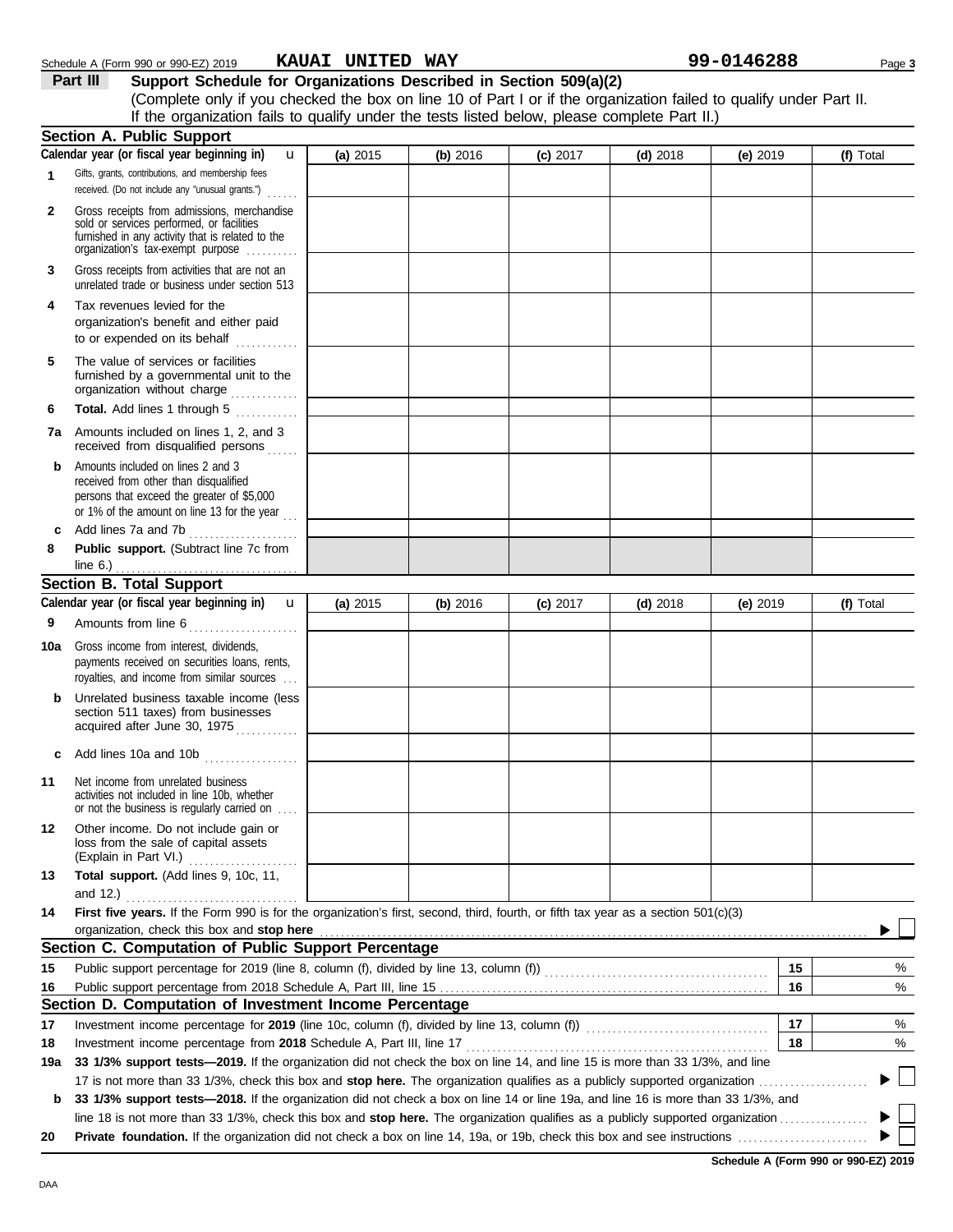|     | (Complete only if you checked a box in line 12 on Part I. If you checked 12a of Part I, complete Sections A              |                 |     |    |
|-----|--------------------------------------------------------------------------------------------------------------------------|-----------------|-----|----|
|     | and B. If you checked 12b of Part I, complete Sections A and C. If you checked 12c of Part I, complete                   |                 |     |    |
|     | Sections A, D, and E. If you checked 12d of Part I, complete Sections A and D, and complete Part V.)                     |                 |     |    |
|     | Section A. All Supporting Organizations                                                                                  |                 |     |    |
|     |                                                                                                                          |                 | Yes | No |
| 1   | Are all of the organization's supported organizations listed by name in the organization's governing                     |                 |     |    |
|     | documents? If "No," describe in Part VI how the supported organizations are designated. If designated by                 |                 |     |    |
|     | class or purpose, describe the designation. If historic and continuing relationship, explain.                            | 1               |     |    |
| 2   | Did the organization have any supported organization that does not have an IRS determination of status                   |                 |     |    |
|     | under section 509(a)(1) or (2)? If "Yes," explain in Part VI how the organization determined that the supported          |                 |     |    |
|     | organization was described in section 509(a)(1) or (2).                                                                  | $\mathbf{2}$    |     |    |
| 3a  | Did the organization have a supported organization described in section $501(c)(4)$ , (5), or (6)? If "Yes," answer      |                 |     |    |
|     | $(b)$ and $(c)$ below.                                                                                                   | За              |     |    |
| b   | Did the organization confirm that each supported organization qualified under section $501(c)(4)$ , $(5)$ , or $(6)$ and |                 |     |    |
|     |                                                                                                                          |                 |     |    |
|     | satisfied the public support tests under section 509(a)(2)? If "Yes," describe in Part VI when and how the               |                 |     |    |
|     | organization made the determination.                                                                                     | 3b              |     |    |
| c   | Did the organization ensure that all support to such organizations was used exclusively for section $170(c)(2)(B)$       |                 |     |    |
|     | purposes? If "Yes," explain in Part VI what controls the organization put in place to ensure such use.                   | 3c              |     |    |
| 4a  | Was any supported organization not organized in the United States ("foreign supported organization")? If                 |                 |     |    |
|     | "Yes," and if you checked 12a or 12b in Part I, answer (b) and (c) below.                                                | 4a              |     |    |
| b   | Did the organization have ultimate control and discretion in deciding whether to make grants to the foreign              |                 |     |    |
|     | supported organization? If "Yes," describe in Part VI how the organization had such control and discretion               |                 |     |    |
|     | despite being controlled or supervised by or in connection with its supported organizations.                             | 4b              |     |    |
| c   | Did the organization support any foreign supported organization that does not have an IRS determination                  |                 |     |    |
|     | under sections $501(c)(3)$ and $509(a)(1)$ or (2)? If "Yes," explain in Part VI what controls the organization used      |                 |     |    |
|     | to ensure that all support to the foreign supported organization was used exclusively for section $170(c)(2)(B)$         |                 |     |    |
|     | purposes.                                                                                                                | 4c              |     |    |
| 5a  | Did the organization add, substitute, or remove any supported organizations during the tax year? If "Yes,"               |                 |     |    |
|     | answer (b) and (c) below (if applicable). Also, provide detail in Part VI, including (i) the names and EIN               |                 |     |    |
|     | numbers of the supported organizations added, substituted, or removed; (ii) the reasons for each such action;            |                 |     |    |
|     | (iii) the authority under the organization's organizing document authorizing such action; and (iv) how the action        |                 |     |    |
|     | was accomplished (such as by amendment to the organizing document).                                                      | 5a              |     |    |
| b   | Type I or Type II only. Was any added or substituted supported organization part of a class already                      |                 |     |    |
|     | designated in the organization's organizing document?                                                                    | 5b              |     |    |
| c   | Substitutions only. Was the substitution the result of an event beyond the organization's control?                       | 5c              |     |    |
| 6   | Did the organization provide support (whether in the form of grants or the provision of services or facilities) to       |                 |     |    |
|     | anyone other than (i) its supported organizations, (ii) individuals that are part of the charitable class benefited      |                 |     |    |
|     | by one or more of its supported organizations, or (iii) other supporting organizations that also support or              |                 |     |    |
|     | benefit one or more of the filing organization's supported organizations? If "Yes," provide detail in Part VI.           | 6               |     |    |
| 7   | Did the organization provide a grant, loan, compensation, or other similar payment to a substantial contributor          |                 |     |    |
|     | (as defined in section $4958(c)(3)(C)$ ), a family member of a substantial contributor, or a 35% controlled entity       |                 |     |    |
|     | with regard to a substantial contributor? If "Yes," complete Part I of Schedule L (Form 990 or 990-EZ).                  | 7               |     |    |
| 8   | Did the organization make a loan to a disqualified person (as defined in section 4958) not described in line 7?          |                 |     |    |
|     | If "Yes," complete Part I of Schedule L (Form 990 or 990-EZ).                                                            | 8               |     |    |
| 9а  | Was the organization controlled directly or indirectly at any time during the tax year by one or more                    |                 |     |    |
|     |                                                                                                                          |                 |     |    |
|     | disqualified persons as defined in section 4946 (other than foundation managers and organizations described              |                 |     |    |
|     | in section 509(a)(1) or (2))? If "Yes," provide detail in Part VI.                                                       | 9а              |     |    |
| b   | Did one or more disqualified persons (as defined in line 9a) hold a controlling interest in any entity in which          |                 |     |    |
|     | the supporting organization had an interest? If "Yes," provide detail in Part VI.                                        | 9b              |     |    |
| c   | Did a disqualified person (as defined in line 9a) have an ownership interest in, or derive any personal benefit          |                 |     |    |
|     | from, assets in which the supporting organization also had an interest? If "Yes," provide detail in Part VI.             | 9c              |     |    |
| 10a | Was the organization subject to the excess business holdings rules of section 4943 because of section                    |                 |     |    |
|     | 4943(f) (regarding certain Type II supporting organizations, and all Type III non-functionally integrated                |                 |     |    |
|     | supporting organizations)? If "Yes," answer 10b below.                                                                   | 10a             |     |    |
| b   | Did the organization have any excess business holdings in the tax year? (Use Schedule C, Form 4720, to                   |                 |     |    |
|     | determine whether the organization had excess business holdings.)                                                        | 10 <sub>b</sub> |     |    |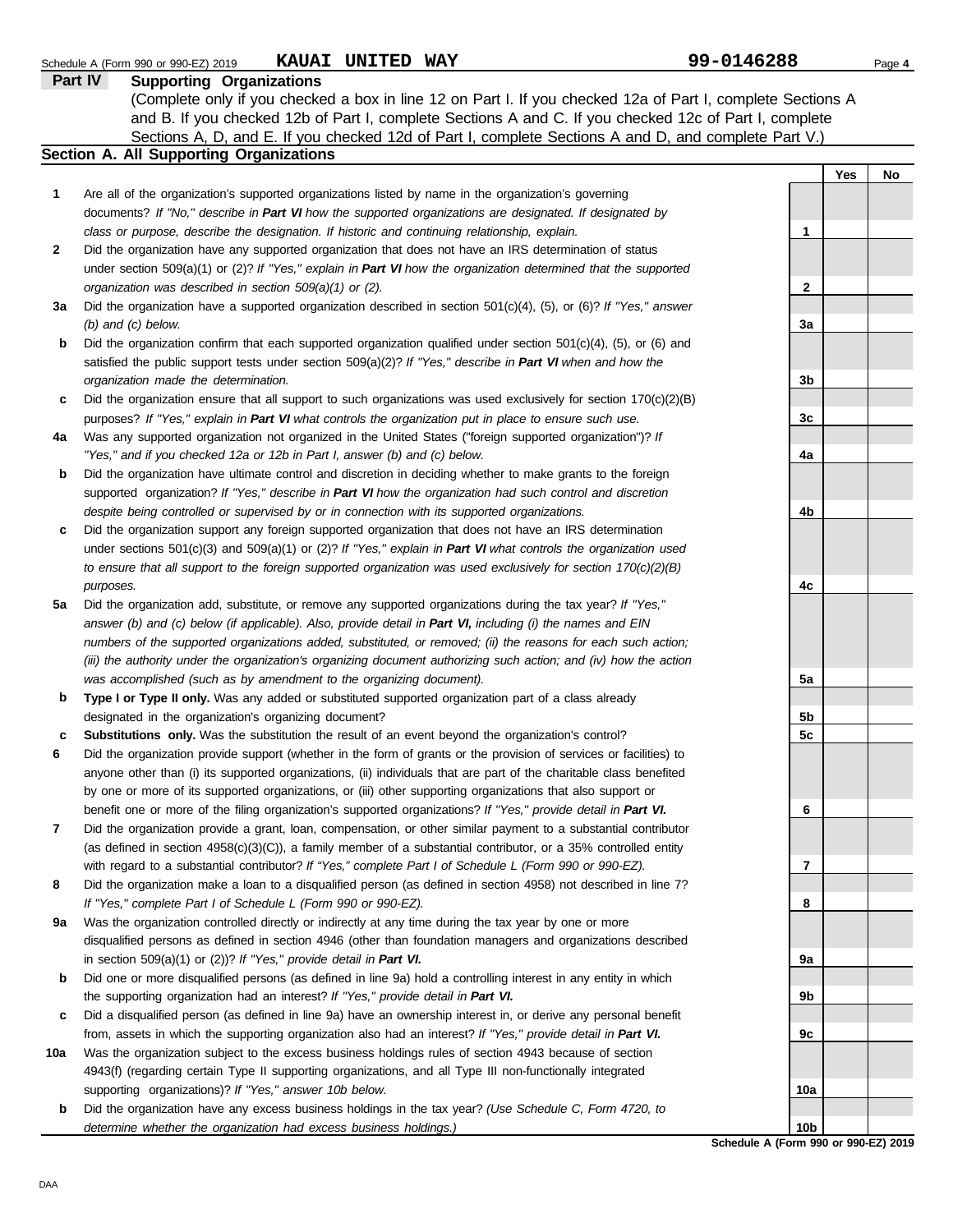|    | KAUAI UNITED WAY<br>Schedule A (Form 990 or 990-EZ) 2019                                                                          | 99-0146288      |     | Page 5 |
|----|-----------------------------------------------------------------------------------------------------------------------------------|-----------------|-----|--------|
|    | Part IV<br><b>Supporting Organizations (continued)</b>                                                                            |                 |     |        |
|    |                                                                                                                                   |                 | Yes | No     |
| 11 | Has the organization accepted a gift or contribution from any of the following persons?                                           |                 |     |        |
| a  | A person who directly or indirectly controls, either alone or together with persons described in (b) and (c)                      |                 |     |        |
|    | below, the governing body of a supported organization?                                                                            | 11a             |     |        |
| b  | A family member of a person described in (a) above?                                                                               | 11 <sub>b</sub> |     |        |
| c  | A 35% controlled entity of a person described in (a) or (b) above? If "Yes" to a, b, or c, provide detail in Part VI.             | 11c             |     |        |
|    | <b>Section B. Type I Supporting Organizations</b>                                                                                 |                 |     |        |
|    |                                                                                                                                   |                 | Yes | No     |
| 1  | Did the directors, trustees, or membership of one or more supported organizations have the power to                               |                 |     |        |
|    | regularly appoint or elect at least a majority of the organization's directors or trustees at all times during the                |                 |     |        |
|    | tax year? If "No," describe in Part VI how the supported organization(s) effectively operated, supervised, or                     |                 |     |        |
|    | controlled the organization's activities. If the organization had more than one supported organization,                           |                 |     |        |
|    | describe how the powers to appoint and/or remove directors or trustees were allocated among the supported                         |                 |     |        |
|    | organizations and what conditions or restrictions, if any, applied to such powers during the tax year.                            | 1               |     |        |
| 2  | Did the organization operate for the benefit of any supported organization other than the supported                               |                 |     |        |
|    | organization(s) that operated, supervised, or controlled the supporting organization? If "Yes," explain in Part                   |                 |     |        |
|    | VI how providing such benefit carried out the purposes of the supported organization(s) that operated,                            |                 |     |        |
|    | supervised, or controlled the supporting organization.                                                                            | 2               |     |        |
|    | Section C. Type II Supporting Organizations                                                                                       |                 |     |        |
|    |                                                                                                                                   |                 | Yes | No     |
| 1  | Were a majority of the organization's directors or trustees during the tax year also a majority of the directors                  |                 |     |        |
|    | or trustees of each of the organization's supported organization(s)? If "No," describe in Part VI how control                     |                 |     |        |
|    | or management of the supporting organization was vested in the same persons that controlled or managed                            |                 |     |        |
|    | the supported organization(s).                                                                                                    | 1               |     |        |
|    | Section D. All Type III Supporting Organizations                                                                                  |                 |     |        |
|    |                                                                                                                                   |                 | Yes | No     |
| 1  | Did the organization provide to each of its supported organizations, by the last day of the fifth month of the                    |                 |     |        |
|    | organization's tax year, (i) a written notice describing the type and amount of support provided during the prior tax             |                 |     |        |
|    | year, (ii) a copy of the Form 990 that was most recently filed as of the date of notification, and (iii) copies of the            |                 |     |        |
|    | organization's governing documents in effect on the date of notification, to the extent not previously provided?                  | 1               |     |        |
| 2  | Were any of the organization's officers, directors, or trustees either (i) appointed or elected by the supported                  |                 |     |        |
|    | organization(s) or (ii) serving on the governing body of a supported organization? If "No," explain in Part VI how                |                 |     |        |
|    | the organization maintained a close and continuous working relationship with the supported organization(s).                       | 2               |     |        |
| 3  | By reason of the relationship described in (2), did the organization's supported organizations have a                             |                 |     |        |
|    | significant voice in the organization's investment policies and in directing the use of the organization's                        |                 |     |        |
|    | income or assets at all times during the tax year? If "Yes," describe in Part VI the role the organization's                      |                 |     |        |
|    | supported organizations played in this regard.                                                                                    | 3               |     |        |
|    | Section E. Type III Functionally-Integrated Supporting Organizations                                                              |                 |     |        |
| 1  | Check the box next to the method that the organization used to satisfy the Integral Part Test during the year (see instructions). |                 |     |        |
| a  | The organization satisfied the Activities Test. Complete line 2 below.                                                            |                 |     |        |
| b  | The organization is the parent of each of its supported organizations. Complete line 3 below.                                     |                 |     |        |
| c  | The organization supported a governmental entity. Describe in Part VI how you supported a government entity (see instructions).   |                 |     |        |

**2** Activities Test. *Answer (a) and (b) below.*

- **a** Did substantially all of the organization's activities during the tax year directly further the exempt purposes of the supported organization(s) to which the organization was responsive? *If "Yes," then in Part VI identify those supported organizations and explain how these activities directly furthered their exempt purposes, how the organization was responsive to those supported organizations, and how the organization determined that these activities constituted substantially all of its activities.*
- **b** Did the activities described in (a) constitute activities that, but for the organization's involvement, one or more of the organization's supported organization(s) would have been engaged in? *If "Yes," explain in Part VI the reasons for the organization's position that its supported organization(s) would have engaged in these activities but for the organization's involvement.*
- **3** Parent of Supported Organizations. *Answer (a) and (b) below.*
	- **a** Did the organization have the power to regularly appoint or elect a majority of the officers, directors, or trustees of each of the supported organizations? *Provide details in Part VI.*
	- **b** Did the organization exercise a substantial degree of direction over the policies, programs, and activities of each of its supported organizations? *If "Yes," describe in Part VI the role played by the organization in this regard.*

**2a 2b 3a 3b**

**Yes No**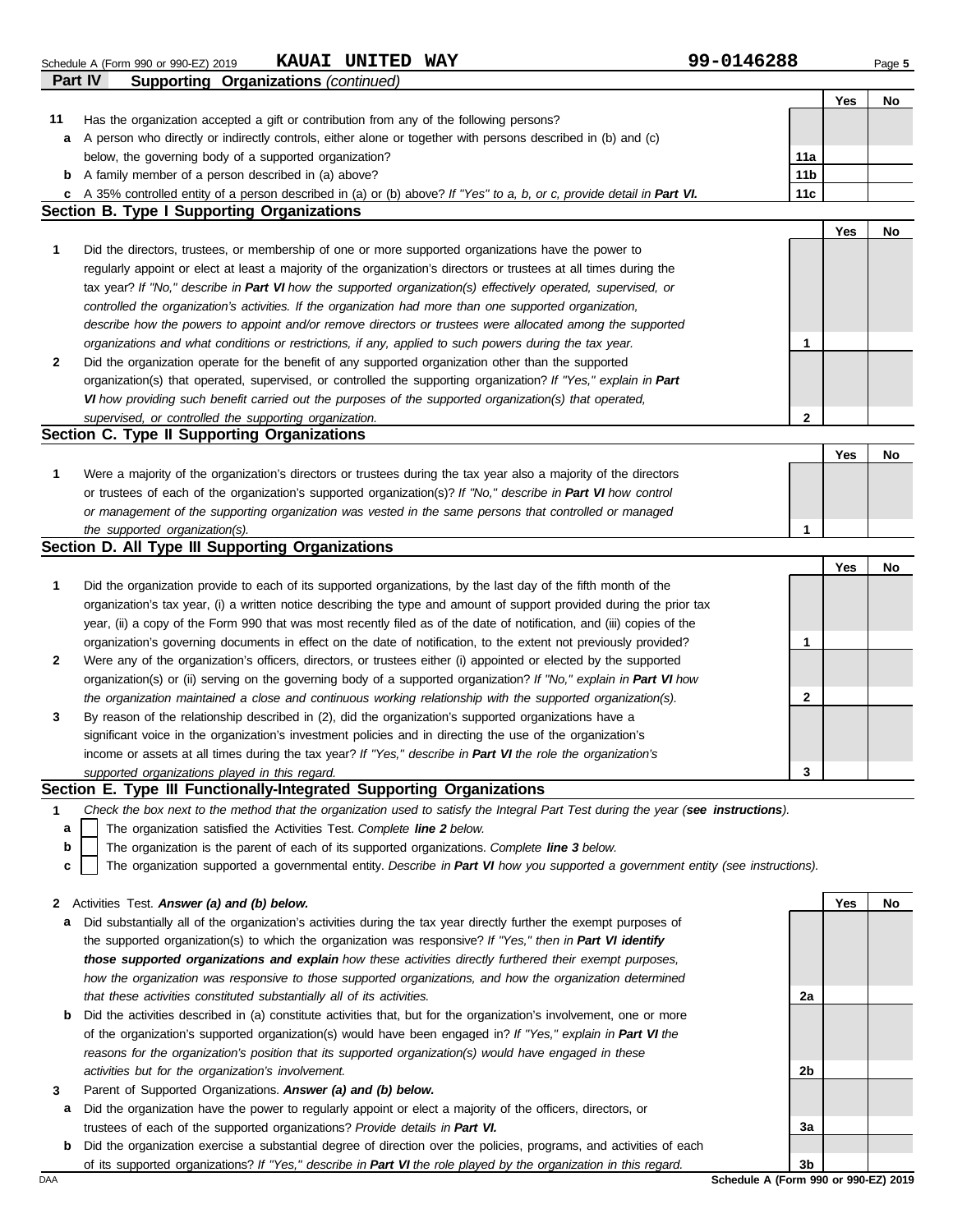| Part V<br>Type III Non-Functionally Integrated 509(a)(3) Supporting Organizations                                                                |                         |                |                                |  |  |  |  |  |
|--------------------------------------------------------------------------------------------------------------------------------------------------|-------------------------|----------------|--------------------------------|--|--|--|--|--|
| Check here if the organization satisfied the Integral Part Test as a qualifying trust on Nov. 20, 1970 (explain in Part VI). See<br>$\mathbf{1}$ |                         |                |                                |  |  |  |  |  |
| instructions. All other Type III non-functionally integrated supporting organizations must complete Sections A through E.                        |                         |                |                                |  |  |  |  |  |
| Section A - Adjusted Net Income                                                                                                                  | (A) Prior Year          |                |                                |  |  |  |  |  |
|                                                                                                                                                  |                         |                | (optional)                     |  |  |  |  |  |
| 1<br>Net short-term capital gain                                                                                                                 | $\mathbf{1}$            |                |                                |  |  |  |  |  |
| $\mathbf{2}$<br>Recoveries of prior-year distributions                                                                                           | $\mathbf{2}$            |                |                                |  |  |  |  |  |
| 3<br>Other gross income (see instructions)                                                                                                       | 3                       |                |                                |  |  |  |  |  |
| Add lines 1 through 3.<br>4                                                                                                                      | 4                       |                |                                |  |  |  |  |  |
| 5<br>Depreciation and depletion                                                                                                                  | 5                       |                |                                |  |  |  |  |  |
| Portion of operating expenses paid or incurred for production or<br>6                                                                            |                         |                |                                |  |  |  |  |  |
| collection of gross income or for management, conservation, or                                                                                   |                         |                |                                |  |  |  |  |  |
| maintenance of property held for production of income (see instructions)                                                                         | 6                       |                |                                |  |  |  |  |  |
| Other expenses (see instructions)<br>$\mathbf{7}$                                                                                                | $\overline{7}$          |                |                                |  |  |  |  |  |
| 8<br>Adjusted Net Income (subtract lines 5, 6, and 7 from line 4)                                                                                | 8                       |                |                                |  |  |  |  |  |
| <b>Section B - Minimum Asset Amount</b>                                                                                                          |                         | (A) Prior Year | (B) Current Year<br>(optional) |  |  |  |  |  |
| Aggregate fair market value of all non-exempt-use assets (see<br>1                                                                               |                         |                |                                |  |  |  |  |  |
| instructions for short tax year or assets held for part of year):                                                                                |                         |                |                                |  |  |  |  |  |
| Average monthly value of securities<br>a                                                                                                         | 1a                      |                |                                |  |  |  |  |  |
| <b>b</b> Average monthly cash balances                                                                                                           | 1b                      |                |                                |  |  |  |  |  |
| Fair market value of other non-exempt-use assets<br>c.                                                                                           | 1c                      |                |                                |  |  |  |  |  |
| <b>Total</b> (add lines 1a, 1b, and 1c)<br>d                                                                                                     | 1d                      |                |                                |  |  |  |  |  |
| Discount claimed for blockage or other<br>e                                                                                                      |                         |                |                                |  |  |  |  |  |
| factors (explain in detail in Part VI):                                                                                                          |                         |                |                                |  |  |  |  |  |
| $\mathbf{2}$<br>Acquisition indebtedness applicable to non-exempt-use assets                                                                     | $\overline{2}$          |                |                                |  |  |  |  |  |
| 3<br>Subtract line 2 from line 1d.                                                                                                               | 3                       |                |                                |  |  |  |  |  |
| Cash deemed held for exempt use. Enter 1-1/2% of line 3 (for greater amount,<br>4                                                                |                         |                |                                |  |  |  |  |  |
| see instructions).                                                                                                                               | 4                       |                |                                |  |  |  |  |  |
| Net value of non-exempt-use assets (subtract line 4 from line 3)<br>5.                                                                           | 5                       |                |                                |  |  |  |  |  |
| 6<br>Multiply line 5 by .035.                                                                                                                    | 6                       |                |                                |  |  |  |  |  |
| 7<br>Recoveries of prior-year distributions                                                                                                      | $\overline{7}$          |                |                                |  |  |  |  |  |
| 8<br>Minimum Asset Amount (add line 7 to line 6)                                                                                                 | 8                       |                |                                |  |  |  |  |  |
| Section C - Distributable Amount                                                                                                                 |                         |                | <b>Current Year</b>            |  |  |  |  |  |
| Adjusted net income for prior year (from Section A, line 8, Column A)<br>1                                                                       | 1                       |                |                                |  |  |  |  |  |
| $\mathbf{2}$<br>Enter 85% of line 1.                                                                                                             | $\mathbf{2}$            |                |                                |  |  |  |  |  |
| 3<br>Minimum asset amount for prior year (from Section B, line 8, Column A)                                                                      | 3                       |                |                                |  |  |  |  |  |
| 4<br>Enter greater of line 2 or line 3.                                                                                                          | $\overline{\mathbf{4}}$ |                |                                |  |  |  |  |  |
| 5<br>Income tax imposed in prior year                                                                                                            | 5                       |                |                                |  |  |  |  |  |
| <b>Distributable Amount.</b> Subtract line 5 from line 4, unless subject to<br>6                                                                 |                         |                |                                |  |  |  |  |  |
| emergency temporary reduction (see instructions).                                                                                                | 6                       |                |                                |  |  |  |  |  |
|                                                                                                                                                  |                         |                |                                |  |  |  |  |  |

Schedule A (Form 990 or 990-EZ) 2019 **KAUAI UNITED WAY** 99-0146288 Page 6

**KAUAI UNITED WAY 99-0146288**

**7** | Check here if the current year is the organization's first as a non-functionally integrated Type III supporting organization (see instructions).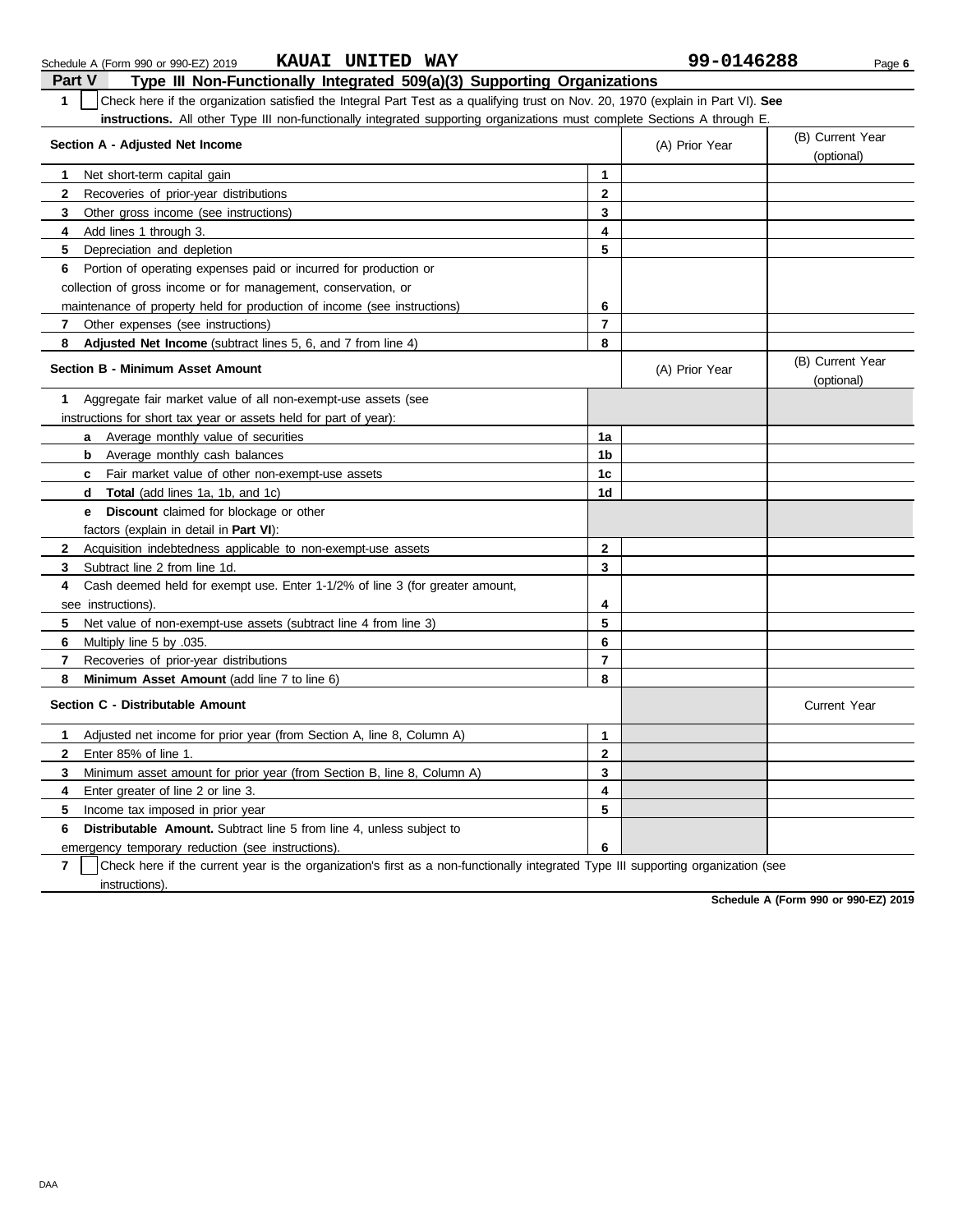DAA

**8**

and 4c.

**6**

**5**

**7 Excess distributions carryover to 2020.** Add lines 3j

Remaining underdistributions for years prior to 2019, if any. Subtract lines 3g and 4a from line 2. For result greater than zero, explain in **Part VI**. See instructions. Remaining underdistributions for 2019. Subtract lines 3h and 4b from line 1. For result greater than zero, explain in

**a** Excess from 2015 . . . . . . . . . . . . . . . . . . . . . . . . . . **b** Excess from 2016 . . . . . . . . . . . . . . . . . . . . . . . . . . **c** Excess from 2017 . . . . . . . . . . . . . . . . . . . . . . . . . . . **d** Excess from 2018 . . . . . . . . . . . . . . . . . . . . . . . . . . . **e** Excess from 2019 . . . . . . . . . . . . . . . . . . . . . . . . . . .

**Part VI.** See instructions.

Breakdown of line 7:

| <b>Part V</b> | KAUAI UNITED WAY<br>Schedule A (Form 990 or 990-EZ) 2019<br>Type III Non-Functionally Integrated 509(a)(3) Supporting Organizations (continued) |                                    | 99-0146288                                    | Page 7                                           |
|---------------|-------------------------------------------------------------------------------------------------------------------------------------------------|------------------------------------|-----------------------------------------------|--------------------------------------------------|
|               | <b>Section D - Distributions</b>                                                                                                                |                                    |                                               | <b>Current Year</b>                              |
| 1             | Amounts paid to supported organizations to accomplish exempt purposes                                                                           |                                    |                                               |                                                  |
| $\mathbf{2}$  | Amounts paid to perform activity that directly furthers exempt purposes of supported                                                            |                                    |                                               |                                                  |
|               | organizations, in excess of income from activity                                                                                                |                                    |                                               |                                                  |
| 3             | Administrative expenses paid to accomplish exempt purposes of supported organizations                                                           |                                    |                                               |                                                  |
| 4             | Amounts paid to acquire exempt-use assets                                                                                                       |                                    |                                               |                                                  |
| 5             | Qualified set-aside amounts (prior IRS approval required)                                                                                       |                                    |                                               |                                                  |
| 6             | Other distributions (describe in <b>Part VI</b> ). See instructions.                                                                            |                                    |                                               |                                                  |
| 7             | Total annual distributions. Add lines 1 through 6.                                                                                              |                                    |                                               |                                                  |
| 8             | Distributions to attentive supported organizations to which the organization is responsive                                                      |                                    |                                               |                                                  |
|               | (provide details in Part VI). See instructions.                                                                                                 |                                    |                                               |                                                  |
| 9             | Distributable amount for 2019 from Section C, line 6                                                                                            |                                    |                                               |                                                  |
| 10            | Line 8 amount divided by line 9 amount                                                                                                          |                                    |                                               |                                                  |
|               | <b>Section E - Distribution Allocations (see instructions)</b>                                                                                  | (i)<br><b>Excess Distributions</b> | (ii)<br><b>Underdistributions</b><br>Pre-2019 | (iii)<br><b>Distributable</b><br>Amount for 2019 |
| 1             | Distributable amount for 2019 from Section C, line 6                                                                                            |                                    |                                               |                                                  |
| $\mathbf{2}$  | Underdistributions, if any, for years prior to 2019                                                                                             |                                    |                                               |                                                  |
|               | (reasonable cause required-explain in Part VI). See                                                                                             |                                    |                                               |                                                  |
|               | instructions.                                                                                                                                   |                                    |                                               |                                                  |
| 3             | Excess distributions carryover, if any, to 2019                                                                                                 |                                    |                                               |                                                  |
|               |                                                                                                                                                 |                                    |                                               |                                                  |
|               |                                                                                                                                                 |                                    |                                               |                                                  |
|               |                                                                                                                                                 |                                    |                                               |                                                  |
|               |                                                                                                                                                 |                                    |                                               |                                                  |
|               | e From 2018                                                                                                                                     |                                    |                                               |                                                  |
|               | f Total of lines 3a through e                                                                                                                   |                                    |                                               |                                                  |
|               | <b>g</b> Applied to underdistributions of prior years                                                                                           |                                    |                                               |                                                  |
|               | h Applied to 2019 distributable amount                                                                                                          |                                    |                                               |                                                  |
|               | <i>i</i> Carryover from 2014 not applied (see instructions)                                                                                     |                                    |                                               |                                                  |
|               | Remainder. Subtract lines 3g, 3h, and 3i from 3f.                                                                                               |                                    |                                               |                                                  |
| 4             | Distributions for 2019 from                                                                                                                     |                                    |                                               |                                                  |
|               | \$<br>Section D, line 7:                                                                                                                        |                                    |                                               |                                                  |
|               | a Applied to underdistributions of prior years                                                                                                  |                                    |                                               |                                                  |
|               | <b>b</b> Applied to 2019 distributable amount                                                                                                   |                                    |                                               |                                                  |
|               | <b>c</b> Remainder. Subtract lines 4a and 4b from 4.                                                                                            |                                    |                                               |                                                  |

**Schedule A (Form 990 or 990-EZ) 2019**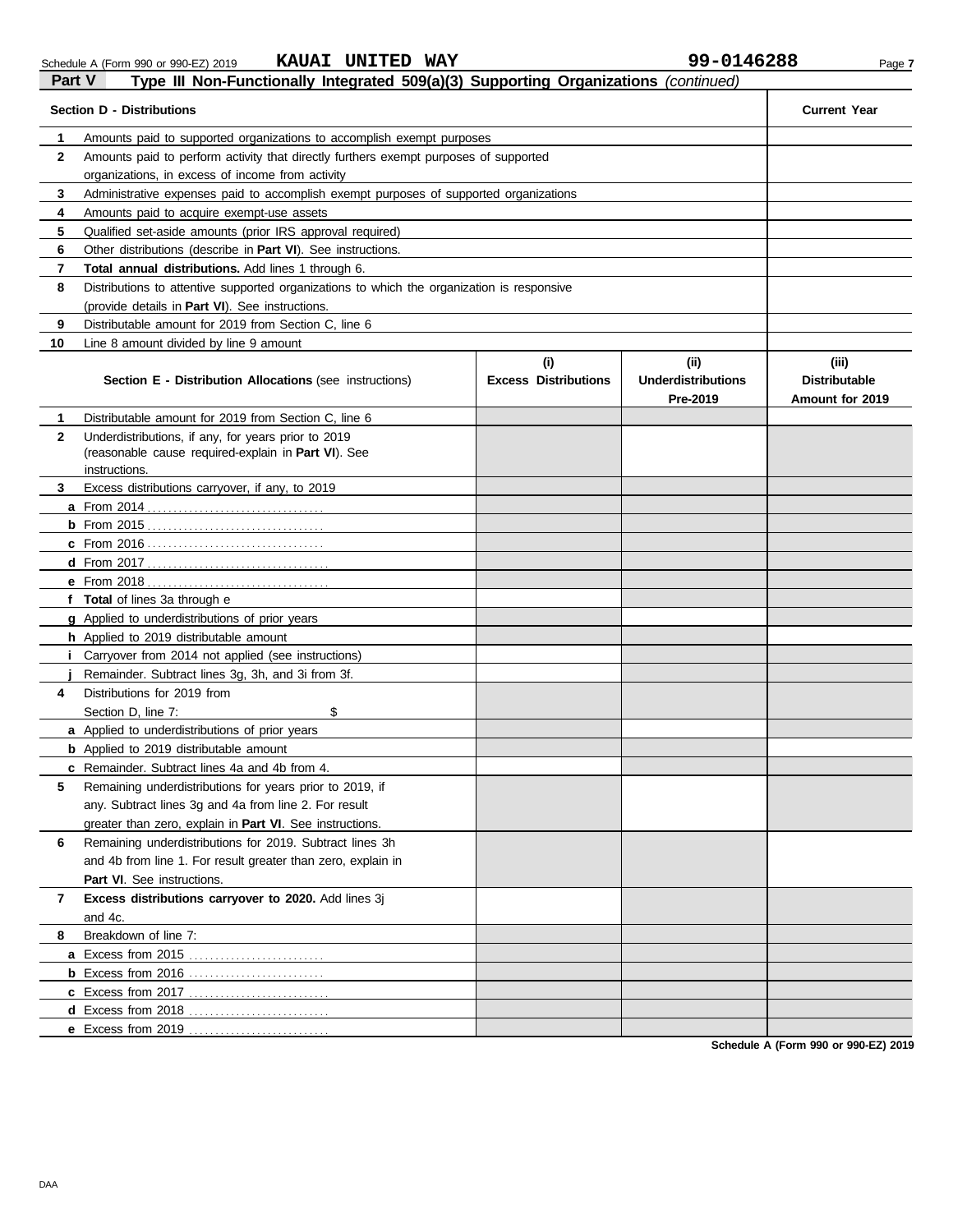|         | Schedule A (Form 990 or 990-EZ) 2019 | KAUAI UNITED WAY |                                                                                                | 99-0146288                                                                                                                                                                                                                                                                                                                                                                                                                                                                                | Page 8 |
|---------|--------------------------------------|------------------|------------------------------------------------------------------------------------------------|-------------------------------------------------------------------------------------------------------------------------------------------------------------------------------------------------------------------------------------------------------------------------------------------------------------------------------------------------------------------------------------------------------------------------------------------------------------------------------------------|--------|
| Part VI |                                      |                  | lines 2, 5, and 6. Also complete this part for any additional information. (See instructions.) | Supplemental Information. Provide the explanations required by Part II, line 10; Part II, line 17a or 17b; Part<br>III, line 12; Part IV, Section A, lines 1, 2, 3b, 3c, 4b, 4c, 5a, 6, 9a, 9b, 9c, 11a, 11b, and 11c; Part IV, Section<br>B, lines 1 and 2; Part IV, Section C, line 1; Part IV, Section D, lines 2 and 3; Part IV, Section E, lines 1c, 2a, 2b,<br>3a, and 3b; Part V, line 1; Part V, Section B, line 1e; Part V, Section D, lines 5, 6, and 8; and Part V, Section E, |        |
|         |                                      |                  |                                                                                                |                                                                                                                                                                                                                                                                                                                                                                                                                                                                                           |        |
|         |                                      |                  |                                                                                                |                                                                                                                                                                                                                                                                                                                                                                                                                                                                                           |        |
|         |                                      |                  |                                                                                                |                                                                                                                                                                                                                                                                                                                                                                                                                                                                                           |        |
|         |                                      |                  |                                                                                                |                                                                                                                                                                                                                                                                                                                                                                                                                                                                                           |        |
|         |                                      |                  |                                                                                                |                                                                                                                                                                                                                                                                                                                                                                                                                                                                                           |        |
|         |                                      |                  |                                                                                                |                                                                                                                                                                                                                                                                                                                                                                                                                                                                                           |        |
|         |                                      |                  |                                                                                                |                                                                                                                                                                                                                                                                                                                                                                                                                                                                                           |        |
|         |                                      |                  |                                                                                                |                                                                                                                                                                                                                                                                                                                                                                                                                                                                                           |        |
|         |                                      |                  |                                                                                                |                                                                                                                                                                                                                                                                                                                                                                                                                                                                                           |        |
|         |                                      |                  |                                                                                                |                                                                                                                                                                                                                                                                                                                                                                                                                                                                                           |        |
|         |                                      |                  |                                                                                                |                                                                                                                                                                                                                                                                                                                                                                                                                                                                                           |        |
|         |                                      |                  |                                                                                                |                                                                                                                                                                                                                                                                                                                                                                                                                                                                                           |        |
|         |                                      |                  |                                                                                                |                                                                                                                                                                                                                                                                                                                                                                                                                                                                                           |        |
|         |                                      |                  |                                                                                                |                                                                                                                                                                                                                                                                                                                                                                                                                                                                                           |        |
|         |                                      |                  |                                                                                                |                                                                                                                                                                                                                                                                                                                                                                                                                                                                                           |        |
|         |                                      |                  |                                                                                                |                                                                                                                                                                                                                                                                                                                                                                                                                                                                                           |        |
|         |                                      |                  |                                                                                                |                                                                                                                                                                                                                                                                                                                                                                                                                                                                                           |        |
|         |                                      |                  |                                                                                                |                                                                                                                                                                                                                                                                                                                                                                                                                                                                                           |        |
|         |                                      |                  |                                                                                                |                                                                                                                                                                                                                                                                                                                                                                                                                                                                                           |        |
|         |                                      |                  |                                                                                                |                                                                                                                                                                                                                                                                                                                                                                                                                                                                                           |        |
|         |                                      |                  |                                                                                                |                                                                                                                                                                                                                                                                                                                                                                                                                                                                                           |        |
|         |                                      |                  |                                                                                                |                                                                                                                                                                                                                                                                                                                                                                                                                                                                                           |        |
|         |                                      |                  |                                                                                                |                                                                                                                                                                                                                                                                                                                                                                                                                                                                                           |        |
|         |                                      |                  |                                                                                                |                                                                                                                                                                                                                                                                                                                                                                                                                                                                                           |        |
|         |                                      |                  |                                                                                                |                                                                                                                                                                                                                                                                                                                                                                                                                                                                                           |        |
|         |                                      |                  |                                                                                                |                                                                                                                                                                                                                                                                                                                                                                                                                                                                                           |        |
|         |                                      |                  |                                                                                                |                                                                                                                                                                                                                                                                                                                                                                                                                                                                                           |        |
|         |                                      |                  |                                                                                                |                                                                                                                                                                                                                                                                                                                                                                                                                                                                                           |        |
|         |                                      |                  |                                                                                                |                                                                                                                                                                                                                                                                                                                                                                                                                                                                                           |        |
|         |                                      |                  |                                                                                                |                                                                                                                                                                                                                                                                                                                                                                                                                                                                                           |        |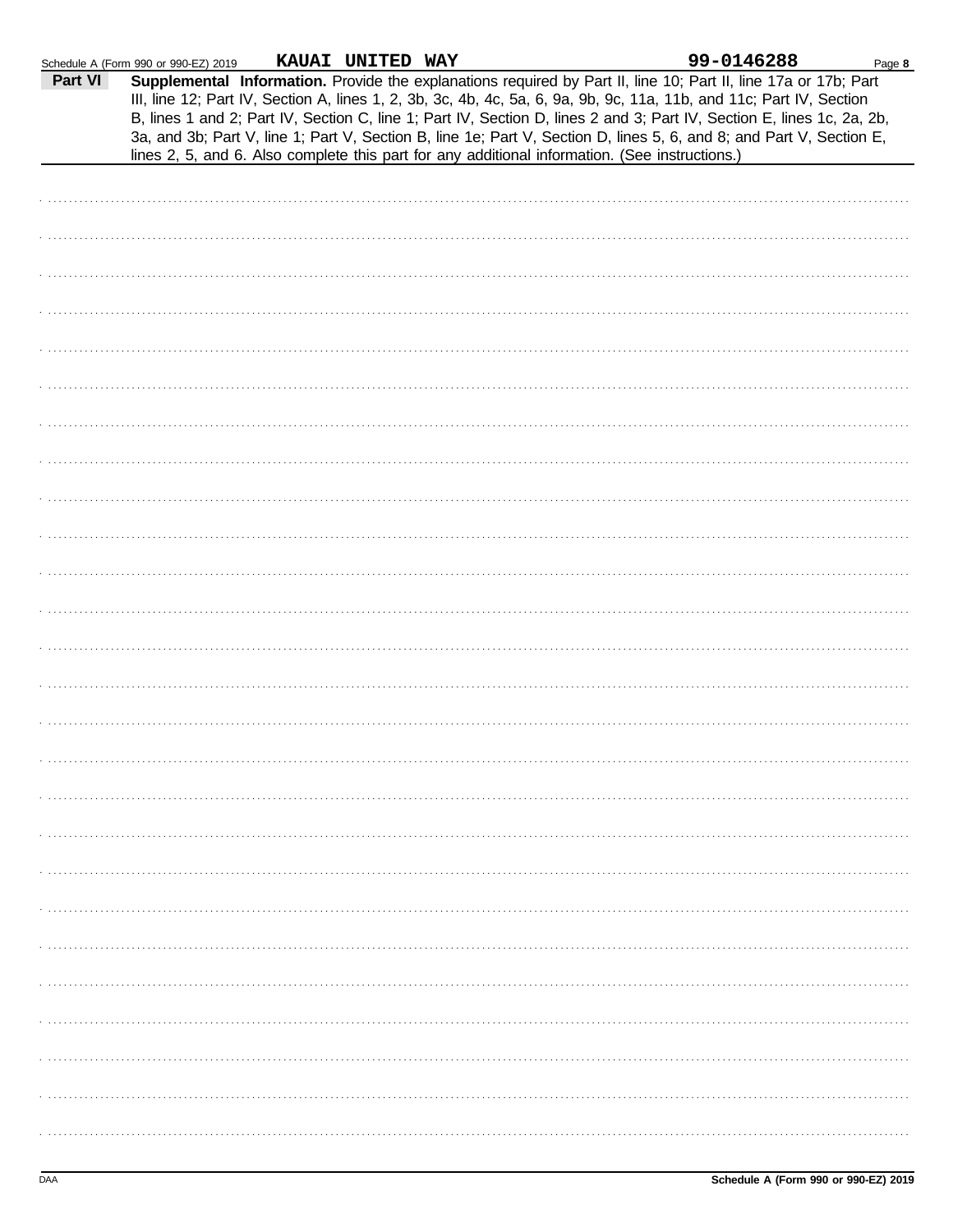Department of the Treasury Internal Revenue Service **Name of the organization**

# **SCHEDULE D Supplemental Financial Statements**

**Part IV, line 6, 7, 8, 9, 10, 11a, 11b, 11c, 11d, 11e, 11f, 12a, or 12b.** u **Complete if the organization answered "Yes" on Form 990,**

u **Attach to Form 990.** 

**2019 Open to Public Inspection**

OMB No. 1545-0047

u **Go to** *www.irs.gov/Form990* **for instructions and the latest information.**

**Employer identification number**

|   | UNITED WAY<br><b>KAUAI</b>                                                                                                                                                                 |                                                                            |                | 99-0146288                      |
|---|--------------------------------------------------------------------------------------------------------------------------------------------------------------------------------------------|----------------------------------------------------------------------------|----------------|---------------------------------|
|   | Organizations Maintaining Donor Advised Funds or Other Similar Funds or Accounts.<br>Part I                                                                                                |                                                                            |                |                                 |
|   | Complete if the organization answered "Yes" on Form 990, Part IV, line 6.                                                                                                                  |                                                                            |                |                                 |
|   |                                                                                                                                                                                            | (a) Donor advised funds                                                    |                | (b) Funds and other accounts    |
| 1 | Total number at end of year                                                                                                                                                                | the control of the control of the control                                  |                |                                 |
| 2 | Aggregate value of contributions to (during year)                                                                                                                                          | <u> 1989 - Johann Barn, amerikansk politiker (</u>                         |                |                                 |
| 3 |                                                                                                                                                                                            | the control of the control of the control of the control of the control of |                |                                 |
| 4 |                                                                                                                                                                                            |                                                                            |                |                                 |
| 5 | Did the organization inform all donors and donor advisors in writing that the assets held in donor advised                                                                                 |                                                                            |                |                                 |
|   |                                                                                                                                                                                            |                                                                            |                | Yes<br>No                       |
| 6 | Did the organization inform all grantees, donors, and donor advisors in writing that grant funds can be used                                                                               |                                                                            |                |                                 |
|   | only for charitable purposes and not for the benefit of the donor or donor advisor, or for any other purpose                                                                               |                                                                            |                |                                 |
|   |                                                                                                                                                                                            |                                                                            |                | <b>Yes</b><br>No                |
|   | Part II<br><b>Conservation Easements.</b>                                                                                                                                                  |                                                                            |                |                                 |
|   | Complete if the organization answered "Yes" on Form 990, Part IV, line 7.                                                                                                                  |                                                                            |                |                                 |
| 1 | Purpose(s) of conservation easements held by the organization (check all that apply).                                                                                                      |                                                                            |                |                                 |
|   | Preservation of land for public use (for example, recreation or education)                                                                                                                 | Preservation of a historically important land area                         |                |                                 |
|   | Protection of natural habitat                                                                                                                                                              | Preservation of a certified historic structure                             |                |                                 |
|   | Preservation of open space                                                                                                                                                                 |                                                                            |                |                                 |
| 2 | Complete lines 2a through 2d if the organization held a qualified conservation contribution in the form of a conservation                                                                  |                                                                            |                |                                 |
|   | easement on the last day of the tax year.                                                                                                                                                  |                                                                            |                | Held at the End of the Tax Year |
| а | Total number of conservation easements                                                                                                                                                     |                                                                            | 2a             |                                 |
| b |                                                                                                                                                                                            |                                                                            | 2 <sub>b</sub> |                                 |
| c | Number of conservation easements on a certified historic structure included in (a) [[[[[[[[[[[[[[[[[[[[[[[[[]]]]]]]                                                                        |                                                                            | 2c             |                                 |
| d | Number of conservation easements included in (c) acquired after 7/25/06, and not on a                                                                                                      |                                                                            |                |                                 |
|   | historic structure listed in the National Register                                                                                                                                         |                                                                            | 2d             |                                 |
| 3 | Number of conservation easements modified, transferred, released, extinguished, or terminated by the organization during the                                                               |                                                                            |                |                                 |
|   | tax year $\mathbf{u}$                                                                                                                                                                      |                                                                            |                |                                 |
|   | Number of states where property subject to conservation easement is located u                                                                                                              |                                                                            |                |                                 |
| 5 | Does the organization have a written policy regarding the periodic monitoring, inspection, handling of                                                                                     |                                                                            |                |                                 |
|   |                                                                                                                                                                                            |                                                                            |                | Yes<br>No                       |
| 6 | Staff and volunteer hours devoted to monitoring, inspecting, handling of violations, and enforcing conservation easements during the year                                                  |                                                                            |                |                                 |
|   | u                                                                                                                                                                                          |                                                                            |                |                                 |
| 7 | Amount of expenses incurred in monitoring, inspecting, handling of violations, and enforcing conservation easements during the year                                                        |                                                                            |                |                                 |
|   | ս \$                                                                                                                                                                                       |                                                                            |                |                                 |
|   | Does each conservation easement reported on line 2(d) above satisfy the requirements of section 170(h)(4)(B)(i)                                                                            |                                                                            |                |                                 |
|   |                                                                                                                                                                                            |                                                                            |                |                                 |
| 9 | In Part XIII, describe how the organization reports conservation easements in its revenue and expense statement and                                                                        |                                                                            |                |                                 |
|   | balance sheet, and include, if applicable, the text of the footnote to the organization's financial statements that describes the<br>organization's accounting for conservation easements. |                                                                            |                |                                 |
|   | Organizations Maintaining Collections of Art, Historical Treasures, or Other Similar Assets.<br>Part III                                                                                   |                                                                            |                |                                 |
|   | Complete if the organization answered "Yes" on Form 990, Part IV, line 8.                                                                                                                  |                                                                            |                |                                 |
|   | 1a If the organization elected, as permitted under FASB ASC 958, not to report in its revenue statement and balance sheet works                                                            |                                                                            |                |                                 |
|   | of art, historical treasures, or other similar assets held for public exhibition, education, or research in furtherance of public                                                          |                                                                            |                |                                 |
|   | service, provide in Part XIII the text of the footnote to its financial statements that describes these items.                                                                             |                                                                            |                |                                 |
|   | <b>b</b> If the organization elected, as permitted under FASB ASC 958, to report in its revenue statement and balance sheet works of                                                       |                                                                            |                |                                 |
|   | art, historical treasures, or other similar assets held for public exhibition, education, or research in furtherance of public service,                                                    |                                                                            |                |                                 |
|   | provide the following amounts relating to these items:                                                                                                                                     |                                                                            |                |                                 |
|   |                                                                                                                                                                                            |                                                                            |                | $\mathbf{u}$ \$                 |
|   | (ii) Assets included in Form 990, Part X                                                                                                                                                   |                                                                            |                |                                 |
| 2 | If the organization received or held works of art, historical treasures, or other similar assets for financial gain, provide the                                                           |                                                                            |                |                                 |
|   | following amounts required to be reported under FASB ASC 958 relating to these items:                                                                                                      |                                                                            |                |                                 |
|   |                                                                                                                                                                                            |                                                                            |                | <b>u</b> \$ <u></u>             |

Assets included in Form 990, Part X . . . . . . . . . . . . . . . . . . . . . . . . . . . . . . . . . . . . . . . . . . . . . . . . . . . . . . . . . . . . . . . . . . . . . . . . . . . . . . . . . . . . . **b**

DAA **For Paperwork Reduction Act Notice, see the Instructions for Form 990.** <u>u \$</u>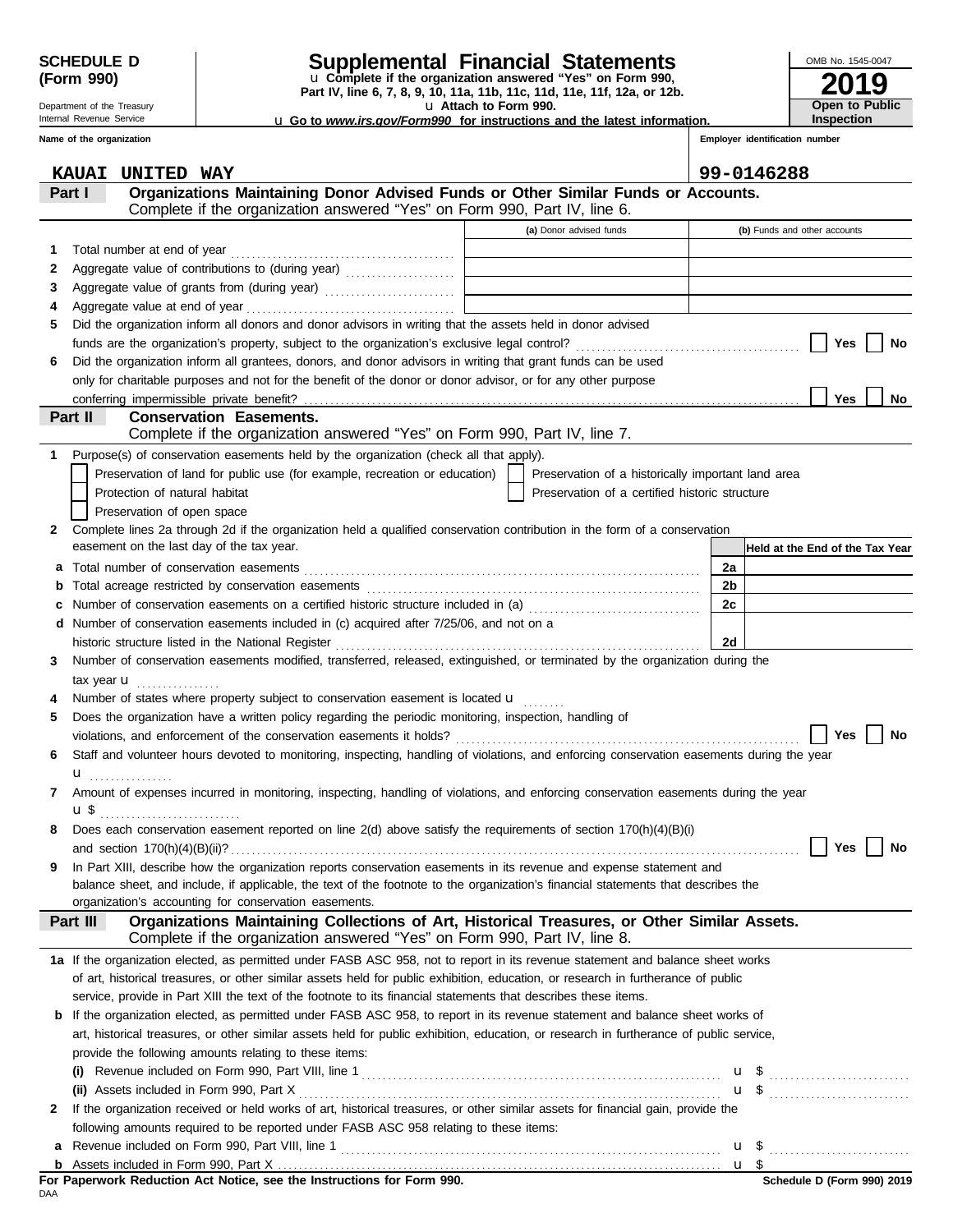|    | Schedule D (Form 990) 2019 KAUAI UNITED WAY                                                                                                                                                                                    |                         |                          |                         | 99-0146288      |                      |        |                     |     | Page 2    |
|----|--------------------------------------------------------------------------------------------------------------------------------------------------------------------------------------------------------------------------------|-------------------------|--------------------------|-------------------------|-----------------|----------------------|--------|---------------------|-----|-----------|
|    | Organizations Maintaining Collections of Art, Historical Treasures, or Other Similar Assets (continued)<br>Part III                                                                                                            |                         |                          |                         |                 |                      |        |                     |     |           |
| 3  | Using the organization's acquisition, accession, and other records, check any of the following that make significant use of its<br>collection items (check all that apply):                                                    |                         |                          |                         |                 |                      |        |                     |     |           |
| a  | Public exhibition                                                                                                                                                                                                              | d                       | Loan or exchange program |                         |                 |                      |        |                     |     |           |
| b  | Scholarly research                                                                                                                                                                                                             | е                       |                          |                         |                 |                      |        |                     |     |           |
| c  | Preservation for future generations                                                                                                                                                                                            |                         |                          |                         |                 |                      |        |                     |     |           |
|    | Provide a description of the organization's collections and explain how they further the organization's exempt purpose in Part                                                                                                 |                         |                          |                         |                 |                      |        |                     |     |           |
|    | XIII.                                                                                                                                                                                                                          |                         |                          |                         |                 |                      |        |                     |     |           |
| 5. | During the year, did the organization solicit or receive donations of art, historical treasures, or other similar                                                                                                              |                         |                          |                         |                 |                      |        |                     |     |           |
|    |                                                                                                                                                                                                                                |                         |                          |                         |                 |                      |        | Yes                 |     | No        |
|    | Part IV<br><b>Escrow and Custodial Arrangements.</b>                                                                                                                                                                           |                         |                          |                         |                 |                      |        |                     |     |           |
|    | Complete if the organization answered "Yes" on Form 990, Part IV, line 9, or reported an amount on Form<br>990, Part X, line 21.                                                                                               |                         |                          |                         |                 |                      |        |                     |     |           |
|    | 1a Is the organization an agent, trustee, custodian or other intermediary for contributions or other assets not                                                                                                                |                         |                          |                         |                 |                      |        |                     |     |           |
|    |                                                                                                                                                                                                                                |                         |                          |                         |                 |                      |        | Yes                 |     | No        |
|    | <b>b</b> If "Yes," explain the arrangement in Part XIII and complete the following table:                                                                                                                                      |                         |                          |                         |                 |                      |        |                     |     |           |
|    |                                                                                                                                                                                                                                |                         |                          |                         |                 |                      | Amount |                     |     |           |
|    | c Beginning balance                                                                                                                                                                                                            |                         |                          |                         |                 | 1c                   |        |                     |     |           |
|    |                                                                                                                                                                                                                                |                         |                          |                         |                 | 1 <sub>d</sub>       |        |                     |     |           |
|    |                                                                                                                                                                                                                                |                         |                          |                         |                 | 1e                   |        |                     |     |           |
|    | Ending balance contains and a series of the contact of the contact of the contact of the contact of the contact of the contact of the contact of the contact of the contact of the contact of the contact of the contact of th |                         |                          |                         |                 | 1f                   |        |                     |     |           |
|    |                                                                                                                                                                                                                                |                         |                          |                         |                 |                      |        | Yes                 |     | <b>No</b> |
|    |                                                                                                                                                                                                                                |                         |                          |                         |                 |                      |        |                     |     |           |
|    | <b>Endowment Funds.</b><br>Part V                                                                                                                                                                                              |                         |                          |                         |                 |                      |        |                     |     |           |
|    | Complete if the organization answered "Yes" on Form 990, Part IV, line 10.                                                                                                                                                     |                         |                          |                         |                 |                      |        |                     |     |           |
|    |                                                                                                                                                                                                                                | (a) Current year        | (b) Prior year           | (c) Two years back      |                 | (d) Three years back |        | (e) Four years back |     |           |
|    | 1a Beginning of year balance                                                                                                                                                                                                   |                         |                          |                         |                 |                      |        |                     |     |           |
|    | Contributions <b>Contributions</b>                                                                                                                                                                                             |                         |                          |                         |                 |                      |        |                     |     |           |
| c  | Net investment earnings, gains, and                                                                                                                                                                                            |                         |                          |                         |                 |                      |        |                     |     |           |
|    |                                                                                                                                                                                                                                |                         |                          |                         |                 |                      |        |                     |     |           |
|    | <b>d</b> Grants or scholarships<br>.                                                                                                                                                                                           |                         |                          |                         |                 |                      |        |                     |     |           |
| е  | Other expenditures for facilities and                                                                                                                                                                                          |                         |                          |                         |                 |                      |        |                     |     |           |
|    |                                                                                                                                                                                                                                |                         |                          |                         |                 |                      |        |                     |     |           |
|    | f Administrative expenses                                                                                                                                                                                                      |                         |                          |                         |                 |                      |        |                     |     |           |
|    | End of year balance <i>[[[[[[[[[[[[[[[[[[[[[[[[[[[[[]]</i> ]]]]                                                                                                                                                                |                         |                          |                         |                 |                      |        |                     |     |           |
| 2  | Provide the estimated percentage of the current year end balance (line 1g, column (a)) held as:                                                                                                                                |                         |                          |                         |                 |                      |        |                     |     |           |
|    | a Board designated or quasi-endowment u                                                                                                                                                                                        |                         |                          |                         |                 |                      |        |                     |     |           |
|    | <b>b</b> Permanent endowment <b>u</b> %                                                                                                                                                                                        |                         |                          |                         |                 |                      |        |                     |     |           |
| c  | Term endowment <b>u</b><br>$\ldots \ldots \ldots$ %                                                                                                                                                                            |                         |                          |                         |                 |                      |        |                     |     |           |
|    | The percentages on lines 2a, 2b, and 2c should equal 100%.                                                                                                                                                                     |                         |                          |                         |                 |                      |        |                     |     |           |
|    | 3a Are there endowment funds not in the possession of the organization that are held and administered for the                                                                                                                  |                         |                          |                         |                 |                      |        |                     |     |           |
|    | organization by:                                                                                                                                                                                                               |                         |                          |                         |                 |                      |        |                     | Yes | No.       |
|    |                                                                                                                                                                                                                                |                         |                          |                         |                 |                      | 3a(i)  |                     |     |           |
|    | (ii) Related organizations                                                                                                                                                                                                     |                         |                          |                         |                 |                      | 3a(ii) |                     |     |           |
|    |                                                                                                                                                                                                                                |                         |                          |                         |                 |                      | 3b     |                     |     |           |
|    | Describe in Part XIII the intended uses of the organization's endowment funds.                                                                                                                                                 |                         |                          |                         |                 |                      |        |                     |     |           |
|    | Land, Buildings, and Equipment.<br>Part VI                                                                                                                                                                                     |                         |                          |                         |                 |                      |        |                     |     |           |
|    | Complete if the organization answered "Yes" on Form 990, Part IV, line 11a. See Form 990, Part X, line 10.                                                                                                                     |                         |                          |                         |                 |                      |        |                     |     |           |
|    | Description of property                                                                                                                                                                                                        | (a) Cost or other basis |                          | (b) Cost or other basis | (c) Accumulated |                      |        | (d) Book value      |     |           |
|    |                                                                                                                                                                                                                                | (investment)            |                          | (other)                 | depreciation    |                      |        |                     |     |           |
|    |                                                                                                                                                                                                                                |                         |                          | 173,965                 |                 |                      |        | 173,965             |     |           |
|    |                                                                                                                                                                                                                                |                         |                          | 143,615                 |                 | 57,480               |        |                     |     | 86,135    |
|    | c Leasehold improvements                                                                                                                                                                                                       |                         |                          |                         |                 |                      |        |                     |     |           |
|    |                                                                                                                                                                                                                                |                         |                          | 17,017                  |                 | 17,017               |        |                     |     |           |
|    | e Other<br>Total. Add lines 1a through 1e. (Column (d) must equal Form 990, Part X, column (B), line 10c.)                                                                                                                     |                         |                          |                         |                 |                      |        | 260,100             |     |           |
|    |                                                                                                                                                                                                                                |                         |                          |                         |                 | u                    |        |                     |     |           |

**Schedule D (Form 990) 2019**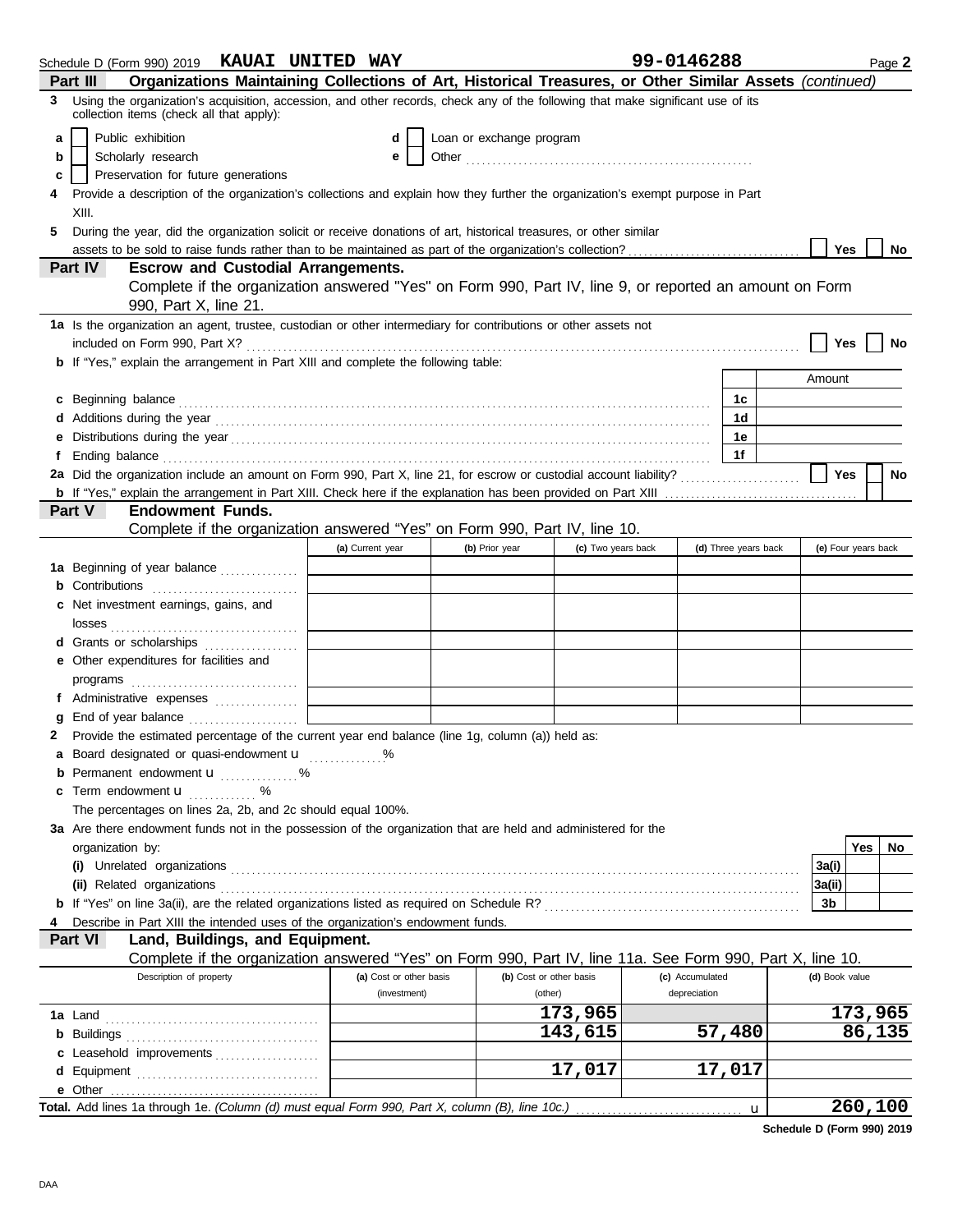| Schedule D (Form 990) 2019 KAUAI UNITED WAY                                                                                                                                                                                             |                | 99-0146288                       |
|-----------------------------------------------------------------------------------------------------------------------------------------------------------------------------------------------------------------------------------------|----------------|----------------------------------|
| <b>Investments - Other Securities.</b><br><b>Part VII</b>                                                                                                                                                                               |                |                                  |
| Complete if the organization answered "Yes" on Form 990, Part IV, line 11b. See Form 990, Part X, line 12.<br>(a) Description of security or category                                                                                   | (b) Book value | (c) Method of valuation:         |
| (including name of security)                                                                                                                                                                                                            |                | Cost or end-of-year market value |
|                                                                                                                                                                                                                                         |                |                                  |
|                                                                                                                                                                                                                                         |                |                                  |
|                                                                                                                                                                                                                                         |                |                                  |
| (3) Other $\ldots$ $\ldots$ $\ldots$ $\ldots$ $\ldots$ $\ldots$ $\ldots$ $\ldots$ $\ldots$ $\ldots$ $\ldots$ $\ldots$                                                                                                                   |                |                                  |
|                                                                                                                                                                                                                                         |                |                                  |
|                                                                                                                                                                                                                                         |                |                                  |
| $\mathcal{L}(\mathsf{C})$ . The continuum continuum continuum continuum continuum continuum continuum continuum continuum continuum continuum continuum continuum continuum continuum continuum continuum continuum continuum continuum |                |                                  |
|                                                                                                                                                                                                                                         |                |                                  |
| (E)                                                                                                                                                                                                                                     |                |                                  |
|                                                                                                                                                                                                                                         |                |                                  |
|                                                                                                                                                                                                                                         |                |                                  |
| (H)                                                                                                                                                                                                                                     |                |                                  |
| Total. (Column (b) must equal Form 990, Part X, col. (B) line 12.)<br>$\mathbf{u}$                                                                                                                                                      |                |                                  |
| Investments - Program Related.<br>Part VIII<br>Complete if the organization answered "Yes" on Form 990, Part IV, line 11c. See Form 990, Part X, line 13.                                                                               |                |                                  |
| (a) Description of investment                                                                                                                                                                                                           | (b) Book value | (c) Method of valuation:         |
|                                                                                                                                                                                                                                         |                | Cost or end-of-year market value |
| (1)                                                                                                                                                                                                                                     |                |                                  |
| (2)                                                                                                                                                                                                                                     |                |                                  |
| (3)                                                                                                                                                                                                                                     |                |                                  |
| (4)                                                                                                                                                                                                                                     |                |                                  |
|                                                                                                                                                                                                                                         |                |                                  |
| $\frac{1}{(5)}$<br>$\overline{(6)}$                                                                                                                                                                                                     |                |                                  |
| $\overline{(7)}$                                                                                                                                                                                                                        |                |                                  |
|                                                                                                                                                                                                                                         |                |                                  |
| (8)                                                                                                                                                                                                                                     |                |                                  |
| (9)                                                                                                                                                                                                                                     |                |                                  |
| <b>Total.</b> (Column (b) must equal Form 990, Part X, col. (B) line 13.) $\ldots$ <b>u</b>                                                                                                                                             |                |                                  |
| Part IX<br><b>Other Assets.</b>                                                                                                                                                                                                         |                |                                  |
| Complete if the organization answered "Yes" on Form 990, Part IV, line 11d. See Form 990, Part X, line 15.                                                                                                                              |                |                                  |
| (a) Description                                                                                                                                                                                                                         |                | (b) Book valu                    |
| (1)                                                                                                                                                                                                                                     |                |                                  |
| (2)                                                                                                                                                                                                                                     |                |                                  |
| (3)                                                                                                                                                                                                                                     |                |                                  |

**Total.** *(Column (b) must equal Form 990, Part X, col. (B) line 15.)* . . . . . . . . . . . . . . . . . . . . . . . . . . . . . . . . . . . . . . . . . . . . . . . . . . . . . . . . . . . . . . . . . . u **(3) (4) (5) (6) (7) (8) (9)**

### **Part X Other Liabilities.**

Complete if the organization answered "Yes" on Form 990, Part IV, line 11e or 11f. See Form 990, Part X, line 25.

| 1.  | (a) Description of liability                                       |   | (b) Book value |
|-----|--------------------------------------------------------------------|---|----------------|
| (1) | Federal income taxes                                               |   |                |
| (2) |                                                                    |   |                |
| (3) |                                                                    |   |                |
| (4) |                                                                    |   |                |
| (5) |                                                                    |   |                |
| (6) |                                                                    |   |                |
| (7) |                                                                    |   |                |
| (8) |                                                                    |   |                |
| (9) |                                                                    |   |                |
|     | Total. (Column (b) must equal Form 990, Part X, col. (B) line 25.) | u |                |

Liability for uncertain tax positions. In Part XIII, provide the text of the footnote to the organization's financial statements that reports the **2.** organization's liability for uncertain tax positions under FASB ASC 740. Check here if the text of the footnote has been provided in Part XIII

**(b)** Book value

Page **3**

| Schedule D (Form 990) 2019 |  | KAUAI UNITED WA |  |
|----------------------------|--|-----------------|--|
|                            |  |                 |  |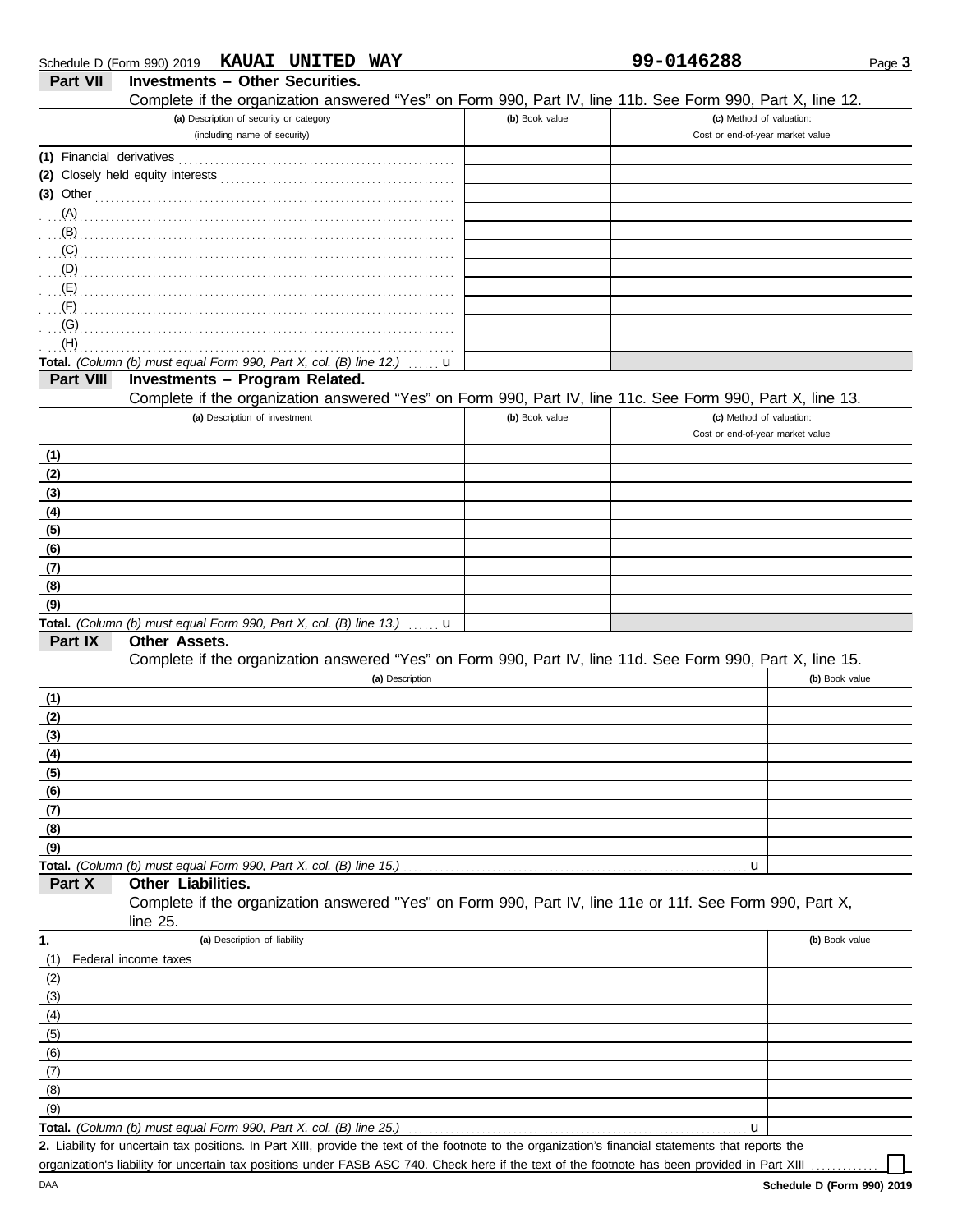|    | Schedule D (Form 990) 2019 KAUAI UNITED WAY                                                                                                                                                                                    |                | 99-0146288 |              | Page 4  |
|----|--------------------------------------------------------------------------------------------------------------------------------------------------------------------------------------------------------------------------------|----------------|------------|--------------|---------|
|    | Reconciliation of Revenue per Audited Financial Statements With Revenue per Return.<br>Part XI                                                                                                                                 |                |            |              |         |
|    | Complete if the organization answered "Yes" on Form 990, Part IV, line 12a.                                                                                                                                                    |                |            |              |         |
| 1  |                                                                                                                                                                                                                                |                |            | $\mathbf{1}$ | 753,362 |
| 2  | Amounts included on line 1 but not on Form 990, Part VIII, line 12:                                                                                                                                                            |                |            |              |         |
|    |                                                                                                                                                                                                                                | 2a             |            |              |         |
| b  |                                                                                                                                                                                                                                | 2 <sub>b</sub> |            |              |         |
| c  |                                                                                                                                                                                                                                | 2c             |            |              |         |
| d  |                                                                                                                                                                                                                                | 2d             |            |              |         |
| е  | Add lines 2a through 2d [11] March 2014 [12] March 2014 [12] March 2014 [12] March 2014 [12] March 2014 [12] March 2015 [12] March 2014 [12] March 2014 [12] March 2014 [12] March 2014 [12] March 2014 [12] March 2014 [12] M |                |            | 2e           |         |
| 3  |                                                                                                                                                                                                                                |                |            | 3            | 753,362 |
| 4  | Amounts included on Form 990, Part VIII, line 12, but not on line 1:                                                                                                                                                           |                |            |              |         |
|    |                                                                                                                                                                                                                                | 4a             |            |              |         |
|    |                                                                                                                                                                                                                                | 4 <sub>b</sub> |            |              |         |
| c  | Add lines 4a and 4b                                                                                                                                                                                                            |                |            | 4с           |         |
| 5  |                                                                                                                                                                                                                                |                |            | 5            | 753,362 |
|    | Reconciliation of Expenses per Audited Financial Statements With Expenses per Return.<br>Part XII                                                                                                                              |                |            |              |         |
|    | Complete if the organization answered "Yes" on Form 990, Part IV, line 12a.                                                                                                                                                    |                |            |              |         |
| 1. | Total expenses and losses per audited financial statements                                                                                                                                                                     |                |            | $\mathbf{1}$ | 622,322 |
| 2  | Amounts included on line 1 but not on Form 990, Part IX, line 25:                                                                                                                                                              |                |            |              |         |
| a  |                                                                                                                                                                                                                                | 2a             |            |              |         |
| b  |                                                                                                                                                                                                                                | 2b             |            |              |         |
| c  |                                                                                                                                                                                                                                | 2c             |            |              |         |
| d  |                                                                                                                                                                                                                                | 2d             |            |              |         |
|    |                                                                                                                                                                                                                                |                |            | 2e           |         |
| 3  |                                                                                                                                                                                                                                |                |            | 3            | 622,322 |
| 4  | Amounts included on Form 990, Part IX, line 25, but not on line 1:                                                                                                                                                             |                |            |              |         |
|    | a Investment expenses not included on Form 990, Part VIII, line 7b                                                                                                                                                             | 4a             |            |              |         |
|    |                                                                                                                                                                                                                                | 4b             |            |              |         |
|    |                                                                                                                                                                                                                                |                |            |              |         |
| 5. | c Add lines 4a and 4b                                                                                                                                                                                                          |                |            | 4c<br>5      | 622,322 |
|    | Part XIII Supplemental Information.                                                                                                                                                                                            |                |            |              |         |
|    |                                                                                                                                                                                                                                |                |            |              |         |
|    | Provide the descriptions required for Part II, lines 3, 5, and 9; Part III, lines 1a and 4; Part IV, lines 1b and 2b; Part V, line 4; Part X, line                                                                             |                |            |              |         |
|    | 2; Part XI, lines 2d and 4b; and Part XII, lines 2d and 4b. Also complete this part to provide any additional information.                                                                                                     |                |            |              |         |
|    |                                                                                                                                                                                                                                |                |            |              |         |
|    |                                                                                                                                                                                                                                |                |            |              |         |
|    |                                                                                                                                                                                                                                |                |            |              |         |
|    |                                                                                                                                                                                                                                |                |            |              |         |
|    |                                                                                                                                                                                                                                |                |            |              |         |
|    |                                                                                                                                                                                                                                |                |            |              |         |
|    |                                                                                                                                                                                                                                |                |            |              |         |
|    |                                                                                                                                                                                                                                |                |            |              |         |
|    |                                                                                                                                                                                                                                |                |            |              |         |
|    |                                                                                                                                                                                                                                |                |            |              |         |
|    |                                                                                                                                                                                                                                |                |            |              |         |
|    |                                                                                                                                                                                                                                |                |            |              |         |
|    |                                                                                                                                                                                                                                |                |            |              |         |
|    |                                                                                                                                                                                                                                |                |            |              |         |
|    |                                                                                                                                                                                                                                |                |            |              |         |
|    |                                                                                                                                                                                                                                |                |            |              |         |
|    |                                                                                                                                                                                                                                |                |            |              |         |
|    |                                                                                                                                                                                                                                |                |            |              |         |
|    |                                                                                                                                                                                                                                |                |            |              |         |
|    |                                                                                                                                                                                                                                |                |            |              |         |
|    |                                                                                                                                                                                                                                |                |            |              |         |
|    |                                                                                                                                                                                                                                |                |            |              |         |
|    |                                                                                                                                                                                                                                |                |            |              |         |
|    |                                                                                                                                                                                                                                |                |            |              |         |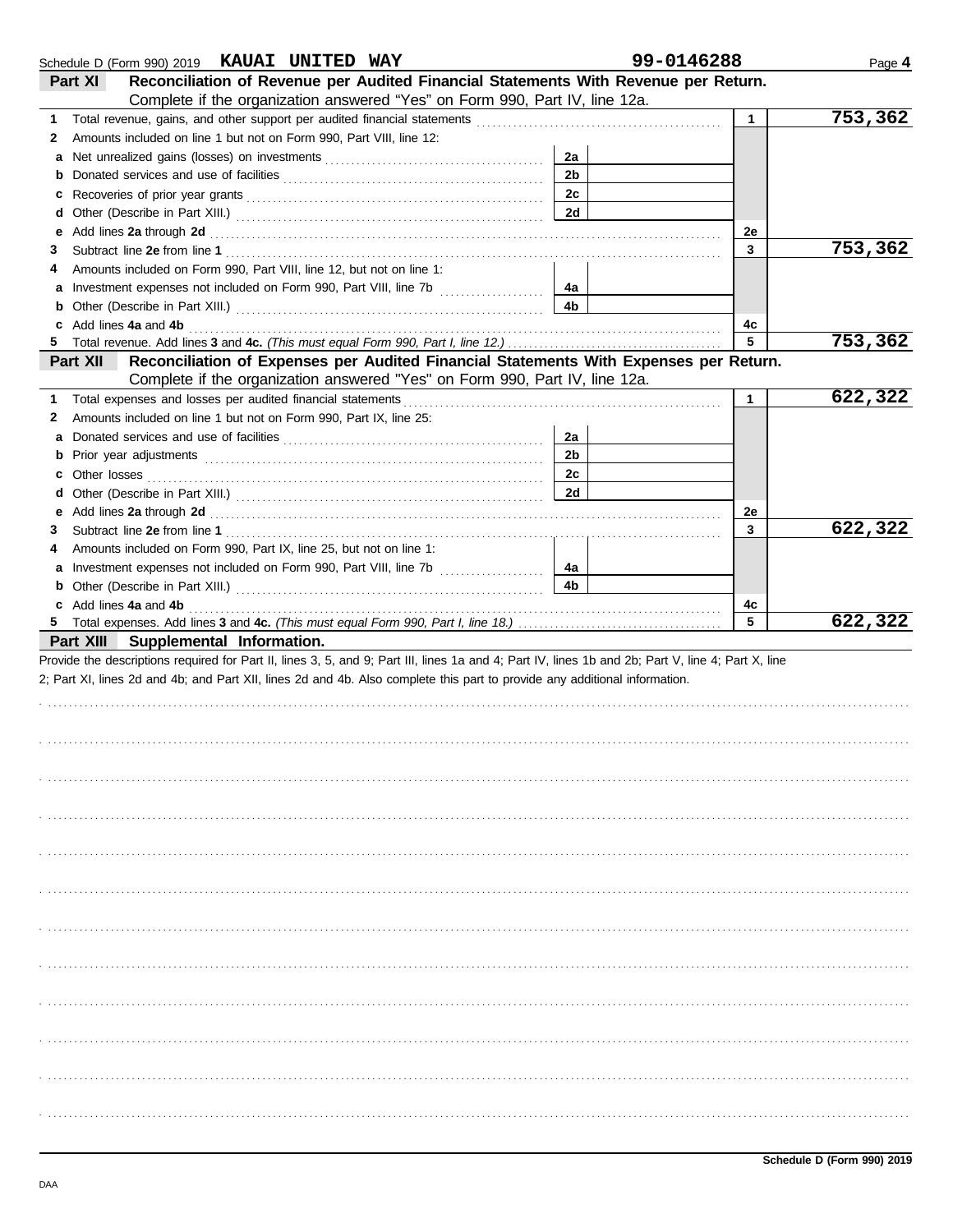| ,,,,,,,,,,<br><br>00, .u. .uo |  |
|-------------------------------|--|
|                               |  |
|                               |  |
|                               |  |
|                               |  |
|                               |  |
|                               |  |
|                               |  |
|                               |  |
|                               |  |
|                               |  |
|                               |  |
|                               |  |
|                               |  |
|                               |  |
|                               |  |
|                               |  |
|                               |  |
|                               |  |
|                               |  |
|                               |  |
|                               |  |
|                               |  |
|                               |  |
|                               |  |
|                               |  |
|                               |  |
|                               |  |
|                               |  |
|                               |  |
|                               |  |
|                               |  |
|                               |  |
|                               |  |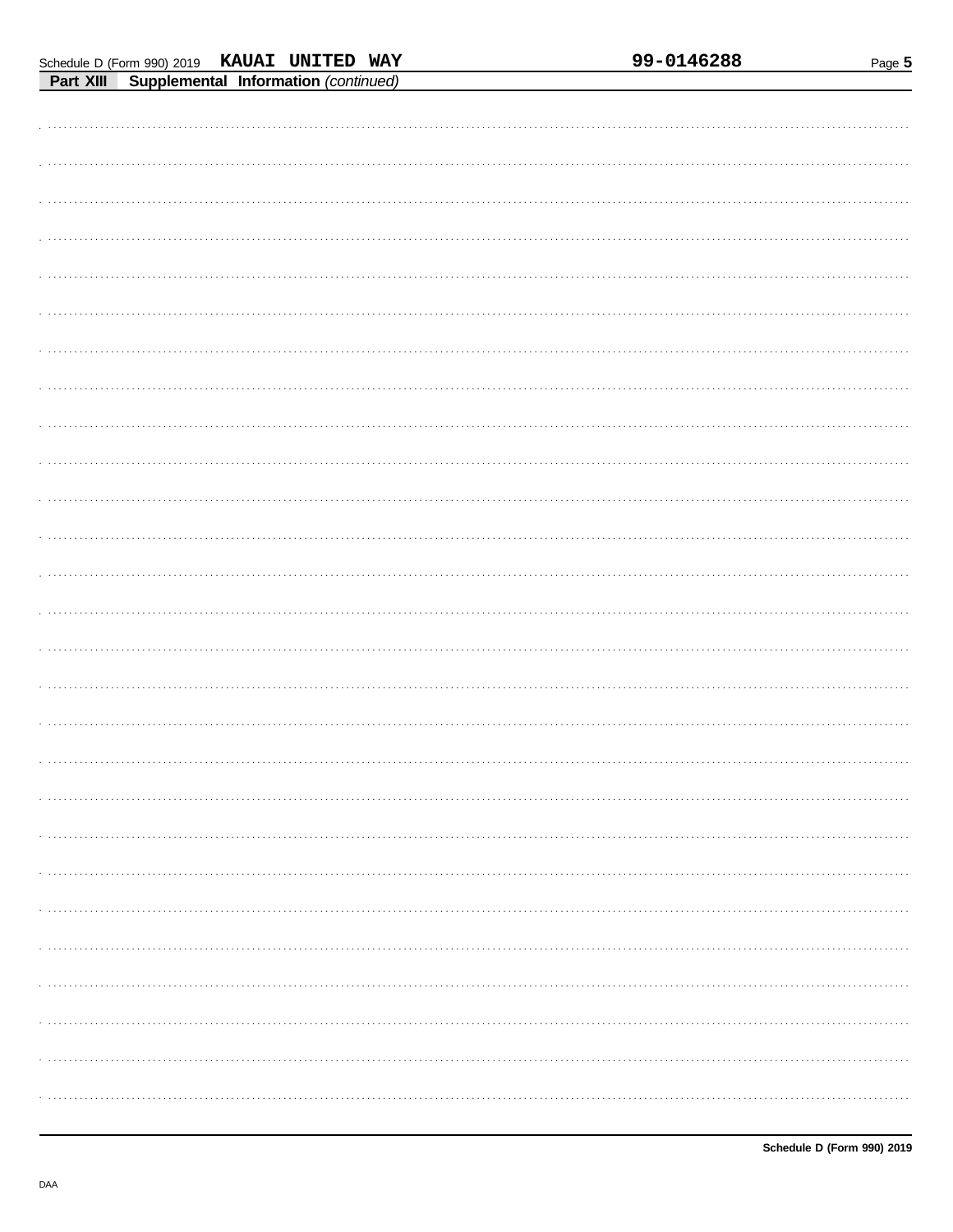| <b>SCHEDULE G</b>                                      | Supplemental Information Regarding Fundraising or Gaming Activities                                                                                                                                                                      |                                        |     |                                         |                                                                                 |                                          | OMB No. 1545-0047                |
|--------------------------------------------------------|------------------------------------------------------------------------------------------------------------------------------------------------------------------------------------------------------------------------------------------|----------------------------------------|-----|-----------------------------------------|---------------------------------------------------------------------------------|------------------------------------------|----------------------------------|
| (Form 990 or 990-EZ)                                   | Complete if the organization answered "Yes" on Form 990, Part IV, line 17, 18, or 19, or if the                                                                                                                                          |                                        |     |                                         | organization entered more than \$15,000 on Form 990-EZ, line 6a.                |                                          | Į9                               |
| Department of the Treasury<br>Internal Revenue Service |                                                                                                                                                                                                                                          | LI Attach to Form 990 or Form 990-EZ.  |     |                                         | <b>u</b> Go to www.irs.gov/Form990 for instructions and the latest information. |                                          | Open to Public<br>Inspection     |
| Name of the organization                               |                                                                                                                                                                                                                                          |                                        |     |                                         |                                                                                 | Employer identification number           |                                  |
| Part I                                                 | KAUAI UNITED WAY<br>Fundraising Activities. Complete if the organization answered "Yes" on Form 990, Part IV, line 17.                                                                                                                   |                                        |     |                                         |                                                                                 | 99-0146288                               |                                  |
|                                                        | Form 990-EZ filers are not required to complete this part.                                                                                                                                                                               |                                        |     |                                         |                                                                                 |                                          |                                  |
| 1                                                      | Indicate whether the organization raised funds through any of the following activities. Check all that apply.                                                                                                                            |                                        |     |                                         |                                                                                 |                                          |                                  |
| Mail solicitations<br>a                                |                                                                                                                                                                                                                                          | e                                      |     |                                         | Solicitation of non-government grants                                           |                                          |                                  |
| Internet and email solicitations<br>b                  |                                                                                                                                                                                                                                          | Solicitation of government grants<br>f |     |                                         |                                                                                 |                                          |                                  |
| Phone solicitations<br>c                               |                                                                                                                                                                                                                                          | Special fundraising events<br>g        |     |                                         |                                                                                 |                                          |                                  |
| In-person solicitations<br>d                           |                                                                                                                                                                                                                                          |                                        |     |                                         |                                                                                 |                                          |                                  |
|                                                        | 2a Did the organization have a written or oral agreement with any individual (including officers, directors, trustees,<br>or key employees listed in Form 990, Part VII) or entity in connection with professional fundraising services? |                                        |     |                                         |                                                                                 |                                          | No<br>Yes                        |
|                                                        | b If "Yes," list the 10 highest paid individuals or entities (fundraisers) pursuant to agreements under which the fundraiser is to be                                                                                                    |                                        |     |                                         |                                                                                 |                                          |                                  |
|                                                        | compensated at least \$5,000 by the organization.                                                                                                                                                                                        |                                        |     | (iii) Did fund-                         |                                                                                 | (v) Amount paid to                       | (vi) Amount paid to              |
|                                                        | (i) Name and address of individual<br>or entity (fundraiser)                                                                                                                                                                             | (ii) Activity                          |     | raiser have<br>custody or<br>control of | (iv) Gross receipts<br>from activity                                            | (or retained by)<br>fundraiser listed in | (or retained by)<br>organization |
|                                                        |                                                                                                                                                                                                                                          |                                        |     | contributions?                          |                                                                                 | col. (i)                                 |                                  |
|                                                        |                                                                                                                                                                                                                                          |                                        | Yes | <b>No</b>                               |                                                                                 |                                          |                                  |
| 1                                                      |                                                                                                                                                                                                                                          |                                        |     |                                         |                                                                                 |                                          |                                  |
| $\mathbf{2}$                                           |                                                                                                                                                                                                                                          |                                        |     |                                         |                                                                                 |                                          |                                  |
|                                                        |                                                                                                                                                                                                                                          |                                        |     |                                         |                                                                                 |                                          |                                  |
| 3                                                      |                                                                                                                                                                                                                                          |                                        |     |                                         |                                                                                 |                                          |                                  |
|                                                        |                                                                                                                                                                                                                                          |                                        |     |                                         |                                                                                 |                                          |                                  |
| 4                                                      |                                                                                                                                                                                                                                          |                                        |     |                                         |                                                                                 |                                          |                                  |
|                                                        |                                                                                                                                                                                                                                          |                                        |     |                                         |                                                                                 |                                          |                                  |
|                                                        |                                                                                                                                                                                                                                          |                                        |     |                                         |                                                                                 |                                          |                                  |
| 5                                                      |                                                                                                                                                                                                                                          |                                        |     |                                         |                                                                                 |                                          |                                  |
|                                                        |                                                                                                                                                                                                                                          |                                        |     |                                         |                                                                                 |                                          |                                  |
| 6                                                      |                                                                                                                                                                                                                                          |                                        |     |                                         |                                                                                 |                                          |                                  |
|                                                        |                                                                                                                                                                                                                                          |                                        |     |                                         |                                                                                 |                                          |                                  |
| 7                                                      |                                                                                                                                                                                                                                          |                                        |     |                                         |                                                                                 |                                          |                                  |
|                                                        |                                                                                                                                                                                                                                          |                                        |     |                                         |                                                                                 |                                          |                                  |
| 8                                                      |                                                                                                                                                                                                                                          |                                        |     |                                         |                                                                                 |                                          |                                  |
|                                                        |                                                                                                                                                                                                                                          |                                        |     |                                         |                                                                                 |                                          |                                  |
| 9                                                      |                                                                                                                                                                                                                                          |                                        |     |                                         |                                                                                 |                                          |                                  |
|                                                        |                                                                                                                                                                                                                                          |                                        |     |                                         |                                                                                 |                                          |                                  |
| 10                                                     |                                                                                                                                                                                                                                          |                                        |     |                                         |                                                                                 |                                          |                                  |
|                                                        |                                                                                                                                                                                                                                          |                                        |     |                                         |                                                                                 |                                          |                                  |
|                                                        |                                                                                                                                                                                                                                          |                                        |     |                                         |                                                                                 |                                          |                                  |
| Total<br>3                                             | List all states in which the organization is registered or licensed to solicit contributions or has been notified it is exempt from                                                                                                      |                                        |     |                                         |                                                                                 |                                          |                                  |
| registration or licensing.                             |                                                                                                                                                                                                                                          |                                        |     |                                         |                                                                                 |                                          |                                  |
|                                                        |                                                                                                                                                                                                                                          |                                        |     |                                         |                                                                                 |                                          |                                  |
|                                                        |                                                                                                                                                                                                                                          |                                        |     |                                         |                                                                                 |                                          |                                  |
|                                                        |                                                                                                                                                                                                                                          |                                        |     |                                         |                                                                                 |                                          |                                  |
|                                                        |                                                                                                                                                                                                                                          |                                        |     |                                         |                                                                                 |                                          |                                  |

. ..**For Paperwork Reduction Act Notice, see the Instructions for Form 990 or 990-EZ. Schedule G (Form 990 or 990-EZ) 2019** DAA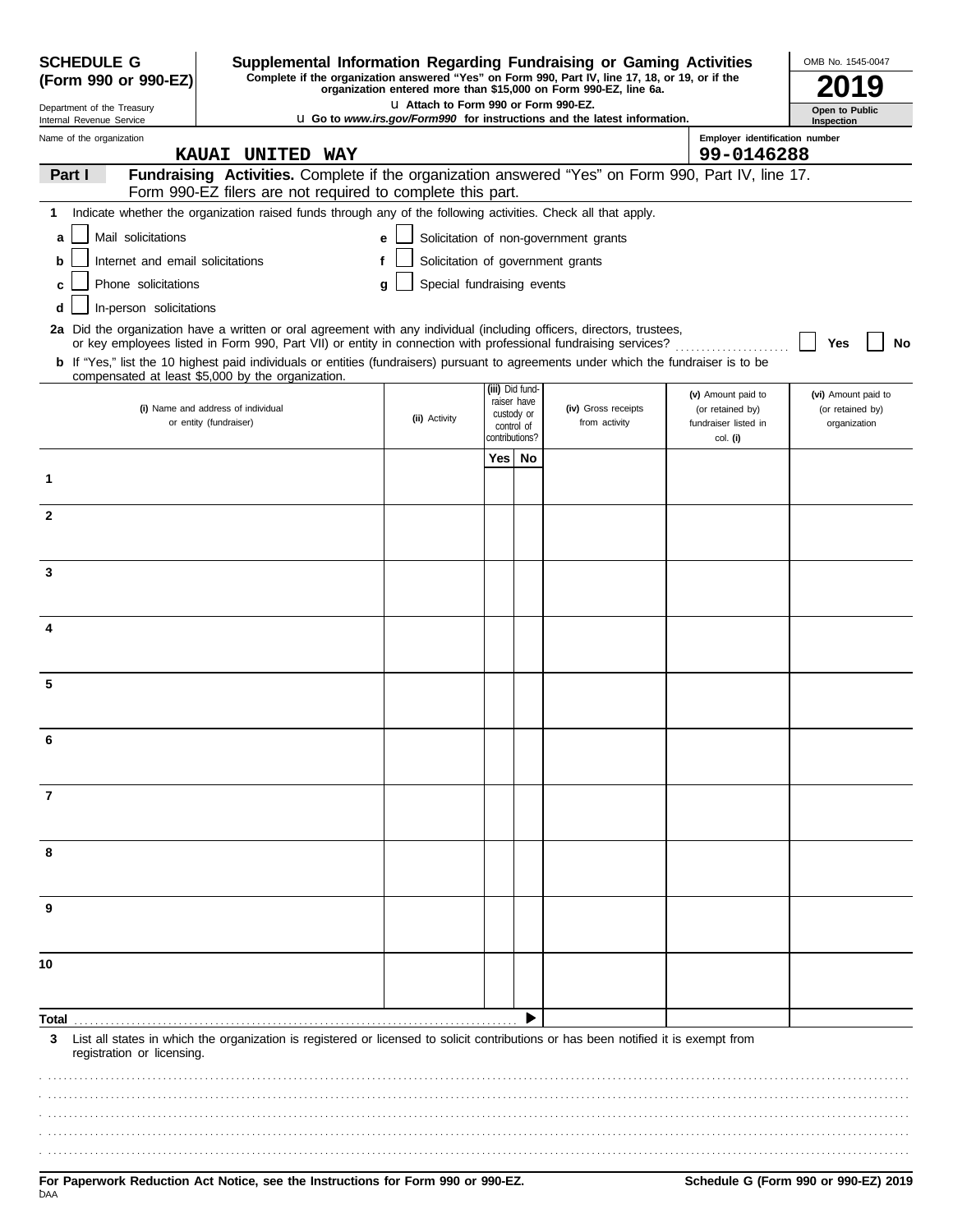|                     | Part II                      | Fundraising Events. Complete if the organization answered "Yes" on Form 990, Part IV, line 18, or reported more<br>than \$15,000 of fundraising event contributions and gross income on Form 990-EZ, lines 1 and 6b. List events with<br>gross receipts greater than \$5,000. |                                                  |                          |                                                     |
|---------------------|------------------------------|-------------------------------------------------------------------------------------------------------------------------------------------------------------------------------------------------------------------------------------------------------------------------------|--------------------------------------------------|--------------------------|-----------------------------------------------------|
|                     |                              | (a) Event #1                                                                                                                                                                                                                                                                  | (b) Event $#2$                                   | (c) Other events         |                                                     |
|                     |                              | TOURNAMENT<br><b>GOLF</b>                                                                                                                                                                                                                                                     | <b>KLASSICS</b>                                  | 1                        | (d) Total events<br>(add col. (a) through           |
| Revenue             | 1 Gross receipts             | (event type)<br>59,257                                                                                                                                                                                                                                                        | (event type)<br>43,968                           | (total number)<br>24,873 | $col.$ (c))<br>128,098                              |
|                     |                              |                                                                                                                                                                                                                                                                               |                                                  |                          |                                                     |
|                     | 2 Less: Contributions        |                                                                                                                                                                                                                                                                               |                                                  |                          |                                                     |
|                     | 3 Gross income (line 1 minus | 59,257                                                                                                                                                                                                                                                                        | 43,968                                           | 24,873                   | 128,098                                             |
|                     | 4 Cash prizes                |                                                                                                                                                                                                                                                                               |                                                  |                          |                                                     |
|                     | 5 Noncash prizes             |                                                                                                                                                                                                                                                                               |                                                  |                          |                                                     |
| Expenses            | 6 Rent/facility costs        |                                                                                                                                                                                                                                                                               |                                                  |                          |                                                     |
|                     | 7 Food and beverages         |                                                                                                                                                                                                                                                                               |                                                  |                          |                                                     |
| Direct              | 8 Entertainment              |                                                                                                                                                                                                                                                                               |                                                  |                          |                                                     |
|                     |                              |                                                                                                                                                                                                                                                                               |                                                  |                          |                                                     |
|                     | 9 Other direct expenses      | 14,836                                                                                                                                                                                                                                                                        | 14,526                                           | 9,613                    |                                                     |
|                     | Part III                     | Gaming. Complete if the organization answered "Yes" on Form 990, Part IV, line 19, or reported more than<br>\$15,000 on Form 990-EZ, line 6a.                                                                                                                                 |                                                  |                          |                                                     |
|                     |                              | (a) Bingo                                                                                                                                                                                                                                                                     | (b) Pull tabs/instant<br>bingo/progressive bingo | (c) Other gaming         | (d) Total gaming (add<br>col. (a) through col. (c)) |
|                     | Gross revenue                |                                                                                                                                                                                                                                                                               |                                                  |                          |                                                     |
|                     | 2 Cash prizes                |                                                                                                                                                                                                                                                                               |                                                  |                          |                                                     |
| Revenue<br>Expenses | 3 Noncash prizes             |                                                                                                                                                                                                                                                                               |                                                  |                          | 38,975<br>38,975<br>89,123                          |
|                     | 4 Rent/facility costs        |                                                                                                                                                                                                                                                                               |                                                  |                          |                                                     |
|                     | 5 Other direct expenses      |                                                                                                                                                                                                                                                                               |                                                  |                          |                                                     |
| Direct              | 6 Volunteer labor            | Yes 9%<br>No                                                                                                                                                                                                                                                                  | <b>Yes</b><br>%<br>No                            | <b>Yes</b><br>%<br>No    |                                                     |
|                     |                              |                                                                                                                                                                                                                                                                               |                                                  |                          |                                                     |
|                     |                              |                                                                                                                                                                                                                                                                               |                                                  |                          |                                                     |

. . . . . . . . . . . . . . . . . . . . . . . . . . . . . . . . . . . . . . . . . . . . . . . . . . . . . . . . . . . . . . . . . . . . . . . . . . . . . . . . . . . . . . . . . . . . . . . . . . . . . . . . . . . . . . . . . . . . . . . . . . . . . . . . . . . . . . . . . . . . . . . . . . . . . . . . . . . . . . . . . . . . . . . . . . . . . . . . . . . . . . . . . . . . . . . . . . . . . . . . . . . . . . . . . . . . . . . . . . . . . . . . . . . . . . . . . . . . . . . . . . . . . . . . . . . . . . . . . . . . . . . . . . . . . . . . . . . . . . . . . . . . . . . . . . . . . . . . . . . . . . . . . . . . . . . . . . . . . . . .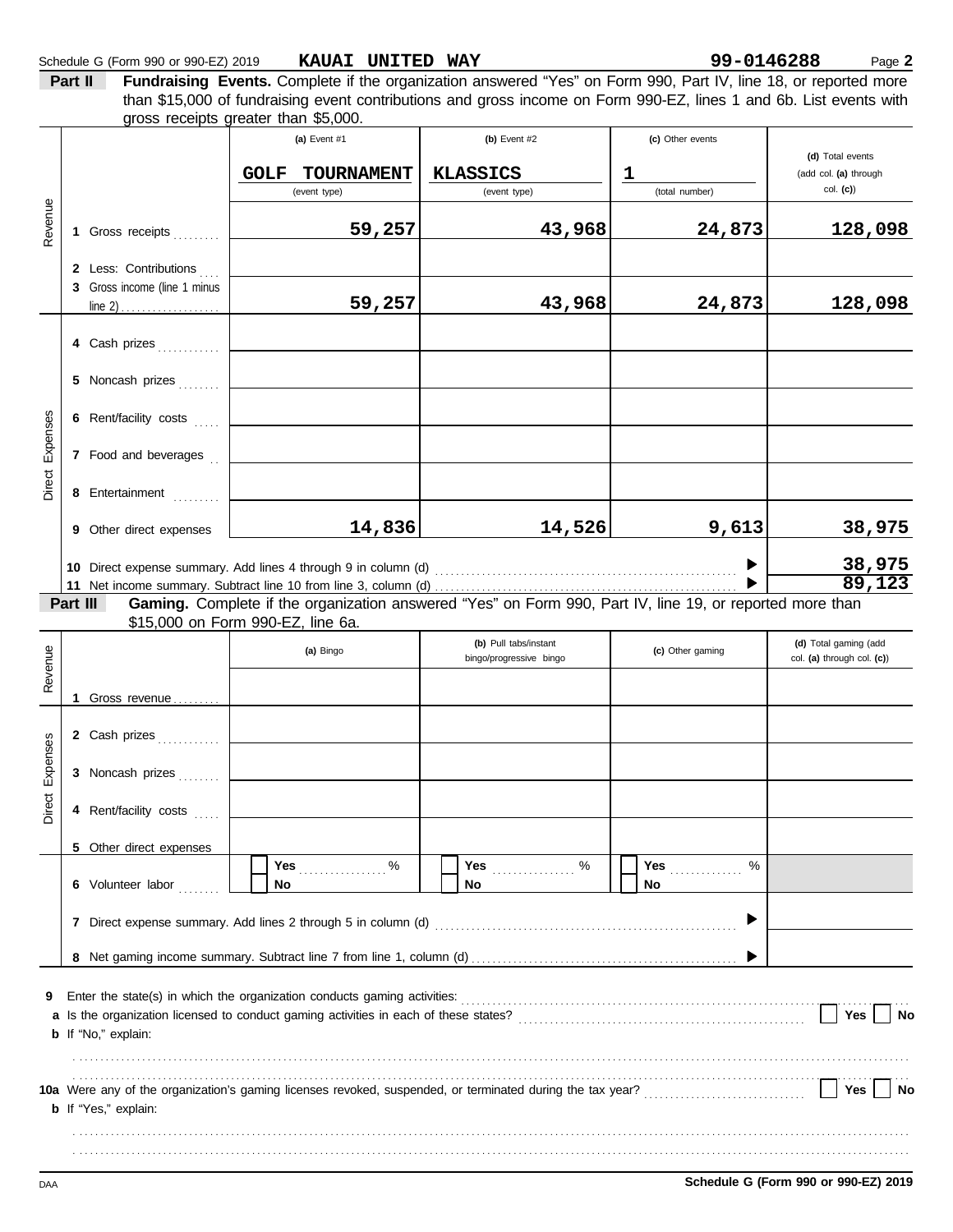|         | Schedule G (Form 990 or 990-EZ) 2019                                                                                                                                                                                                                                                                                                             | KAUAI UNITED WAY |                        | 99-0146288 |     |     | Page 3 |
|---------|--------------------------------------------------------------------------------------------------------------------------------------------------------------------------------------------------------------------------------------------------------------------------------------------------------------------------------------------------|------------------|------------------------|------------|-----|-----|--------|
| 11      |                                                                                                                                                                                                                                                                                                                                                  |                  |                        |            |     | Yes | No     |
| 12      | Is the organization a grantor, beneficiary or trustee of a trust, or a member of a partnership or other entity                                                                                                                                                                                                                                   |                  |                        |            |     |     |        |
|         |                                                                                                                                                                                                                                                                                                                                                  |                  |                        |            |     | Yes | No     |
| 13      | Indicate the percentage of gaming activity conducted in:                                                                                                                                                                                                                                                                                         |                  |                        |            |     |     |        |
| а       |                                                                                                                                                                                                                                                                                                                                                  |                  |                        |            | 13а |     | %      |
| b<br>14 | An outside facility <b>contract and the contract of the contract of the contract of the contract of the contract of the contract of the contract of the contract of the contract of the contract of the contract of the contract</b><br>Enter the name and address of the person who prepares the organization's gaming/special events books and |                  |                        |            | 13b |     | %      |
|         | records:                                                                                                                                                                                                                                                                                                                                         |                  |                        |            |     |     |        |
|         |                                                                                                                                                                                                                                                                                                                                                  |                  |                        |            |     |     |        |
|         | Address <b>u</b>                                                                                                                                                                                                                                                                                                                                 |                  |                        |            |     |     |        |
|         | 15a Does the organization have a contract with a third party from whom the organization receives gaming<br>revenue?                                                                                                                                                                                                                              |                  |                        |            |     | Yes | No     |
|         |                                                                                                                                                                                                                                                                                                                                                  |                  |                        |            |     |     |        |
|         |                                                                                                                                                                                                                                                                                                                                                  |                  |                        |            |     |     |        |
|         | If "Yes," enter name and address of the third party:                                                                                                                                                                                                                                                                                             |                  |                        |            |     |     |        |
|         |                                                                                                                                                                                                                                                                                                                                                  |                  |                        |            |     |     |        |
|         | Address <b>u</b>                                                                                                                                                                                                                                                                                                                                 |                  |                        |            |     |     |        |
| 16      | Gaming manager information:                                                                                                                                                                                                                                                                                                                      |                  |                        |            |     |     |        |
|         |                                                                                                                                                                                                                                                                                                                                                  |                  |                        |            |     |     |        |
|         |                                                                                                                                                                                                                                                                                                                                                  |                  |                        |            |     |     |        |
|         |                                                                                                                                                                                                                                                                                                                                                  |                  |                        |            |     |     |        |
|         | Description of services provided <b>u</b> electron contract the service of the service of the services provided <b>u</b>                                                                                                                                                                                                                         |                  |                        |            |     |     |        |
|         | Director/officer<br>Employee                                                                                                                                                                                                                                                                                                                     |                  | Independent contractor |            |     |     |        |
| 17      | Mandatory distributions:                                                                                                                                                                                                                                                                                                                         |                  |                        |            |     |     |        |
|         | Is the organization required under state law to make charitable distributions from the gaming proceeds to                                                                                                                                                                                                                                        |                  |                        |            |     |     |        |
|         | retain the state gaming license?                                                                                                                                                                                                                                                                                                                 |                  |                        |            |     | Yes | No     |
|         | <b>b</b> Enter the amount of distributions required under state law to be distributed to other exempt organizations or                                                                                                                                                                                                                           |                  |                        |            |     |     |        |
|         | spent in the organization's own exempt activities during the tax year $\mathbf{u}$ \$                                                                                                                                                                                                                                                            |                  |                        |            |     |     |        |
|         | Supplemental Information. Provide the explanations required by Part I, line 2b, columns (iii) and (v); and<br>Part IV                                                                                                                                                                                                                            |                  |                        |            |     |     |        |
|         | Part III, lines 9, 9b, 10b, 15b, 15c, 16, and 17b, as applicable. Also provide any additional information.                                                                                                                                                                                                                                       |                  |                        |            |     |     |        |
|         | See instructions.                                                                                                                                                                                                                                                                                                                                |                  |                        |            |     |     |        |
|         |                                                                                                                                                                                                                                                                                                                                                  |                  |                        |            |     |     |        |
|         |                                                                                                                                                                                                                                                                                                                                                  |                  |                        |            |     |     |        |
|         |                                                                                                                                                                                                                                                                                                                                                  |                  |                        |            |     |     |        |
|         |                                                                                                                                                                                                                                                                                                                                                  |                  |                        |            |     |     |        |
|         |                                                                                                                                                                                                                                                                                                                                                  |                  |                        |            |     |     |        |
|         |                                                                                                                                                                                                                                                                                                                                                  |                  |                        |            |     |     |        |
|         |                                                                                                                                                                                                                                                                                                                                                  |                  |                        |            |     |     |        |
|         |                                                                                                                                                                                                                                                                                                                                                  |                  |                        |            |     |     |        |
|         |                                                                                                                                                                                                                                                                                                                                                  |                  |                        |            |     |     |        |
|         |                                                                                                                                                                                                                                                                                                                                                  |                  |                        |            |     |     |        |
|         |                                                                                                                                                                                                                                                                                                                                                  |                  |                        |            |     |     |        |
|         |                                                                                                                                                                                                                                                                                                                                                  |                  |                        |            |     |     |        |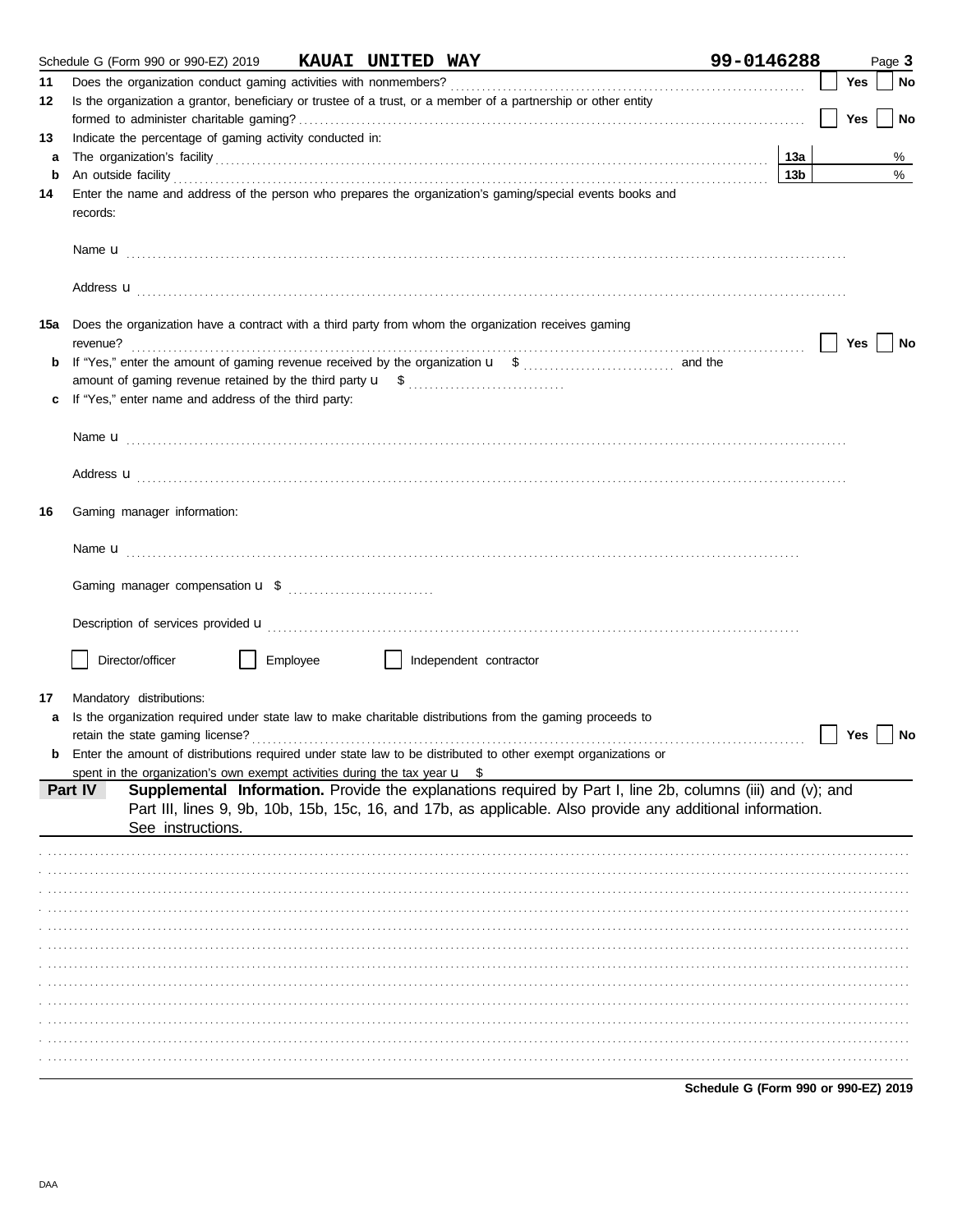| <b>SCHEDULE I</b>                                                                                                                                                                                                                                                                            | <b>Grants and Other Assistance to Organizations,</b>                                                                                  |                                         | OMB No. 1545-0047           |                                       |                                                             |                                          |                                              |                                       |  |
|----------------------------------------------------------------------------------------------------------------------------------------------------------------------------------------------------------------------------------------------------------------------------------------------|---------------------------------------------------------------------------------------------------------------------------------------|-----------------------------------------|-----------------------------|---------------------------------------|-------------------------------------------------------------|------------------------------------------|----------------------------------------------|---------------------------------------|--|
| (Form 990)                                                                                                                                                                                                                                                                                   | Governments, and Individuals in the United States<br>Complete if the organization answered "Yes" on Form 990, Part IV, line 21 or 22. |                                         | 2019                        |                                       |                                                             |                                          |                                              |                                       |  |
| Department of the Treasury                                                                                                                                                                                                                                                                   |                                                                                                                                       |                                         | La Attach to Form 990.      |                                       |                                                             |                                          |                                              | <b>Open to Public</b>                 |  |
| u Go to www.irs.gov/Form990 for the latest information.<br>Internal Revenue Service                                                                                                                                                                                                          |                                                                                                                                       |                                         |                             |                                       |                                                             |                                          |                                              |                                       |  |
| Name of the organization<br>KAUAI UNITED WAY                                                                                                                                                                                                                                                 |                                                                                                                                       |                                         |                             |                                       |                                                             |                                          | Employer identification number<br>99-0146288 |                                       |  |
| <b>General Information on Grants and Assistance</b><br>Part I                                                                                                                                                                                                                                |                                                                                                                                       |                                         |                             |                                       |                                                             |                                          |                                              |                                       |  |
| Does the organization maintain records to substantiate the amount of the grants or assistance, the grantees' eligibility for the grants or assistance, and<br>$\mathbf 1$<br>2 Describe in Part IV the organization's procedures for monitoring the use of grant funds in the United States. |                                                                                                                                       |                                         |                             |                                       |                                                             |                                          |                                              | $ \overline{X} $ No<br>Yes            |  |
| Grants and Other Assistance to Domestic Organizations and Domestic Governments. Complete if the organization answered "Yes" on Form 990,<br>Part II<br>Part IV, line 21, for any recipient that received more than \$5,000. Part II can be duplicated if additional space is needed.         |                                                                                                                                       |                                         |                             |                                       |                                                             |                                          |                                              |                                       |  |
| (a) Name and address of organization<br>$\mathbf 1$<br>or government                                                                                                                                                                                                                         | $(b)$ EIN                                                                                                                             | $(c)$ IRC<br>section<br>(if applicable) | (d) Amount of cash<br>grant | (e) Amount of non-<br>cash assistance | (f) Method of valuation<br>(book, FMV, appraisal,<br>other) | (q) Description of<br>noncash assistance |                                              | (h) Purpose of grant<br>or assistance |  |
| (1) EASTER SEALS<br><b>3201 AKAHI STREET</b>                                                                                                                                                                                                                                                 |                                                                                                                                       |                                         |                             |                                       |                                                             |                                          | GENERAL SUPPORT                              |                                       |  |
| HI 96766<br>LIHUE<br>(2) BOY SCOUTS OF AMERICA                                                                                                                                                                                                                                               | 99-0075235   501C3                                                                                                                    |                                         | 11,103                      |                                       |                                                             |                                          |                                              |                                       |  |
| 3088-C AUKELE STREET                                                                                                                                                                                                                                                                         |                                                                                                                                       |                                         |                             |                                       |                                                             |                                          | GENERAL SUPPORT                              |                                       |  |
| HI 96766<br>LIHUE                                                                                                                                                                                                                                                                            | 99-0073482   501C3                                                                                                                    |                                         | 11,269                      |                                       |                                                             |                                          |                                              |                                       |  |
| (3) CHILD AND FAMILY SERVICES                                                                                                                                                                                                                                                                |                                                                                                                                       |                                         |                             |                                       |                                                             |                                          |                                              |                                       |  |
| 2970 KELE STREET, 2ND FLOOR                                                                                                                                                                                                                                                                  |                                                                                                                                       |                                         |                             |                                       |                                                             |                                          | GENERAL SUPPORT                              |                                       |  |
| HI 96766<br>LIHUE                                                                                                                                                                                                                                                                            | 99-0073483   501C3                                                                                                                    |                                         | 10,245                      |                                       |                                                             |                                          |                                              |                                       |  |
| (4) FRIENDS OF THE KAUAI DRUG COURT<br>C/O 4393 KUKUI GROVE ST. STE 102                                                                                                                                                                                                                      |                                                                                                                                       |                                         |                             |                                       |                                                             |                                          | GENERAL SUPPORT                              |                                       |  |
| HI 96766<br>LIHUE                                                                                                                                                                                                                                                                            | 46-0520304   501C3                                                                                                                    |                                         | 5,178                       |                                       |                                                             |                                          |                                              |                                       |  |
| (5) FRIENDSHIP CLUB<br>4-1751 KUHIO HIGHWAY                                                                                                                                                                                                                                                  |                                                                                                                                       |                                         |                             |                                       |                                                             |                                          | GENERAL SUPPORT                              |                                       |  |
| HI 96746<br><b>KAPAA</b>                                                                                                                                                                                                                                                                     | 99-0325672   501C3                                                                                                                    |                                         | 11,563                      |                                       |                                                             |                                          |                                              |                                       |  |
| (6) GIRL SCOUT COUNCIL OF HAWAII<br>4268-I RICE STREET                                                                                                                                                                                                                                       |                                                                                                                                       |                                         |                             |                                       |                                                             |                                          | GENERAL SUPPORT                              |                                       |  |
| HI 96766<br>LIHUE                                                                                                                                                                                                                                                                            | 99-0034788   501C3                                                                                                                    |                                         | 10,837                      |                                       |                                                             |                                          |                                              |                                       |  |
| (7) HALE KIPA<br>2970 KELE ST. STE 110                                                                                                                                                                                                                                                       |                                                                                                                                       |                                         |                             |                                       |                                                             |                                          | GENERAL SUPPORT                              |                                       |  |
| HI 96766<br>LIHUE                                                                                                                                                                                                                                                                            | 23-7061499   501C3                                                                                                                    |                                         | 5,765                       |                                       |                                                             |                                          |                                              |                                       |  |
| (8) KAUAI ECONOMIC OPPORTUNITY                                                                                                                                                                                                                                                               |                                                                                                                                       |                                         |                             |                                       |                                                             |                                          |                                              |                                       |  |
| PO BOX 1027<br>HI 96766<br>LIHUE                                                                                                                                                                                                                                                             | 99-0112851                                                                                                                            | 501C3                                   | 11,728                      |                                       |                                                             |                                          | GENERAL SUPPORT                              |                                       |  |
| (9) KAUAI ECONOMIC OPPORTUNITY-HOMELESS<br>PO BOX 1027                                                                                                                                                                                                                                       |                                                                                                                                       |                                         |                             |                                       |                                                             |                                          | GENERAL SUPPORT                              |                                       |  |
| LIHUE<br>HI 96766                                                                                                                                                                                                                                                                            | 99-0112851   501C3                                                                                                                    |                                         | 15,253                      |                                       |                                                             |                                          |                                              |                                       |  |
| 2 Enter total number of section 501(c)(3) and government organizations listed in the line 1 table                                                                                                                                                                                            |                                                                                                                                       |                                         |                             |                                       |                                                             |                                          | u                                            |                                       |  |
| Enter total number of other organizations listed in the line 1 table<br>3                                                                                                                                                                                                                    |                                                                                                                                       |                                         |                             |                                       |                                                             |                                          | $\mathbf u$                                  |                                       |  |
| For Paperwork Reduction Act Notice, see the Instructions for Form 990.                                                                                                                                                                                                                       |                                                                                                                                       |                                         |                             |                                       |                                                             |                                          |                                              | Schedule I (Form 990) (2019)          |  |

DAA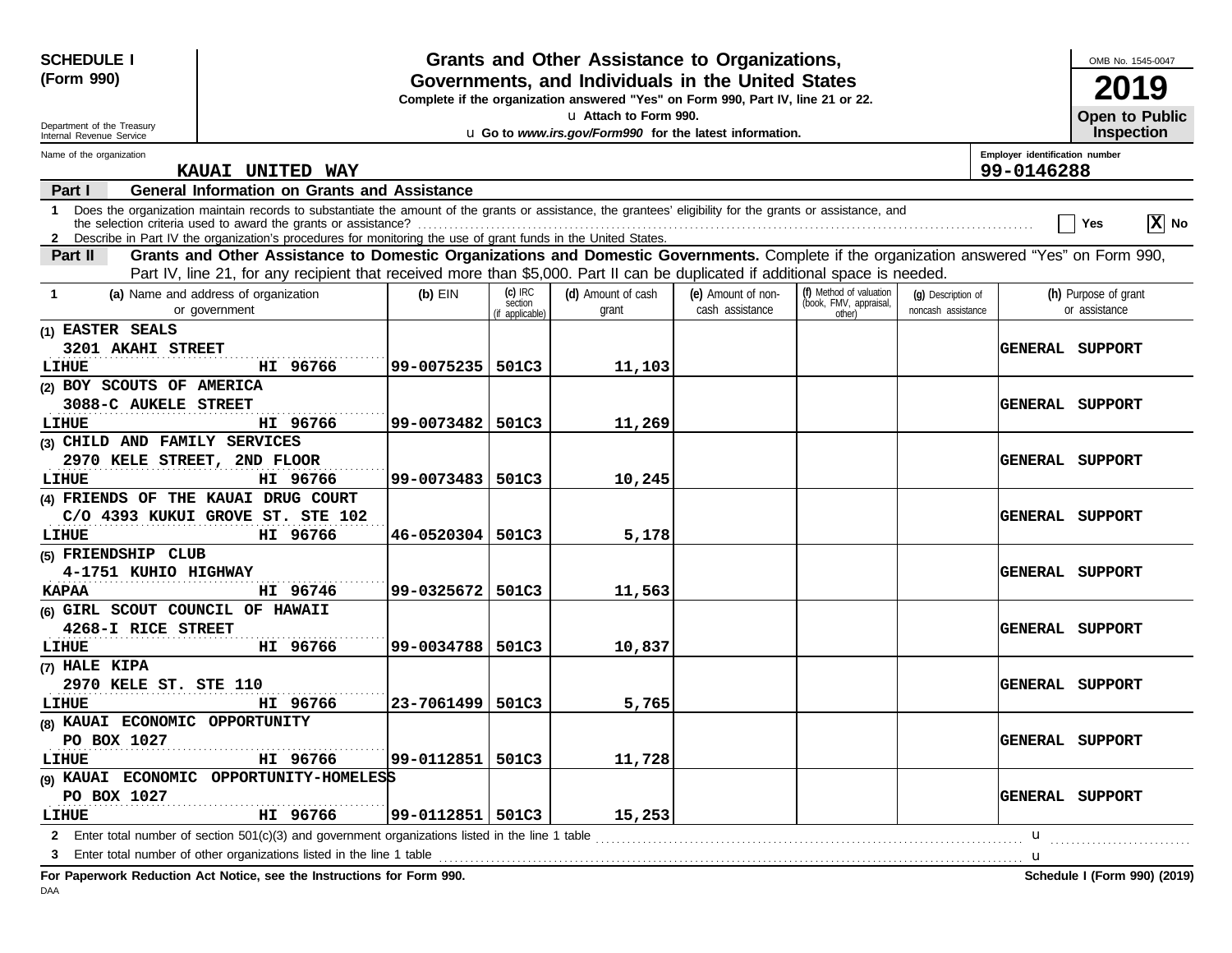| <b>SCHEDULE I</b>                                                                                                                                                                                                                                                                             |                    |                                                                                                                                       | Grants and Other Assistance to Organizations, |                                       |                                                             |                                          |                        | OMB No. 1545-0047                     |  |  |
|-----------------------------------------------------------------------------------------------------------------------------------------------------------------------------------------------------------------------------------------------------------------------------------------------|--------------------|---------------------------------------------------------------------------------------------------------------------------------------|-----------------------------------------------|---------------------------------------|-------------------------------------------------------------|------------------------------------------|------------------------|---------------------------------------|--|--|
| (Form 990)                                                                                                                                                                                                                                                                                    |                    | Governments, and Individuals in the United States<br>Complete if the organization answered "Yes" on Form 990, Part IV, line 21 or 22. |                                               |                                       |                                                             |                                          |                        |                                       |  |  |
|                                                                                                                                                                                                                                                                                               |                    | La Attach to Form 990.                                                                                                                |                                               |                                       |                                                             |                                          |                        |                                       |  |  |
| Department of the Treasury<br>u Go to www.irs.gov/Form990 for the latest information.<br>Internal Revenue Service                                                                                                                                                                             |                    |                                                                                                                                       |                                               |                                       |                                                             |                                          |                        |                                       |  |  |
| Employer identification number<br>Name of the organization<br>99-0146288<br>KAUAI UNITED WAY                                                                                                                                                                                                  |                    |                                                                                                                                       |                                               |                                       |                                                             |                                          |                        |                                       |  |  |
| <b>General Information on Grants and Assistance</b><br>Part I                                                                                                                                                                                                                                 |                    |                                                                                                                                       |                                               |                                       |                                                             |                                          |                        |                                       |  |  |
| Does the organization maintain records to substantiate the amount of the grants or assistance, the grantees' eligibility for the grants or assistance, and<br>$\mathbf{1}$<br>2 Describe in Part IV the organization's procedures for monitoring the use of grant funds in the United States. |                    |                                                                                                                                       |                                               |                                       |                                                             |                                          |                        | Yes<br>No                             |  |  |
| Grants and Other Assistance to Domestic Organizations and Domestic Governments. Complete if the organization answered "Yes" on Form 990,<br>Part II                                                                                                                                           |                    |                                                                                                                                       |                                               |                                       |                                                             |                                          |                        |                                       |  |  |
| Part IV, line 21, for any recipient that received more than \$5,000. Part II can be duplicated if additional space is needed.                                                                                                                                                                 |                    |                                                                                                                                       |                                               |                                       |                                                             |                                          |                        |                                       |  |  |
| (a) Name and address of organization<br>$\mathbf 1$<br>or government                                                                                                                                                                                                                          | $(b)$ EIN          | (c) IRC<br>section<br>(if applicable)                                                                                                 | (d) Amount of cash<br>grant                   | (e) Amount of non-<br>cash assistance | (f) Method of valuation<br>(book, FMV, appraisal,<br>other) | (q) Description of<br>noncash assistance |                        | (h) Purpose of grant<br>or assistance |  |  |
| (1) KAUAI HOSPICE                                                                                                                                                                                                                                                                             |                    |                                                                                                                                       |                                               |                                       |                                                             |                                          |                        |                                       |  |  |
| <b>4457 PAHEE STREET</b>                                                                                                                                                                                                                                                                      |                    |                                                                                                                                       |                                               |                                       |                                                             |                                          | GENERAL SUPPORT        |                                       |  |  |
| HI 96766<br>LIHUE                                                                                                                                                                                                                                                                             | 99-0221830         | 501C3                                                                                                                                 | 18,367                                        |                                       |                                                             |                                          |                        |                                       |  |  |
| (2) MALAMA PONO                                                                                                                                                                                                                                                                               |                    |                                                                                                                                       |                                               |                                       |                                                             |                                          |                        |                                       |  |  |
| PO BOX 1950                                                                                                                                                                                                                                                                                   |                    |                                                                                                                                       |                                               |                                       |                                                             |                                          | GENERAL SUPPORT        |                                       |  |  |
| HI 96766<br><b>LIHUE</b>                                                                                                                                                                                                                                                                      | 99-0260914         | 501C3                                                                                                                                 | 9,735                                         |                                       |                                                             |                                          |                        |                                       |  |  |
| $(3)$ PATCH                                                                                                                                                                                                                                                                                   |                    |                                                                                                                                       |                                               |                                       |                                                             |                                          |                        |                                       |  |  |
| 3016 UMI STREET, #203                                                                                                                                                                                                                                                                         |                    |                                                                                                                                       |                                               |                                       |                                                             |                                          | GENERAL SUPPORT        |                                       |  |  |
| HI 96766<br>99-0167464   501C3<br>11,605<br>LIHUE                                                                                                                                                                                                                                             |                    |                                                                                                                                       |                                               |                                       |                                                             |                                          |                        |                                       |  |  |
| (4) SALVATION ARMY LIHUE                                                                                                                                                                                                                                                                      |                    |                                                                                                                                       |                                               |                                       |                                                             |                                          |                        |                                       |  |  |
| PO BOX 1431                                                                                                                                                                                                                                                                                   |                    |                                                                                                                                       |                                               |                                       |                                                             |                                          | GENERAL SUPPORT        |                                       |  |  |
| HI 96766<br>LIHUE                                                                                                                                                                                                                                                                             | 99-0073540         | 501C3                                                                                                                                 | 12,785                                        |                                       |                                                             |                                          |                        |                                       |  |  |
| $(5)$ YMCA                                                                                                                                                                                                                                                                                    |                    |                                                                                                                                       |                                               |                                       |                                                             |                                          |                        |                                       |  |  |
| PO BOX 1786                                                                                                                                                                                                                                                                                   |                    |                                                                                                                                       |                                               |                                       |                                                             |                                          | GENERAL SUPPORT        |                                       |  |  |
| HI 96766<br><b>LIHUE</b>                                                                                                                                                                                                                                                                      | 99-0074494   501C3 |                                                                                                                                       | 13,614                                        |                                       |                                                             |                                          |                        |                                       |  |  |
| (6) CATHOLIC CHARITIES                                                                                                                                                                                                                                                                        |                    |                                                                                                                                       |                                               |                                       |                                                             |                                          |                        |                                       |  |  |
| 3343 KANAKOLU STREET<br>.                                                                                                                                                                                                                                                                     |                    |                                                                                                                                       |                                               |                                       |                                                             |                                          | GENERAL SUPPORT        |                                       |  |  |
| HI 96766<br>LIHUE                                                                                                                                                                                                                                                                             | 99-0073547         | 501C3                                                                                                                                 | 11,251                                        |                                       |                                                             |                                          |                        |                                       |  |  |
| (7) LEGAL AID SOCIETY OF HI - KAUAI                                                                                                                                                                                                                                                           |                    |                                                                                                                                       |                                               |                                       |                                                             |                                          |                        |                                       |  |  |
| 4334 RICE STREET, #204A                                                                                                                                                                                                                                                                       |                    | 501C3                                                                                                                                 |                                               |                                       |                                                             |                                          | GENERAL SUPPORT        |                                       |  |  |
| HI 96766<br><b>LIHUE</b><br>(8) MENTAL HEALTH KOKUA                                                                                                                                                                                                                                           | 99-0076020         |                                                                                                                                       | 9,124                                         |                                       |                                                             |                                          |                        |                                       |  |  |
| 1221 KAPIOLANI BLVD #345                                                                                                                                                                                                                                                                      |                    |                                                                                                                                       |                                               |                                       |                                                             |                                          | <b>GENERAL SUPPORT</b> |                                       |  |  |
| HI 96814<br>HONOLULU                                                                                                                                                                                                                                                                          | 99-0154505   501C3 |                                                                                                                                       | 11,762                                        |                                       |                                                             |                                          |                        |                                       |  |  |
| (9) BIG BROTHERS BIG SISTERS                                                                                                                                                                                                                                                                  |                    |                                                                                                                                       |                                               |                                       |                                                             |                                          |                        |                                       |  |  |
| 3-2600 KAUMUALII HWY<br> GENERAL SUPPORT                                                                                                                                                                                                                                                      |                    |                                                                                                                                       |                                               |                                       |                                                             |                                          |                        |                                       |  |  |
| HI 96766<br>LIHUE                                                                                                                                                                                                                                                                             | 99-0109970   501C3 |                                                                                                                                       | 14,143                                        |                                       |                                                             |                                          |                        |                                       |  |  |
|                                                                                                                                                                                                                                                                                               |                    |                                                                                                                                       |                                               |                                       |                                                             |                                          |                        |                                       |  |  |
| Enter total number of other organizations listed in the line 1 table <i>manufacture in the content of the line</i> 1 table manufacture in the line 1 table manufacture in the line 1 table<br>3                                                                                               |                    |                                                                                                                                       |                                               |                                       |                                                             |                                          |                        |                                       |  |  |
| For Paperwork Reduction Act Notice, see the Instructions for Form 990.                                                                                                                                                                                                                        |                    |                                                                                                                                       |                                               |                                       |                                                             |                                          |                        | Schedule I (Form 990) (2019)          |  |  |

DAA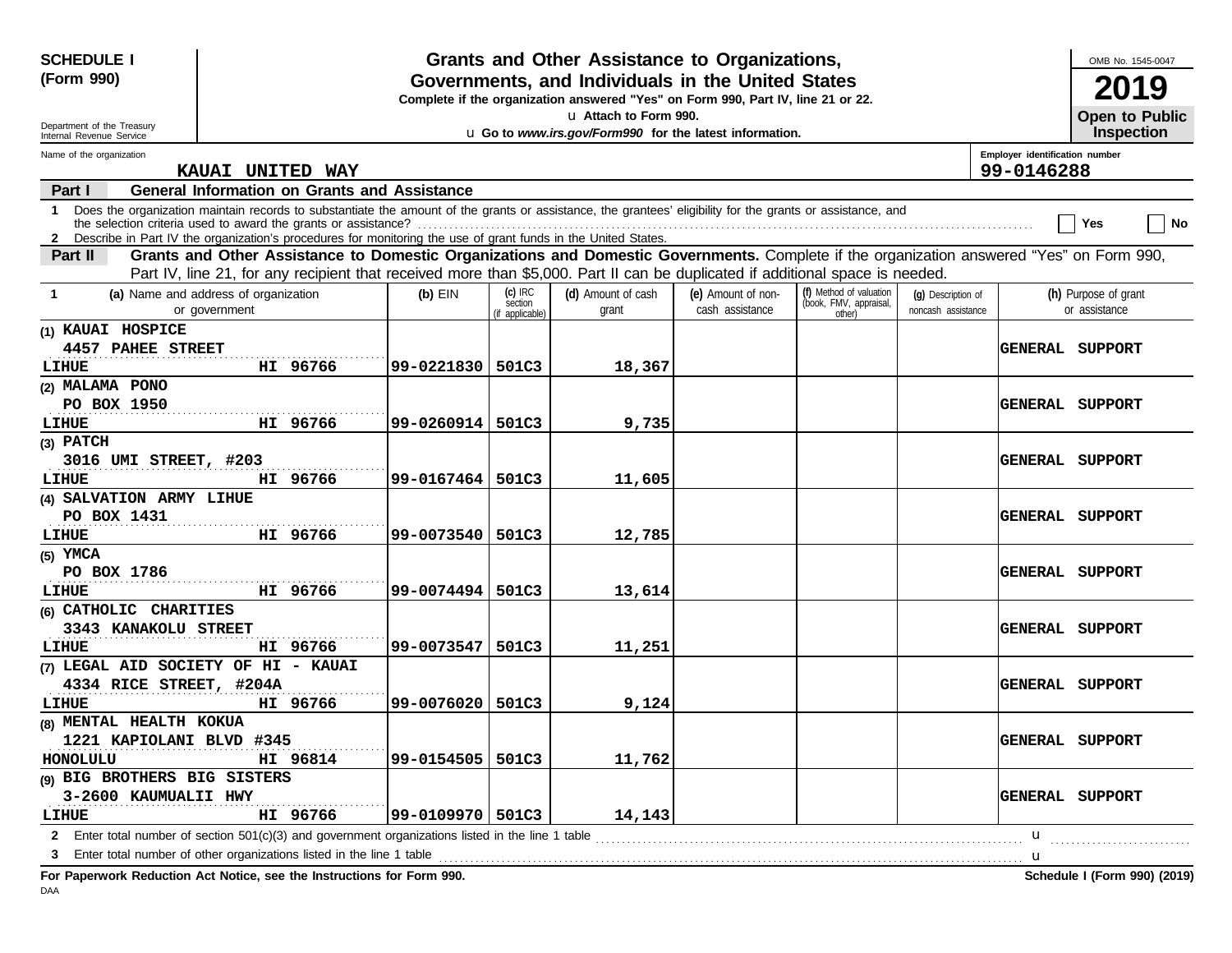| <b>SCHEDULE I</b>                    |                                                                                                                                                                                                                                                                               |                                                                                                                                       |                                         | Grants and Other Assistance to Organizations, |                                       |                                                             |                                          |                                              | OMB No. 1545-0047                     |  |  |
|--------------------------------------|-------------------------------------------------------------------------------------------------------------------------------------------------------------------------------------------------------------------------------------------------------------------------------|---------------------------------------------------------------------------------------------------------------------------------------|-----------------------------------------|-----------------------------------------------|---------------------------------------|-------------------------------------------------------------|------------------------------------------|----------------------------------------------|---------------------------------------|--|--|
| (Form 990)                           |                                                                                                                                                                                                                                                                               | Governments, and Individuals in the United States<br>Complete if the organization answered "Yes" on Form 990, Part IV, line 21 or 22. |                                         | 2019                                          |                                       |                                                             |                                          |                                              |                                       |  |  |
|                                      |                                                                                                                                                                                                                                                                               |                                                                                                                                       |                                         | La Attach to Form 990.                        |                                       |                                                             |                                          |                                              | <b>Open to Public</b>                 |  |  |
| Internal Revenue Service             | Department of the Treasury<br>u Go to www.irs.gov/Form990 for the latest information.                                                                                                                                                                                         |                                                                                                                                       |                                         |                                               |                                       |                                                             |                                          |                                              |                                       |  |  |
| Name of the organization             | KAUAI UNITED WAY                                                                                                                                                                                                                                                              |                                                                                                                                       |                                         |                                               |                                       |                                                             |                                          | Employer identification number<br>99-0146288 |                                       |  |  |
| Part I                               | <b>General Information on Grants and Assistance</b>                                                                                                                                                                                                                           |                                                                                                                                       |                                         |                                               |                                       |                                                             |                                          |                                              |                                       |  |  |
| $\mathbf 1$                          | Does the organization maintain records to substantiate the amount of the grants or assistance, the grantees' eligibility for the grants or assistance, and<br>2 Describe in Part IV the organization's procedures for monitoring the use of grant funds in the United States. |                                                                                                                                       |                                         |                                               |                                       |                                                             |                                          |                                              | No<br>Yes                             |  |  |
| Part II                              | Grants and Other Assistance to Domestic Organizations and Domestic Governments. Complete if the organization answered "Yes" on Form 990,                                                                                                                                      |                                                                                                                                       |                                         |                                               |                                       |                                                             |                                          |                                              |                                       |  |  |
|                                      | Part IV, line 21, for any recipient that received more than \$5,000. Part II can be duplicated if additional space is needed.                                                                                                                                                 |                                                                                                                                       |                                         |                                               |                                       |                                                             |                                          |                                              |                                       |  |  |
| $\overline{1}$                       | (a) Name and address of organization<br>or government                                                                                                                                                                                                                         | $(b)$ EIN                                                                                                                             | $(c)$ IRC<br>section<br>(if applicable) | (d) Amount of cash<br>grant                   | (e) Amount of non-<br>cash assistance | (f) Method of valuation<br>(book, FMV, appraisal,<br>other) | (q) Description of<br>noncash assistance |                                              | (h) Purpose of grant<br>or assistance |  |  |
| (1) ALZHEIMER'S ASSOCIATION          |                                                                                                                                                                                                                                                                               |                                                                                                                                       |                                         |                                               |                                       |                                                             |                                          |                                              |                                       |  |  |
| 4303 RICE STREET, STE. C2            |                                                                                                                                                                                                                                                                               |                                                                                                                                       |                                         |                                               |                                       |                                                             |                                          | GENERAL SUPPORT                              |                                       |  |  |
| LIHUE                                | HI 96766                                                                                                                                                                                                                                                                      | 13-3039601                                                                                                                            | 501C3                                   | 10,692                                        |                                       |                                                             |                                          |                                              |                                       |  |  |
| (2) WOMEN IN NEED - KAUAI            |                                                                                                                                                                                                                                                                               |                                                                                                                                       |                                         |                                               |                                       |                                                             |                                          |                                              |                                       |  |  |
| 3136 ELUA STREET                     |                                                                                                                                                                                                                                                                               | $94 - 3266305$ 501C3                                                                                                                  |                                         |                                               |                                       |                                                             |                                          | GENERAL SUPPORT                              |                                       |  |  |
| LIHUE<br>(3) HAWAII FOODBANK - KAUAI | HI 96766                                                                                                                                                                                                                                                                      |                                                                                                                                       |                                         | 11,793                                        |                                       |                                                             |                                          |                                              |                                       |  |  |
| 3285 WAAPA ROAD                      |                                                                                                                                                                                                                                                                               |                                                                                                                                       |                                         |                                               |                                       |                                                             |                                          | GENERAL SUPPORT                              |                                       |  |  |
| LIHUE                                | HI 96766                                                                                                                                                                                                                                                                      | 99-0317431   501C3                                                                                                                    |                                         | 13,392                                        |                                       |                                                             |                                          |                                              |                                       |  |  |
| (4) PARENTS AND CHILDREN TOGETHER    |                                                                                                                                                                                                                                                                               |                                                                                                                                       |                                         |                                               |                                       |                                                             |                                          |                                              |                                       |  |  |
|                                      | 4-1579 KUHIO HIGHWAY, STE. 201A                                                                                                                                                                                                                                               |                                                                                                                                       |                                         |                                               |                                       |                                                             |                                          | GENERAL SUPPORT                              |                                       |  |  |
| <b>KAPAA</b>                         | HI 96746                                                                                                                                                                                                                                                                      | 99-0119678   501C3                                                                                                                    |                                         | 9,551                                         |                                       |                                                             |                                          |                                              |                                       |  |  |
| (5) LIFE BRIDGES HAWAII              |                                                                                                                                                                                                                                                                               |                                                                                                                                       |                                         |                                               |                                       |                                                             |                                          |                                              |                                       |  |  |
| PO BOX 1965                          |                                                                                                                                                                                                                                                                               |                                                                                                                                       |                                         |                                               |                                       |                                                             |                                          | GENERAL SUPPORT                              |                                       |  |  |
| LIHUE                                | HI 96766                                                                                                                                                                                                                                                                      | 99-0146288   501C3                                                                                                                    |                                         | 5,756                                         |                                       |                                                             |                                          |                                              |                                       |  |  |
| (6)                                  |                                                                                                                                                                                                                                                                               |                                                                                                                                       |                                         |                                               |                                       |                                                             |                                          |                                              |                                       |  |  |
|                                      |                                                                                                                                                                                                                                                                               |                                                                                                                                       |                                         |                                               |                                       |                                                             |                                          |                                              |                                       |  |  |
| (7)                                  |                                                                                                                                                                                                                                                                               |                                                                                                                                       |                                         |                                               |                                       |                                                             |                                          |                                              |                                       |  |  |
|                                      |                                                                                                                                                                                                                                                                               |                                                                                                                                       |                                         |                                               |                                       |                                                             |                                          |                                              |                                       |  |  |
| (8)                                  |                                                                                                                                                                                                                                                                               |                                                                                                                                       |                                         |                                               |                                       |                                                             |                                          |                                              |                                       |  |  |
|                                      |                                                                                                                                                                                                                                                                               |                                                                                                                                       |                                         |                                               |                                       |                                                             |                                          |                                              |                                       |  |  |
| (9)                                  |                                                                                                                                                                                                                                                                               |                                                                                                                                       |                                         |                                               |                                       |                                                             |                                          |                                              |                                       |  |  |
|                                      |                                                                                                                                                                                                                                                                               |                                                                                                                                       |                                         |                                               |                                       |                                                             |                                          |                                              |                                       |  |  |
| $\mathbf{2}$                         | Enter total number of section 501(c)(3) and government organizations listed in the line 1 table enterpresent content of the section 501(c)(3) and government organizations listed in the line 1 table enterpresent content of                                                 |                                                                                                                                       |                                         |                                               |                                       |                                                             |                                          | u                                            |                                       |  |  |
| 3                                    | Enter total number of other organizations listed in the line 1 table                                                                                                                                                                                                          |                                                                                                                                       |                                         |                                               |                                       |                                                             |                                          | <b>u</b>                                     |                                       |  |  |
| DAA                                  | For Paperwork Reduction Act Notice, see the Instructions for Form 990.                                                                                                                                                                                                        |                                                                                                                                       |                                         |                                               |                                       |                                                             |                                          |                                              | Schedule I (Form 990) (2019)          |  |  |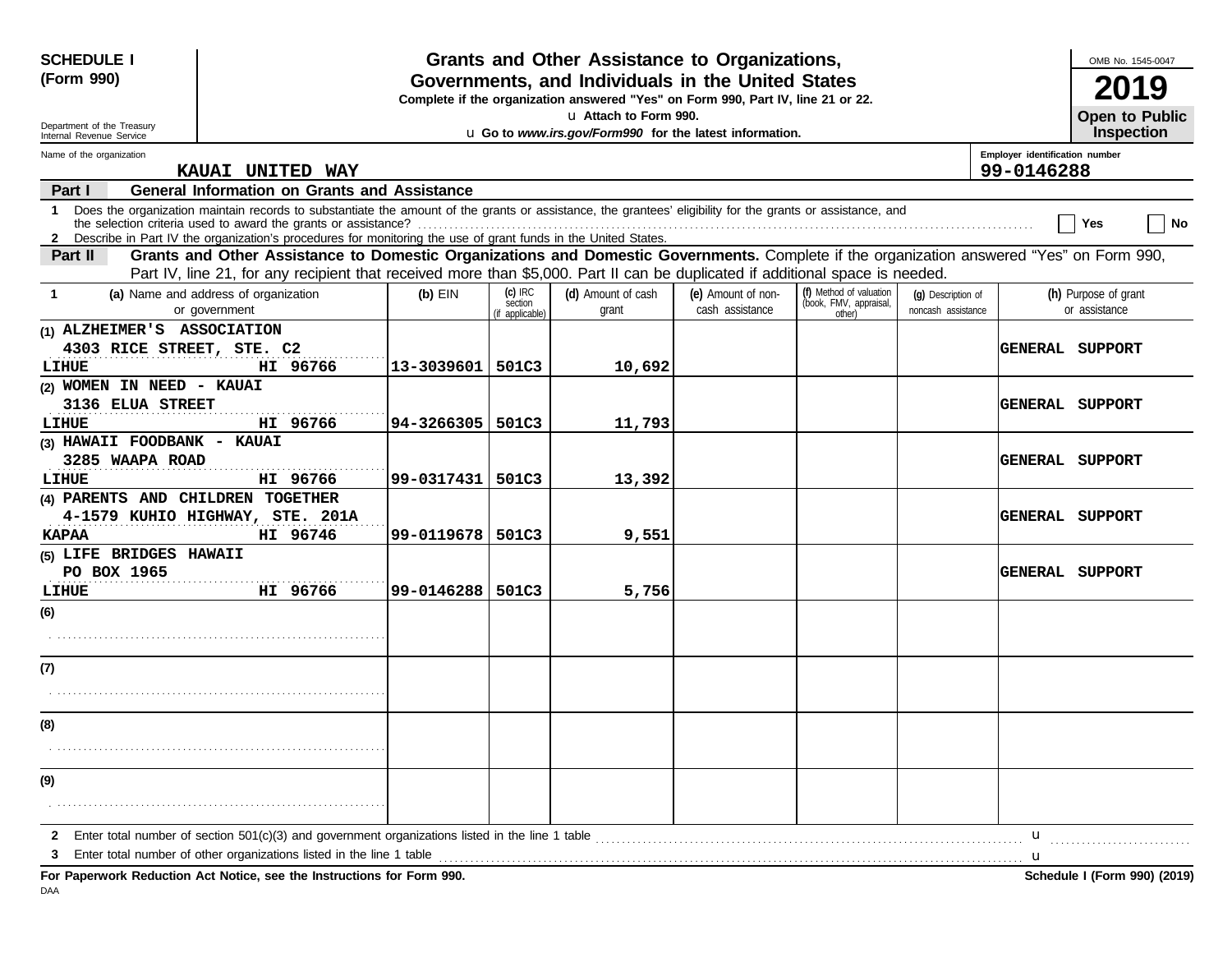Schedule I (Form 990) (2019) KAUAI UNITED WAY

99-0146288

Page 2

| Grants and Other Assistance to Domestic Individuals. Complete if the organization answered "Yes" on Form 990, Part IV, line 22.<br>Part III<br>Part III can be duplicated if additional space is needed. |                             |                                    |                                     |                                                          |                                       |
|----------------------------------------------------------------------------------------------------------------------------------------------------------------------------------------------------------|-----------------------------|------------------------------------|-------------------------------------|----------------------------------------------------------|---------------------------------------|
| (a) Type of grant or assistance                                                                                                                                                                          | (b) Number of<br>recipients | (c) Amount of<br>cash grant        | (d) Amount of<br>noncash assistance | (e) Method of valuation (book,<br>FMV, appraisal, other) | (f) Description of noncash assistance |
| 1 COVID RENT & UTILITY                                                                                                                                                                                   |                             | 29,369                             |                                     |                                                          |                                       |
|                                                                                                                                                                                                          |                             |                                    |                                     |                                                          |                                       |
| 3                                                                                                                                                                                                        |                             |                                    |                                     |                                                          |                                       |
|                                                                                                                                                                                                          |                             |                                    |                                     |                                                          |                                       |
| 5                                                                                                                                                                                                        |                             |                                    |                                     |                                                          |                                       |
| 6                                                                                                                                                                                                        |                             |                                    |                                     |                                                          |                                       |
| 7                                                                                                                                                                                                        |                             |                                    |                                     |                                                          |                                       |
| Supplemental Information. Provide the information required in Part I, line 2; Part III, column (b); and any other additional information.<br>Part IV                                                     |                             |                                    |                                     |                                                          |                                       |
| PART I, LINE 2 - PROCEDURES FOR MONITORING THE USE OF GRANT FUNDS<br>AGENCIES SUPPORTED BY THE ORGANIZATION ARE VISITED BY THE BOARD AND                                                                 |                             |                                    |                                     |                                                          |                                       |
| EXECUTIVE DIRECTOR DURING THE YEAR.                                                                                                                                                                      |                             | SUPPORTED AGENCIES ARE REQUIRED TO |                                     |                                                          |                                       |
| ATTEND A HEARING TO GO OVER USE OF GRANTS AND SUBMIT FINANCIAL STATEMENTS.                                                                                                                               |                             |                                    |                                     |                                                          |                                       |
|                                                                                                                                                                                                          |                             |                                    |                                     |                                                          |                                       |
|                                                                                                                                                                                                          |                             |                                    |                                     |                                                          |                                       |
|                                                                                                                                                                                                          |                             |                                    |                                     |                                                          |                                       |
|                                                                                                                                                                                                          |                             |                                    |                                     |                                                          |                                       |
|                                                                                                                                                                                                          |                             |                                    |                                     |                                                          |                                       |
|                                                                                                                                                                                                          |                             |                                    |                                     |                                                          |                                       |
|                                                                                                                                                                                                          |                             |                                    |                                     |                                                          |                                       |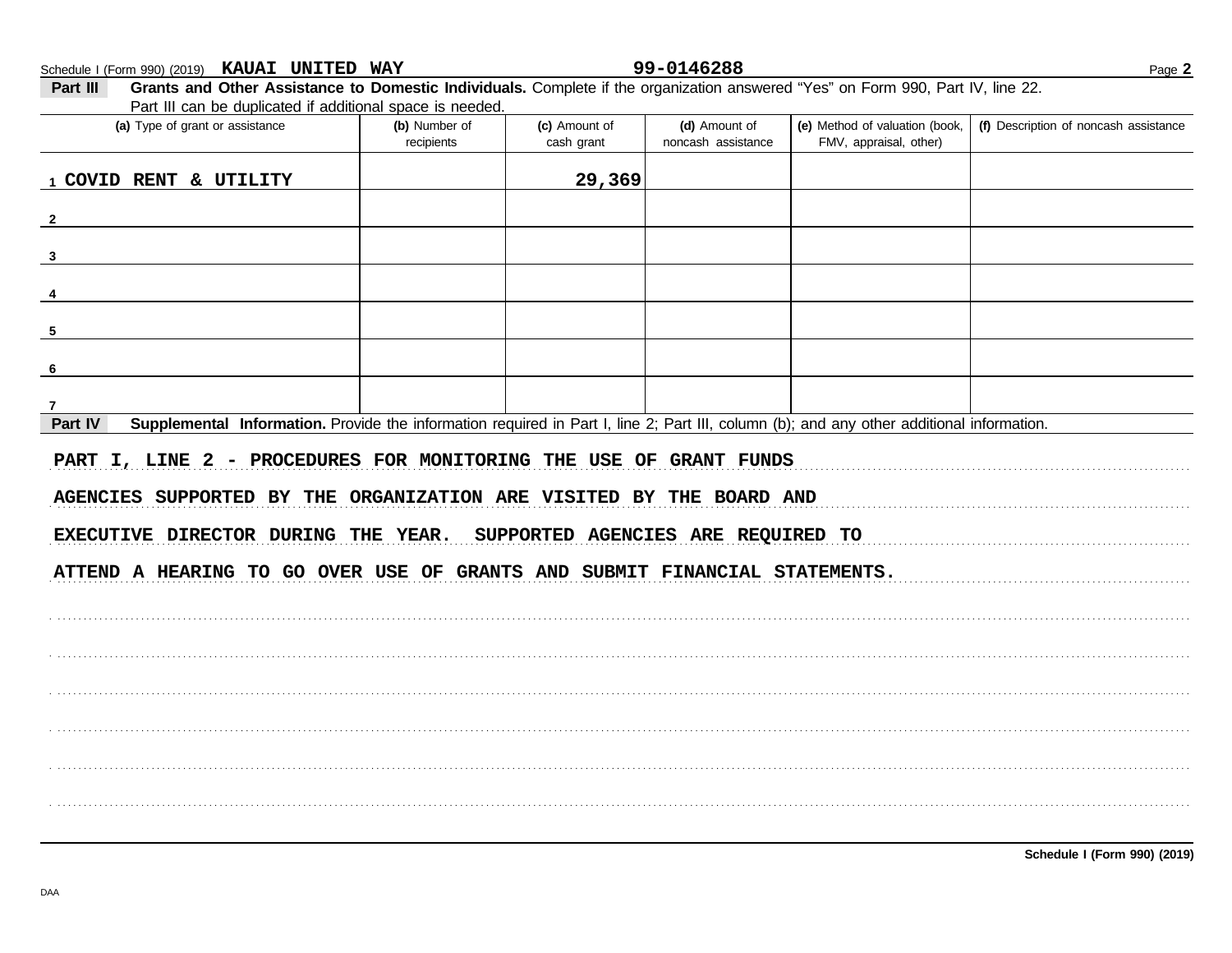| <b>SCHEDULE O</b>                                                                                                                                              | Supplemental Information to Form 990 or 990-EZ                                            |                                | OMB No. 1545-0047     |  |  |  |  |  |  |  |
|----------------------------------------------------------------------------------------------------------------------------------------------------------------|-------------------------------------------------------------------------------------------|--------------------------------|-----------------------|--|--|--|--|--|--|--|
| (Form 990 or 990-EZ)<br>Complete to provide information for responses to specific questions on<br>Form 990 or 990-EZ or to provide any additional information. |                                                                                           |                                |                       |  |  |  |  |  |  |  |
| Department of the Treasury                                                                                                                                     | u Attach to Form 990 or 990-EZ.                                                           |                                | <b>Open to Public</b> |  |  |  |  |  |  |  |
| Internal Revenue Service<br>Name of the organization                                                                                                           | u Go to www.irs.gov/Form990 for the latest information.                                   | Employer identification number | <b>Inspection</b>     |  |  |  |  |  |  |  |
|                                                                                                                                                                | KAUAI UNITED<br>WAY                                                                       | 99-0146288                     |                       |  |  |  |  |  |  |  |
|                                                                                                                                                                | FORM 990, PART VI, LINE 11B<br>ORGANIZATION'S PROCESS<br>TO .<br>$\overline{\phantom{m}}$ | <b>REVIEW</b>                  | <b>FORM 990</b>       |  |  |  |  |  |  |  |
| <b>FORM 990</b><br>IS.                                                                                                                                         | <b>REVIEWED</b><br><b>BOARD OF</b><br>DIRECTORS.<br>BY.<br>THE<br><b>EXECUTIVE</b>        | <b>APPROVAL</b>                | IS                    |  |  |  |  |  |  |  |
| <b>OBTAINED AT</b>                                                                                                                                             | <b>BOARD MEETING.</b>                                                                     |                                |                       |  |  |  |  |  |  |  |
|                                                                                                                                                                |                                                                                           |                                |                       |  |  |  |  |  |  |  |
|                                                                                                                                                                | FORM 990, PART VI, LINE 12C - ENFORCEMENT OF CONFLICTS POLICY                             |                                |                       |  |  |  |  |  |  |  |
| POLICY IS                                                                                                                                                      | MONITORED<br>EXECUTIVE DIRECTOR ON AN ONGOING BASIS.<br>BY.<br>THE                        |                                |                       |  |  |  |  |  |  |  |
|                                                                                                                                                                |                                                                                           |                                |                       |  |  |  |  |  |  |  |
|                                                                                                                                                                |                                                                                           |                                |                       |  |  |  |  |  |  |  |
|                                                                                                                                                                | FORM 990, PART VI, LINE 15A - COMPENSATION PROCESS FOR TOP OFFICIAL                       |                                |                       |  |  |  |  |  |  |  |
| <b>FINANCE COMMITTEE</b>                                                                                                                                       | ON AN ANNUAL BASIS<br><b>REVIEWS</b><br>THE                                               | <b>COMPENSATION OF</b>         | THE                   |  |  |  |  |  |  |  |
| <b>EXECUTIVE</b>                                                                                                                                               | DIRECTOR.                                                                                 |                                |                       |  |  |  |  |  |  |  |
|                                                                                                                                                                |                                                                                           |                                |                       |  |  |  |  |  |  |  |
|                                                                                                                                                                | FORM 990, PART VI, LINE 15B - COMPENSATION PROCESS FOR OFFICERS                           |                                |                       |  |  |  |  |  |  |  |
|                                                                                                                                                                |                                                                                           |                                |                       |  |  |  |  |  |  |  |
| THE<br><b>FINANCE</b>                                                                                                                                          | COMPENSATION OF ALL EMPLOYEES.<br>COMMITTEE<br><b>REVIEWS</b><br>THE                      |                                |                       |  |  |  |  |  |  |  |
|                                                                                                                                                                |                                                                                           |                                |                       |  |  |  |  |  |  |  |
|                                                                                                                                                                | FORM 990, PART VI, LINE 19 - GOVERNING DOCUMENTS DISCLOSURE EXPLANATION                   |                                |                       |  |  |  |  |  |  |  |
|                                                                                                                                                                | DOCUMENTS ARE MADE AVAILABLE UPON REQUEST.                                                |                                |                       |  |  |  |  |  |  |  |
|                                                                                                                                                                |                                                                                           |                                |                       |  |  |  |  |  |  |  |
|                                                                                                                                                                |                                                                                           |                                |                       |  |  |  |  |  |  |  |
|                                                                                                                                                                |                                                                                           |                                |                       |  |  |  |  |  |  |  |
|                                                                                                                                                                |                                                                                           |                                |                       |  |  |  |  |  |  |  |
|                                                                                                                                                                |                                                                                           |                                |                       |  |  |  |  |  |  |  |
|                                                                                                                                                                |                                                                                           |                                |                       |  |  |  |  |  |  |  |
|                                                                                                                                                                |                                                                                           |                                |                       |  |  |  |  |  |  |  |
|                                                                                                                                                                |                                                                                           |                                |                       |  |  |  |  |  |  |  |
|                                                                                                                                                                |                                                                                           |                                |                       |  |  |  |  |  |  |  |
|                                                                                                                                                                |                                                                                           |                                |                       |  |  |  |  |  |  |  |
|                                                                                                                                                                |                                                                                           |                                |                       |  |  |  |  |  |  |  |
|                                                                                                                                                                |                                                                                           |                                |                       |  |  |  |  |  |  |  |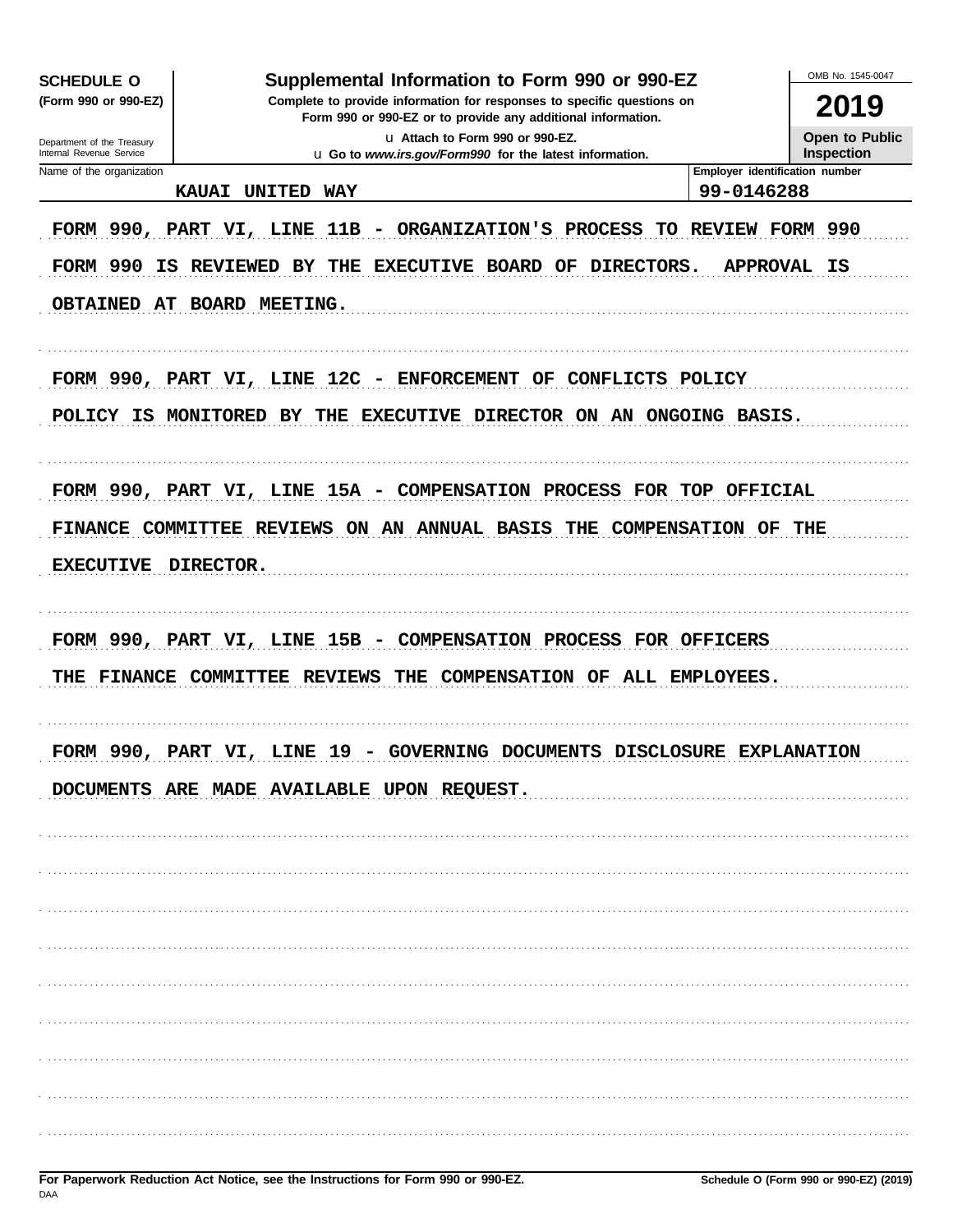|        | Form 4562                                                                                                                                                           |                             |                                                                                                          | OMB No. 1545-0172                                  |                                                                                                           |                |                  |                         |                                   |
|--------|---------------------------------------------------------------------------------------------------------------------------------------------------------------------|-----------------------------|----------------------------------------------------------------------------------------------------------|----------------------------------------------------|-----------------------------------------------------------------------------------------------------------|----------------|------------------|-------------------------|-----------------------------------|
|        | Department of the Treasury<br>(99)<br>Internal Revenue Service                                                                                                      |                             |                                                                                                          |                                                    | u Attach to your tax return.<br>u Go to www.irs.gov/Form4562 for instructions and the latest information. |                |                  |                         | Attachment<br>179<br>Sequence No. |
|        | Name(s) shown on return                                                                                                                                             |                             |                                                                                                          |                                                    |                                                                                                           |                |                  | Identifying number      |                                   |
|        |                                                                                                                                                                     |                             | KAUAI UNITED WAY                                                                                         |                                                    |                                                                                                           |                |                  |                         | 99-0146288                        |
|        | Business or activity to which this form relates                                                                                                                     |                             |                                                                                                          |                                                    |                                                                                                           |                |                  |                         |                                   |
|        | INDIRECT DEPRECIATION                                                                                                                                               |                             |                                                                                                          |                                                    |                                                                                                           |                |                  |                         |                                   |
|        | Part I                                                                                                                                                              |                             | Election To Expense Certain Property Under Section 179                                                   |                                                    |                                                                                                           |                |                  |                         |                                   |
|        |                                                                                                                                                                     |                             | <b>Note:</b> If you have any listed property, complete Part V before you complete Part I.                |                                                    |                                                                                                           |                |                  |                         |                                   |
| 1      | Maximum amount (see instructions)                                                                                                                                   |                             |                                                                                                          |                                                    |                                                                                                           |                |                  | 1                       | 1,020,000                         |
| 2      |                                                                                                                                                                     |                             |                                                                                                          |                                                    |                                                                                                           |                |                  | $\mathbf{2}$            |                                   |
| 3      |                                                                                                                                                                     |                             |                                                                                                          |                                                    |                                                                                                           |                |                  | $\mathbf{3}$            | 2,550,000                         |
| 4      |                                                                                                                                                                     |                             |                                                                                                          |                                                    |                                                                                                           |                |                  | $\overline{\mathbf{4}}$ |                                   |
| 5      | Dollar limitation for tax year. Subtract line 4 from line 1. If zero or less, enter -0-. If married filing separately, see instructions                             |                             |                                                                                                          |                                                    |                                                                                                           |                |                  | 5                       |                                   |
| 6      |                                                                                                                                                                     | (a) Description of property |                                                                                                          |                                                    | (b) Cost (business use only)                                                                              |                | (c) Elected cost |                         |                                   |
|        |                                                                                                                                                                     |                             |                                                                                                          |                                                    |                                                                                                           |                |                  |                         |                                   |
| 7      |                                                                                                                                                                     |                             |                                                                                                          |                                                    |                                                                                                           | $\overline{7}$ |                  |                         |                                   |
| 8      | Total elected cost of section 179 property. Add amounts in column (c), lines 6 and 7 [[[[[[[[[[[[[[[[[[[[[[[[[                                                      |                             |                                                                                                          |                                                    |                                                                                                           |                |                  | 8                       |                                   |
| 9      |                                                                                                                                                                     |                             |                                                                                                          |                                                    |                                                                                                           |                |                  | 9                       |                                   |
| 10     |                                                                                                                                                                     |                             |                                                                                                          |                                                    |                                                                                                           |                |                  | 10                      |                                   |
| 11     | Business income limitation. Enter the smaller of business income (not less than zero) or line 5. See instructions                                                   |                             |                                                                                                          |                                                    |                                                                                                           |                |                  | 11                      |                                   |
| 12     | Section 179 expense deduction. Add lines 9 and 10, but don't enter more than line 11  [11] expense deduction. Add lines 9 and 10, but don't enter more than line 11 |                             |                                                                                                          |                                                    |                                                                                                           |                |                  | 12                      |                                   |
| 13     | Carryover of disallowed deduction to 2020. Add lines 9 and 10, less line 12   ▶ │                                                                                   |                             |                                                                                                          |                                                    |                                                                                                           | 13             |                  |                         |                                   |
|        | Note: Don't use Part II or Part III below for listed property. Instead, use Part V.                                                                                 |                             |                                                                                                          |                                                    |                                                                                                           |                |                  |                         |                                   |
|        | Part II                                                                                                                                                             |                             | Special Depreciation Allowance and Other Depreciation (Don't include listed property. See instructions.) |                                                    |                                                                                                           |                |                  |                         |                                   |
| 14     | Special depreciation allowance for qualified property (other than listed property) placed in service                                                                |                             |                                                                                                          |                                                    |                                                                                                           |                |                  |                         |                                   |
|        | during the tax year. See instructions                                                                                                                               |                             |                                                                                                          |                                                    |                                                                                                           |                |                  | 14                      |                                   |
| 15     |                                                                                                                                                                     |                             |                                                                                                          |                                                    |                                                                                                           |                |                  | 15                      |                                   |
| 16     |                                                                                                                                                                     |                             |                                                                                                          |                                                    |                                                                                                           |                |                  | 16                      | 4,790                             |
|        | Part III                                                                                                                                                            |                             | MACRS Depreciation (Don't include listed property. See instructions.)                                    |                                                    |                                                                                                           |                |                  |                         |                                   |
|        |                                                                                                                                                                     |                             |                                                                                                          | <b>Section A</b>                                   |                                                                                                           |                |                  |                         |                                   |
| 17     |                                                                                                                                                                     |                             |                                                                                                          |                                                    |                                                                                                           |                |                  | 17 <sup>2</sup>         | 0                                 |
| 18     | If you are electing to group any assets placed in service during the tax year into one or more general asset accounts, check here                                   |                             | Section B-Assets Placed in Service During 2019 Tax Year Using the General Depreciation System            |                                                    |                                                                                                           |                | $\mathbf{u}$     |                         |                                   |
|        |                                                                                                                                                                     |                             | (b) Month and year                                                                                       | (c) Basis for depreciation                         |                                                                                                           |                |                  |                         |                                   |
|        | (a) Classification of property                                                                                                                                      |                             | placed in<br>service                                                                                     | (business/investment use<br>only-see instructions) | (d) Recovery<br>period                                                                                    | (e) Convention | (f) Method       |                         | (g) Depreciation deduction        |
| 19a    | 3-year property                                                                                                                                                     |                             |                                                                                                          |                                                    |                                                                                                           |                |                  |                         |                                   |
| b      | 5-year property                                                                                                                                                     |                             |                                                                                                          |                                                    |                                                                                                           |                |                  |                         |                                   |
| c      | 7-year property                                                                                                                                                     |                             |                                                                                                          |                                                    |                                                                                                           |                |                  |                         |                                   |
| d      | 10-year property                                                                                                                                                    |                             |                                                                                                          |                                                    |                                                                                                           |                |                  |                         |                                   |
| е<br>f | 15-year property<br>20-year property                                                                                                                                |                             |                                                                                                          |                                                    |                                                                                                           |                |                  |                         |                                   |
|        | 25-year property                                                                                                                                                    |                             |                                                                                                          |                                                    | 25 yrs.                                                                                                   |                | S/L              |                         |                                   |
| g      | h Residential rental                                                                                                                                                |                             |                                                                                                          |                                                    | 27.5 yrs.                                                                                                 | ΜМ             | S/L              |                         |                                   |
|        | property                                                                                                                                                            |                             |                                                                                                          |                                                    | 27.5 yrs.                                                                                                 | MM             | S/L              |                         |                                   |
|        | <i>i</i> Nonresidential real                                                                                                                                        |                             |                                                                                                          |                                                    | 39 yrs.                                                                                                   | MМ             | S/L              |                         |                                   |
|        | property                                                                                                                                                            |                             |                                                                                                          |                                                    |                                                                                                           | MМ             | S/L              |                         |                                   |
|        |                                                                                                                                                                     |                             | Section C-Assets Placed in Service During 2019 Tax Year Using the Alternative Depreciation System        |                                                    |                                                                                                           |                |                  |                         |                                   |
| 20a    | Class life                                                                                                                                                          |                             |                                                                                                          |                                                    |                                                                                                           |                | S/L              |                         |                                   |
| b      | 12-year                                                                                                                                                             |                             |                                                                                                          |                                                    | 12 yrs.                                                                                                   |                | S/L              |                         |                                   |
| c      | S/L<br>30-year<br>MM<br>30 yrs.                                                                                                                                     |                             |                                                                                                          |                                                    |                                                                                                           |                |                  |                         |                                   |
| d      | 40-year                                                                                                                                                             |                             |                                                                                                          |                                                    | 40 yrs.                                                                                                   | MM             | S/L              |                         |                                   |
|        | Part IV<br><b>Summary</b> (See instructions.)                                                                                                                       |                             |                                                                                                          |                                                    |                                                                                                           |                |                  |                         |                                   |
| 21     | Listed property. Enter amount from line 28                                                                                                                          |                             |                                                                                                          |                                                    |                                                                                                           |                |                  | 21                      |                                   |
| 22     | Total. Add amounts from line 12, lines 14 through 17, lines 19 and 20 in column (g), and line 21. Enter                                                             |                             |                                                                                                          |                                                    |                                                                                                           |                |                  |                         |                                   |
| 23     | For assets shown above and placed in service during the current year, enter the                                                                                     |                             |                                                                                                          |                                                    |                                                                                                           |                |                  | 22                      | 4,790                             |
|        |                                                                                                                                                                     |                             |                                                                                                          |                                                    |                                                                                                           | 23             |                  |                         |                                   |
|        |                                                                                                                                                                     |                             |                                                                                                          |                                                    |                                                                                                           |                |                  |                         |                                   |